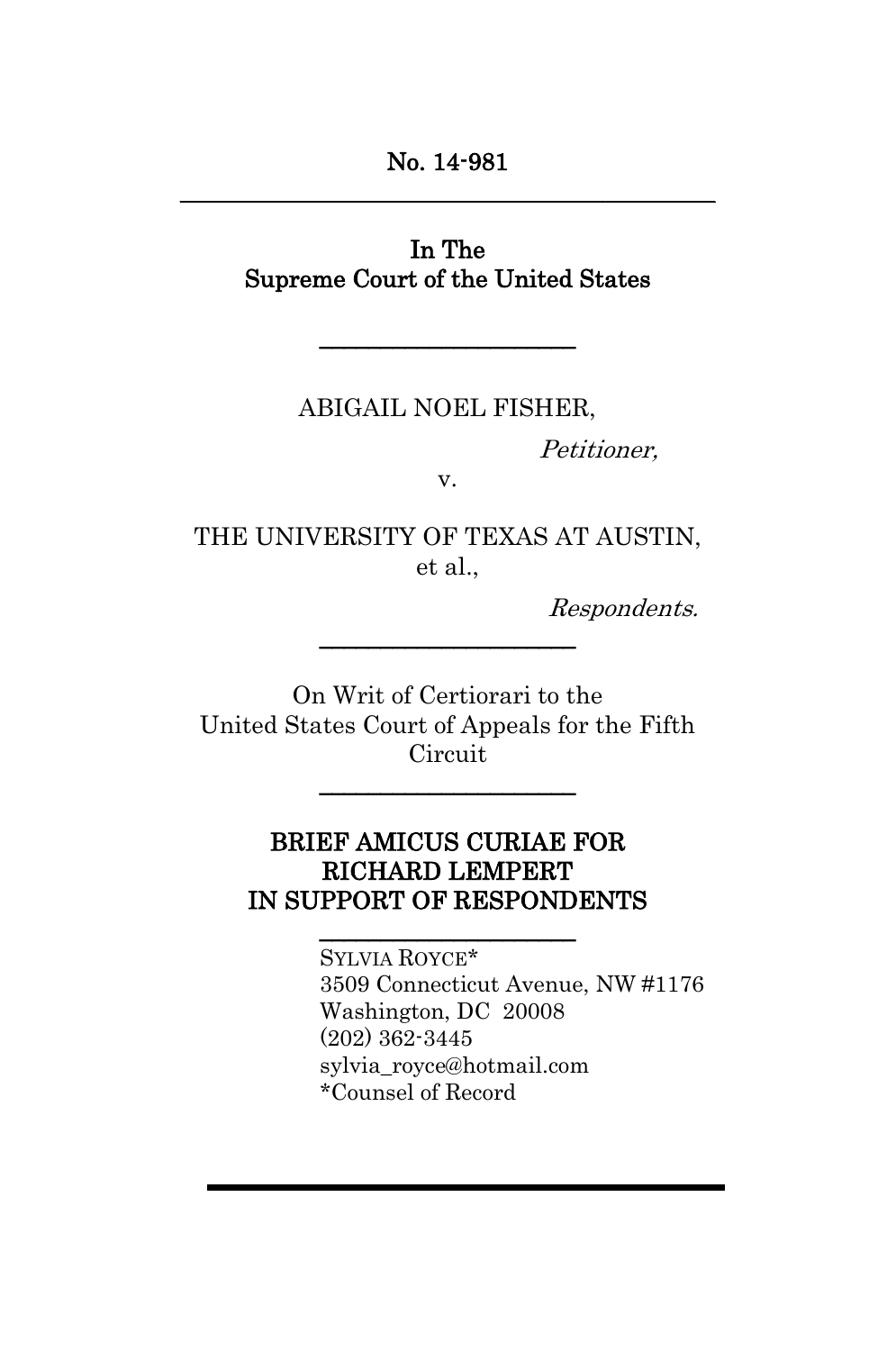#### TABLE OF CONTENTS

[I. The empirical evidence does not support](#page-12-1)  [assertions that minority students as a group,](#page-12-1)  [and African Americans in particular, suffer](#page-12-1)  [from academic mismatch when selective](#page-12-1)  [colleges and universities use race as a factor](#page-12-1)  [in choosing whom to admit. Conclusions to](#page-12-1)  [this effect in analyses of law school](#page-12-1)  [performance have been rejected by most](#page-12-1)  [social scientists who have examined the](#page-12-1)  [data, and key studies are fatally flawed by](#page-12-1)  [mistaken assumptions. Analyses focusing on](#page-12-1)  [undergraduates almost universally link no](#page-12-1)  [adverse mismatch effects to affirmative](#page-12-1)  [action and often report beneficial results.](#page-12-1)..... 3

[II. UT Austin's holistic admissions system is](#page-41-0)  [the most feasible, available option for](#page-41-0)  [reducing the isolation of African Americans](#page-41-0)  [on campus and attaining important](#page-41-0)  [educational goals. At neither UT Austin nor](#page-41-0)  [at most schools can class-based preferences,](#page-41-0)  [either alone or augmented, replace limited](#page-41-0)  [race sensitivity as an effective and efficient](#page-41-0)  [instrument for ensuring educationally](#page-41-0)  [valuable racial diversity.](#page-41-0)................................. 32 CONCLUSION [.................................................](#page-50-0) 41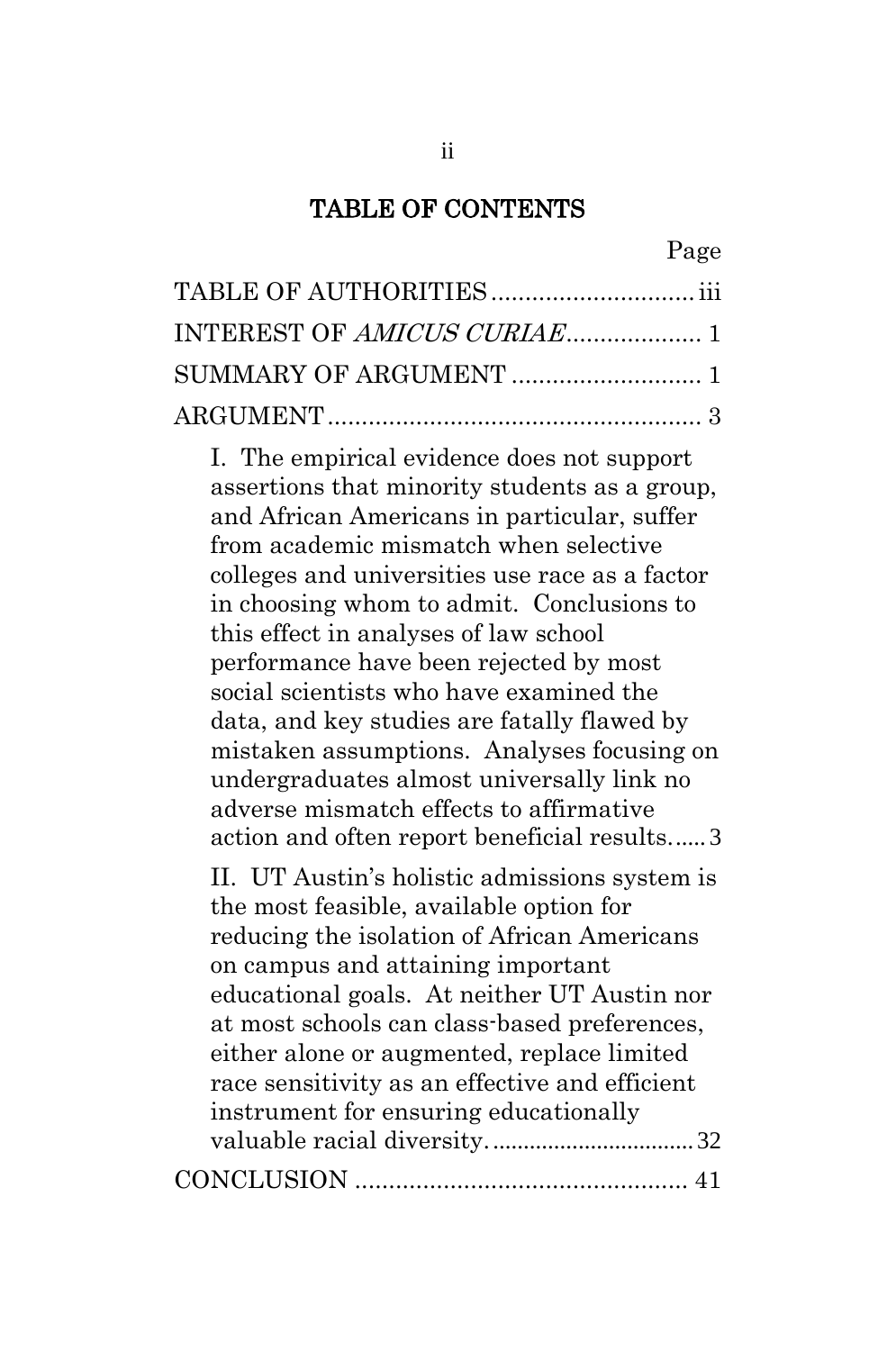# TABLE OF AUTHORITIES

Page(s)

### <span id="page-2-0"></span>**Cases**

| Fisher v. University of Texas,               |  |
|----------------------------------------------|--|
|                                              |  |
| Grutter v. Bollinger, 539 U.S. 306 (2003) 2  |  |
| Regents of the Univ. of California v. Bakke, |  |
|                                              |  |
|                                              |  |
| Wygant v. Jackson Bd. of Educ., 476 U.S.     |  |
|                                              |  |

# **Other Authorities**

| Sigal Alon, & Marta Tienda, <i>Assessing the</i>    |
|-----------------------------------------------------|
| "Mismatch" Hypothesis: Differences in               |
| College Graduation Rates by Institutional           |
| <i>Selectivity</i> , 78 Soc. of Educ. 294 (2005) 16 |
| Peter Arcidiacono & Cory Koedel, Race and           |
| College Success: Evidence from Missouri, 6          |
| Am. Econ. J. Applied Econ. 20 (2014)  13            |
| Peter Arcidiacono & Michael Lovenheim,              |
| Affirmative Action and the Quality-Fit              |
| <i>Tradeoff</i> (Working Paper No. 20-962,          |
| 22                                                  |
| Ian Ayres & Richard Brooks, <i>Does Affirmative</i> |
| Action Reduce the Number of Black                   |
| <i>Lawyers?</i> , 57 Stan. L. Rev. 1807 (2005) 5    |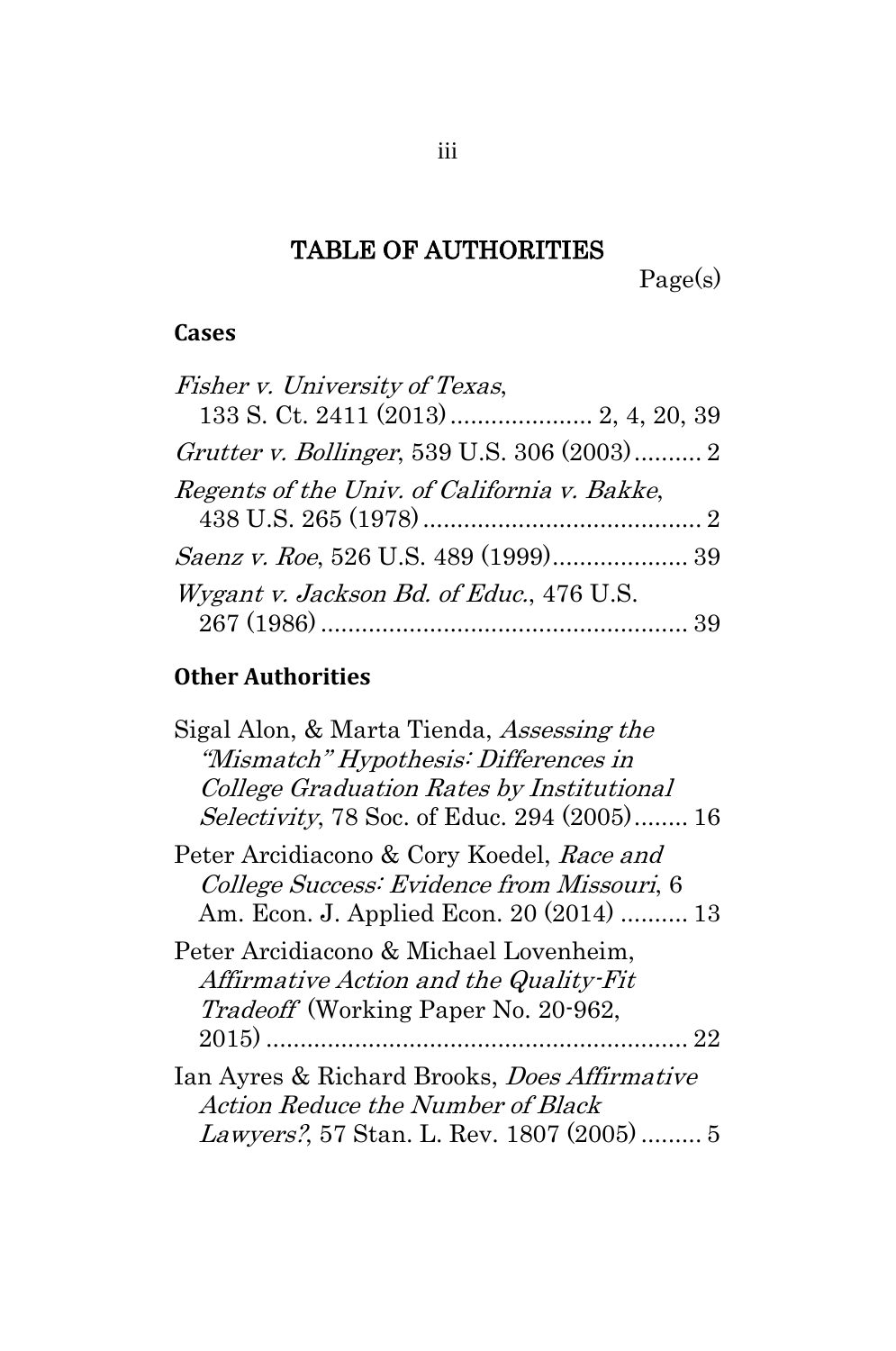| William G. Bowen & Derek Bok, The Shape<br>of the River: Long Term Consequences of                                                                                       |
|--------------------------------------------------------------------------------------------------------------------------------------------------------------------------|
| Considering Race in College and<br>University Admissions (1998)  11, 17                                                                                                  |
| William G. Bowen, Matthew M. Chingos &<br>Michael S. McPherson, Crossing the<br>Finish Line: Completing College at<br>America's Public Universities (2009)  10           |
| Richard Brooks, Efficient Affirmative Action,                                                                                                                            |
| Gregory Camilli & Kevin G. Welner, Is There<br>a Mismatch Effect in Law School, Why<br>Might It Arise, and What Would It Mean?                                           |
| Gregory Camilli, Darrell D. Jackson, Chia-<br>Yi, Chu & Gallagher, Ann, The Mismatch<br>Hypothesis in Law School Admissions, 2<br>Widener J.L. Econ. & Race 165 (2011) 5 |
| Maria Cancian, Race-based Versus Class-<br>based Affirmative Action in College<br>Admissions, 7 J. Policy Anal. &<br>38                                                  |
| Anthony Carnevale, Stephen J. Rose, & Jeff<br>Strohl, Achieving Racial and Economic<br>Diversity with Race-Blind Admissions                                              |
| Scott Carrell, Bruce Sacerdote & James<br>West, From Natural Variation to Optimal<br>Policy? The Importance of Endogenous<br>Peer Group Formation, 81 Econometrica       |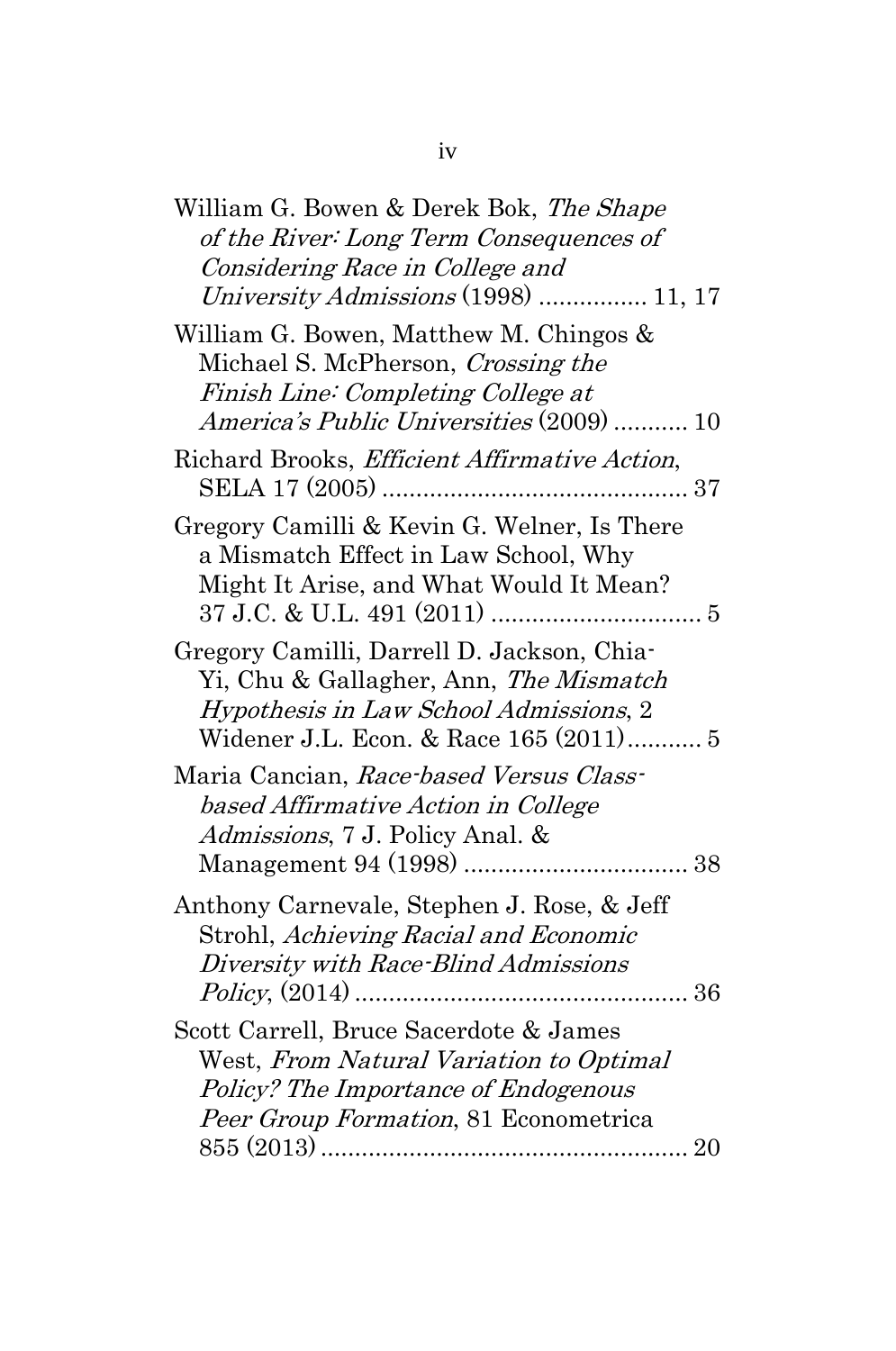| David L. Chambers, Timothy T. Clydesdale,       |
|-------------------------------------------------|
| William C. Kidder & Richard O. Lempert,         |
| The Real Impact of Eliminating                  |
| Affirmative Action in American Law              |
| Schools: An Empirical Critique of Richard       |
| Sander's Study, 57 Stan. L. Rev. 1855           |
|                                                 |
| Matthew M. Chingos, Are Minority Students       |
| <i>Harmed by Affirmative Action?</i> (Brookings |
|                                                 |
| Kalena E. Cortes, Do Bans on Affirmative        |
| <b>Action Hurt Minority Students? Evidence</b>  |
| from the Texas 10% Plan, 29 Econ. Ed.           |
|                                                 |
|                                                 |
| Stacy Berg Dale & Alan B. Krueger,              |
| Estimating the Return to College                |
| Selectivity Over the Career Using               |
| Administrative Earnings Data, 49 J.             |
|                                                 |
| Kermit Daniel, Dan A.Black & Jeffrey            |
| Smith, Racial Differences in the Effects of     |
| College Quality and Student Body                |
| Diversity on Wages, in Gary Orfield &           |
| Michael Kurleander, eds., <i>Diversity</i>      |
| Challenged: Evidence on the Impact of           |
|                                                 |
| Michele Landis Dauber, The Big Muddy, 57        |
|                                                 |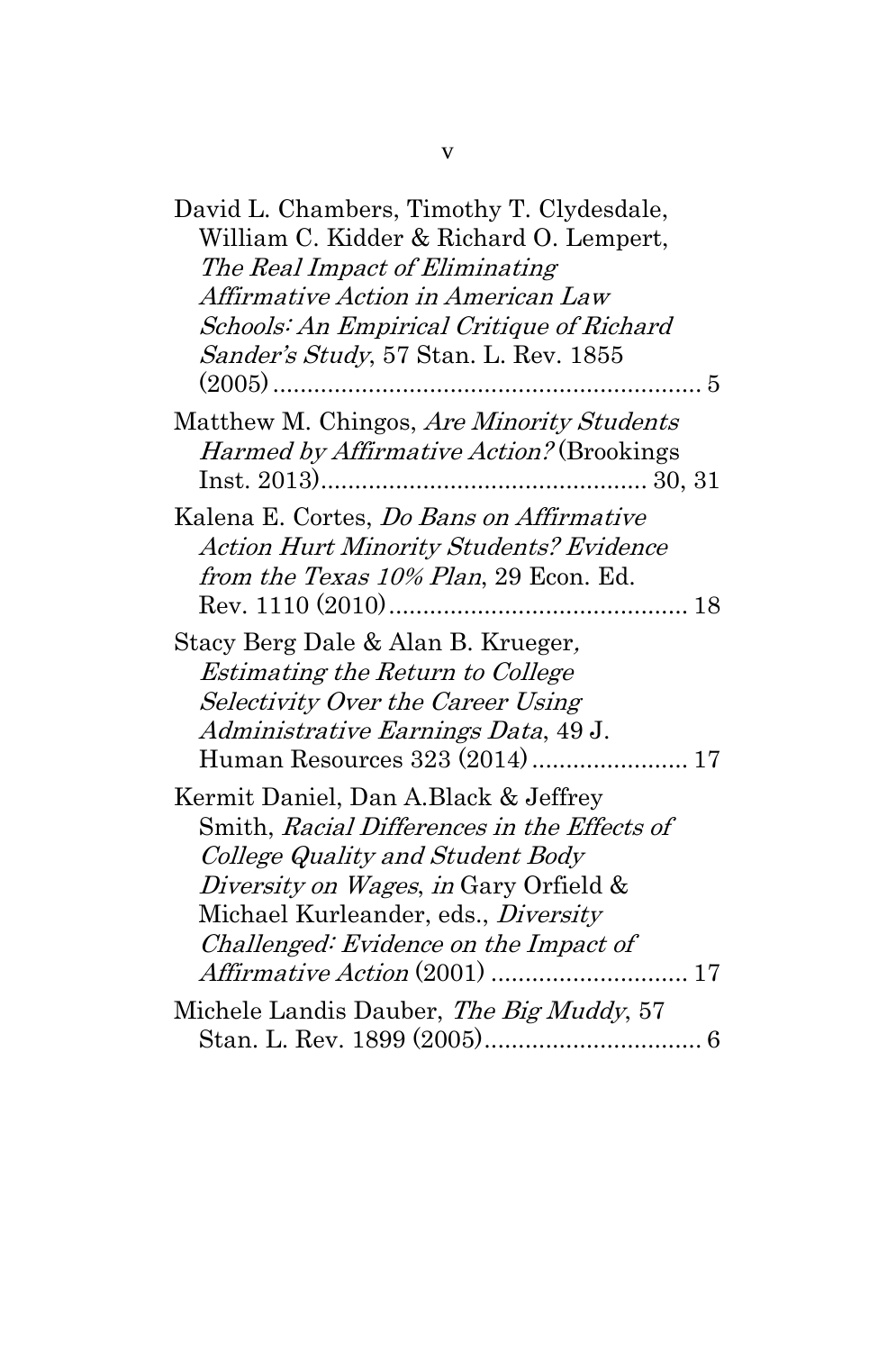| William T. Dickens & Thomas J. Kane,         |
|----------------------------------------------|
| Racial Test Score Differences as Evidence    |
| of Reverse Discrimination: Less than         |
| Meets the Eye, 38 Industrial Relations 331   |
|                                              |
| Eleanor Wiske Dillon & Jeffrey Andrew        |
| Smith, The Consequences of Academic          |
| Match between Students and Colleges          |
| (IZA Discussion Paper, 2015)  29             |
| Empirical Scholars, "Brief on Empirical      |
| Scholars as Amicus Curiae in support of      |
| Respondents, Fisher v. University of Texas,  |
| 133 S.Ct. 2411 (2013) (No. 11-345)  4, 31    |
| Mary Fischer & Douglas S. Massey, The        |
| Effects of Affirmative Action in Higher      |
| Education, 36 Soc. Sci. Research, 531        |
| $(2007)$<br>13<br>.                          |
| Roland G. Fryer & Michael Greenstone, The    |
| Changing Consequences of Attending           |
| Historically Black Colleges and              |
| Universities, 2 Applied Econ. 116 (2010)  17 |
| Roland G. Fryer, Glenn C. Loury & Tolga      |
| Yuret, An Economic Analysis of Color-        |
| Blind Affirmative Action, 24 J. Law $\&$     |
|                                              |
| Matthew N. Gaertner, & Melissa Hart,         |
| Considering Class: College Access and        |
| Diversity, 7 Harv. L. & Policy Rev. 367      |
| 38                                           |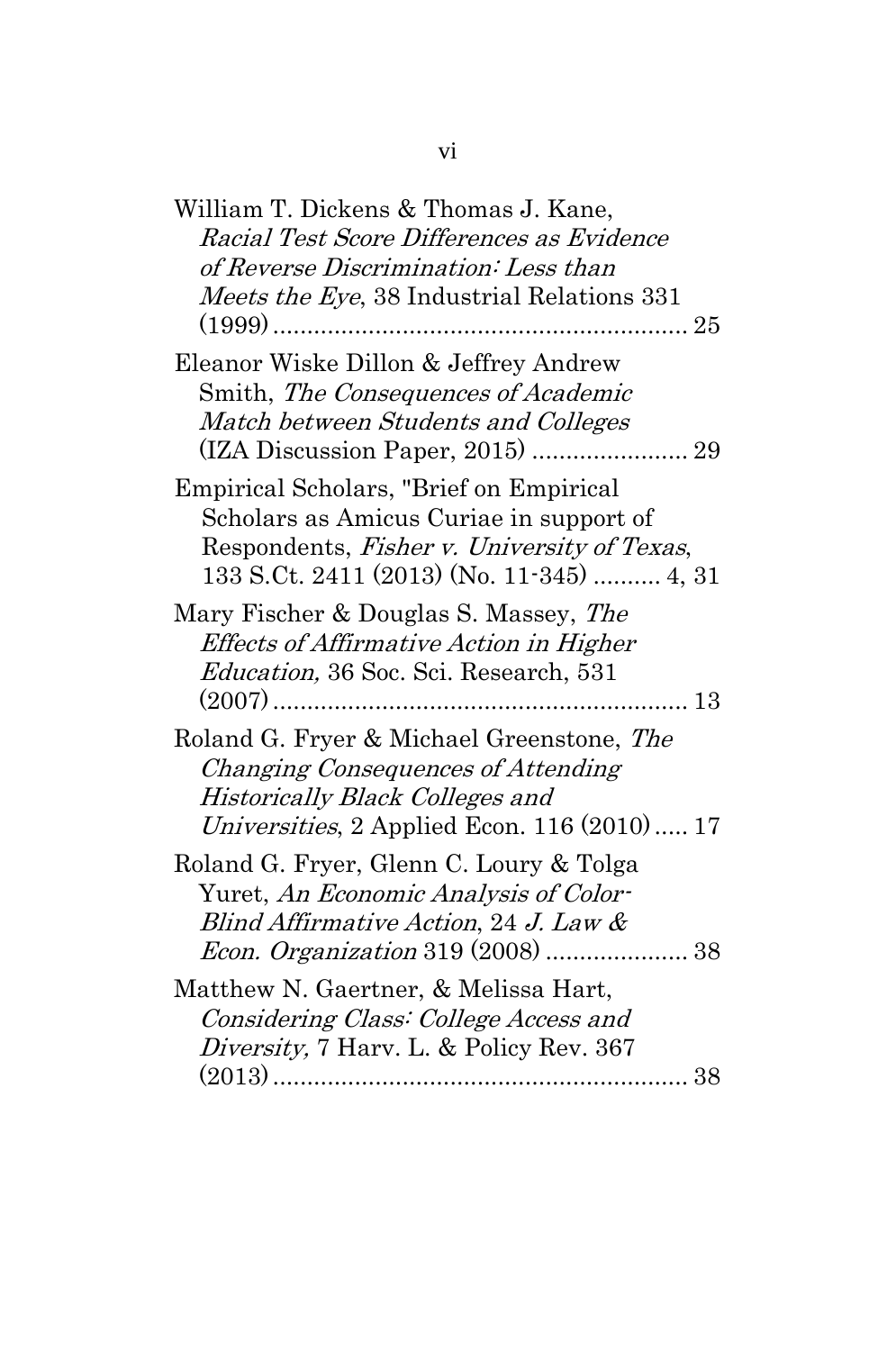| James Heckman, Instrumental Variables: A          |
|---------------------------------------------------|
| <b>Study of Implicit Behavioral Assumptions</b>   |
| Used in Making Program Evaluations, 32            |
|                                                   |
| Daniel E. Ho, Affirmative Action's                |
| Affirmative Actions: A Reply to Sander,           |
|                                                   |
| Daniel E. Ho, Scholarship Comment: Why            |
| Affirmative Action Does Not Cause Black           |
| Students to Fail the Bar, 114 Yale. L.J.          |
|                                                   |
| Caroline Hoxby & Christopher Avery, The           |
| Missing "One-Offs": The Hidden Supply of          |
| High Achieving, Low Income Students 1-65          |
| (Brookings Papers Econ. Activity, 2013) 10        |
| Caroline Hoxby, The Changing Selectivity of       |
| American Colleges, 23 J. Econ.                    |
|                                                   |
| Richard D. Kahlenberg, Brief of Richard D.        |
| Kahlenberg in Support of Neither Party,           |
| <i>Fisher v. University of Texas,</i> (2015) (No. |
|                                                   |
| Thomas J. Kane, Racial and Ethnic                 |
| Preferences in College Admissions, in C.          |
| Jencks & M. Phillips (eds.), The Black-           |
|                                                   |
|                                                   |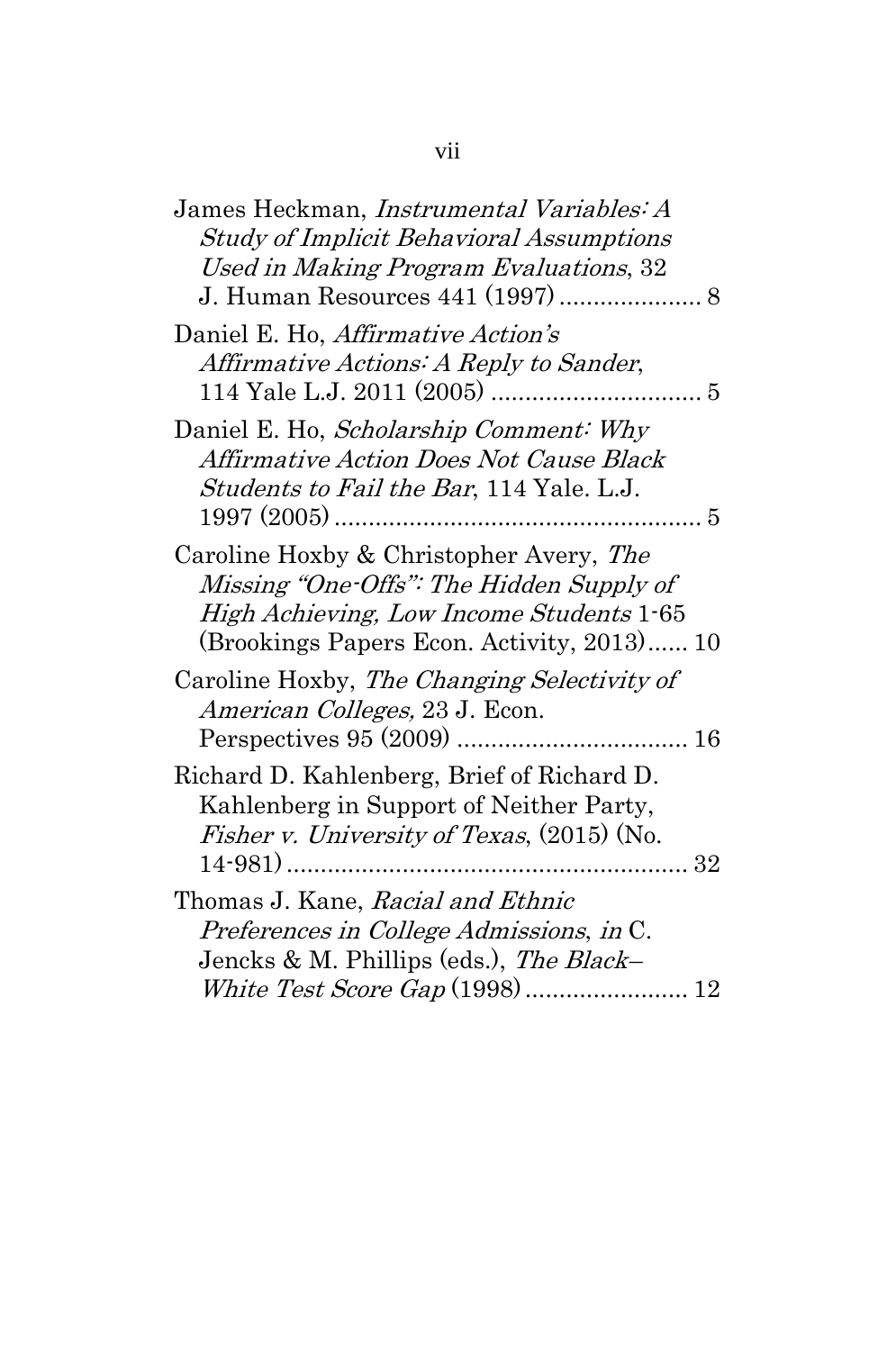## viii

| William Kidder & Richard O. Lempert, The   |
|--------------------------------------------|
| Mismatch Myth in U.S. Higher Education:    |
| A Synthesis of Empirical Evidence at the   |
| Law School and Undergraduate Levels, in    |
| Uma Jayakumar & Liliana M. Garces,         |
| eds., Affirmative Action and Racial        |
|                                            |
| Kidder, William C. & Onwuachi-Willig,      |
| Angela, Still Hazy After All These Years:  |
| The Data and Theory Behind "Mismatch,"     |
|                                            |
| Michal Kurleander & Eric Grodsky,          |
| Mismatch and the Paternalistic             |
| Justification for Selective College        |
| Admissions, 86 Soc. of Ed. 294 (2013)  18  |
| Richard Lempert, William Kidder, Timothy   |
| Clydesdale & David Chambers,               |
| Affirmative Action in American Law         |
| Schools: A Critical Response to Richard    |
| Sander's "A Reply to Critics," (Working    |
| paper no. 06-001, John Olin Ctr. for Law & |
|                                            |
| Richard Lempert, Affirmative Action in the |
| United States: A Brief Summary of the      |
| Law and Social Science (SSRN, 2015) 28     |
| Daniel Luzer, Justice Clarence Thomas      |
| <i>Worries Affirmative Action Causes a</i> |
| "Mismatch" for College Students, No It     |
| Doesn't, Wash. Monthly (June 27, 2013)  19 |
| Deborah Malamud, Assessing Class-Based     |
| Affirmative Action, 47 J. Leg. Ed. 452     |
|                                            |
|                                            |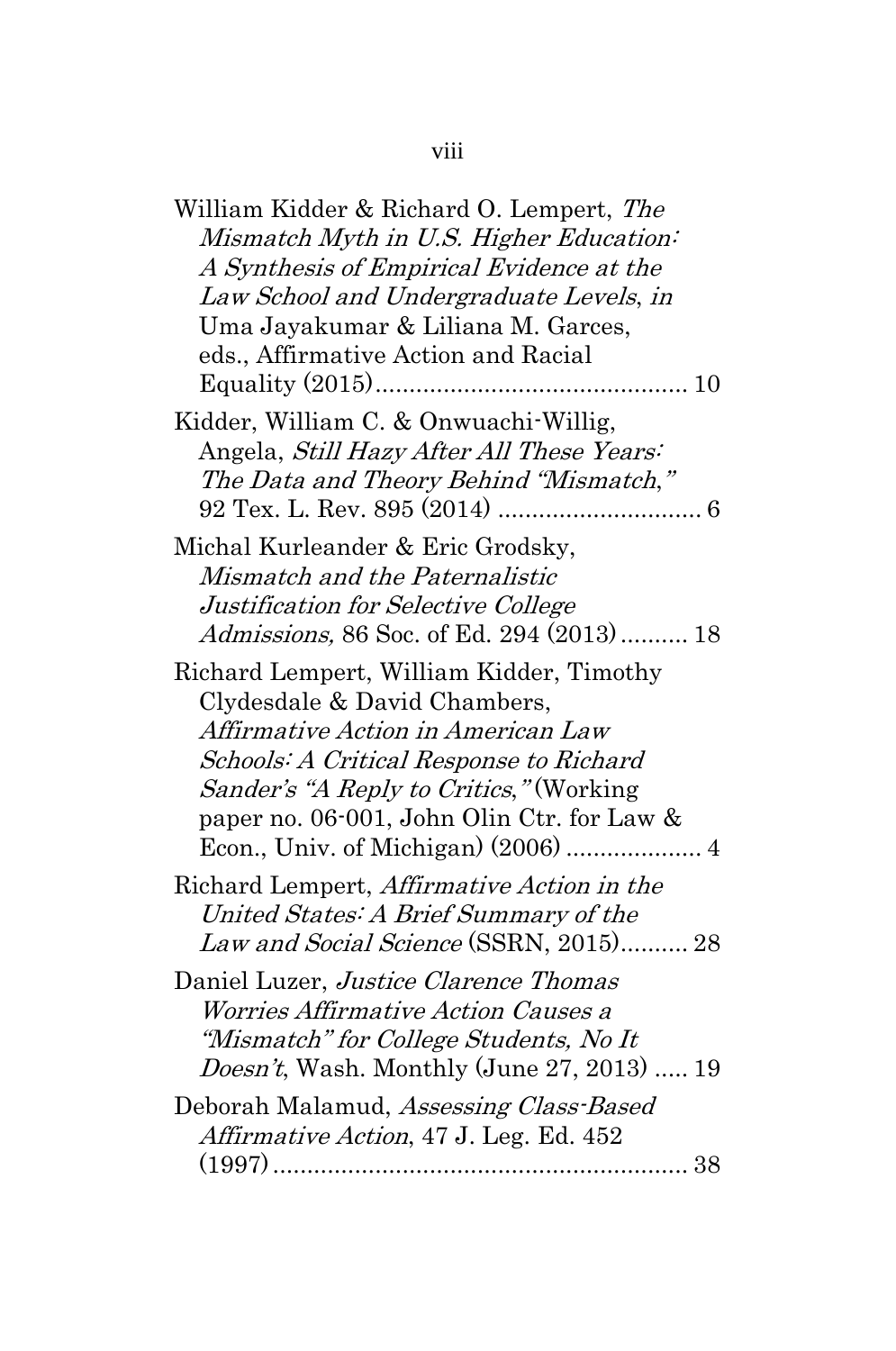| Nancy G. McDuff & Halley Potter, <i>Ensuring</i><br>Diversity Under Race-Neutral Admissions<br>at the University of Georgia, in The<br><i>Future of Affirmative Action: New Paths</i><br>To Higher Education Diversity After<br><i>Fisher V. University of Texas</i> (Richard D. |
|----------------------------------------------------------------------------------------------------------------------------------------------------------------------------------------------------------------------------------------------------------------------------------|
| Tatiana Meguizo, <i>Quality Matters: Assessing</i><br>the Impact of Attending More Selective<br>Institutions on College Completion Rates<br>of Minorities, 49 Res. in Higher Ed. 214                                                                                             |
| Michael P. Murray, Avoiding Invalid<br>Instruments and Coping with Weak<br>Instruments, 20 J. Econ. Perspectives 111                                                                                                                                                             |
| Jesse Rothstein & Albert H. Yoon,<br>Affirmative Action in Law School<br>Admissions: What Do Racial Preferences<br>Do?, 75 U. Chi. L. Rev. 649 (2008) 5                                                                                                                          |
| Richard H. Sander & Stuart Taylor, Jr.,<br>Mismatch: How Affirmative Action Hurts<br>Students It's Intended to Help, and Why<br>Universities Won't Admit It $(2012)$ 14                                                                                                          |
| Richard Sander, A Reply to Critics, 57 Stan.                                                                                                                                                                                                                                     |
| Richard Sander, A Systemic Analysis of<br>Affirmative Action in American Law<br>Schools, 57 Stan. L. Rev. 367 (2004)  3, 7, 15                                                                                                                                                   |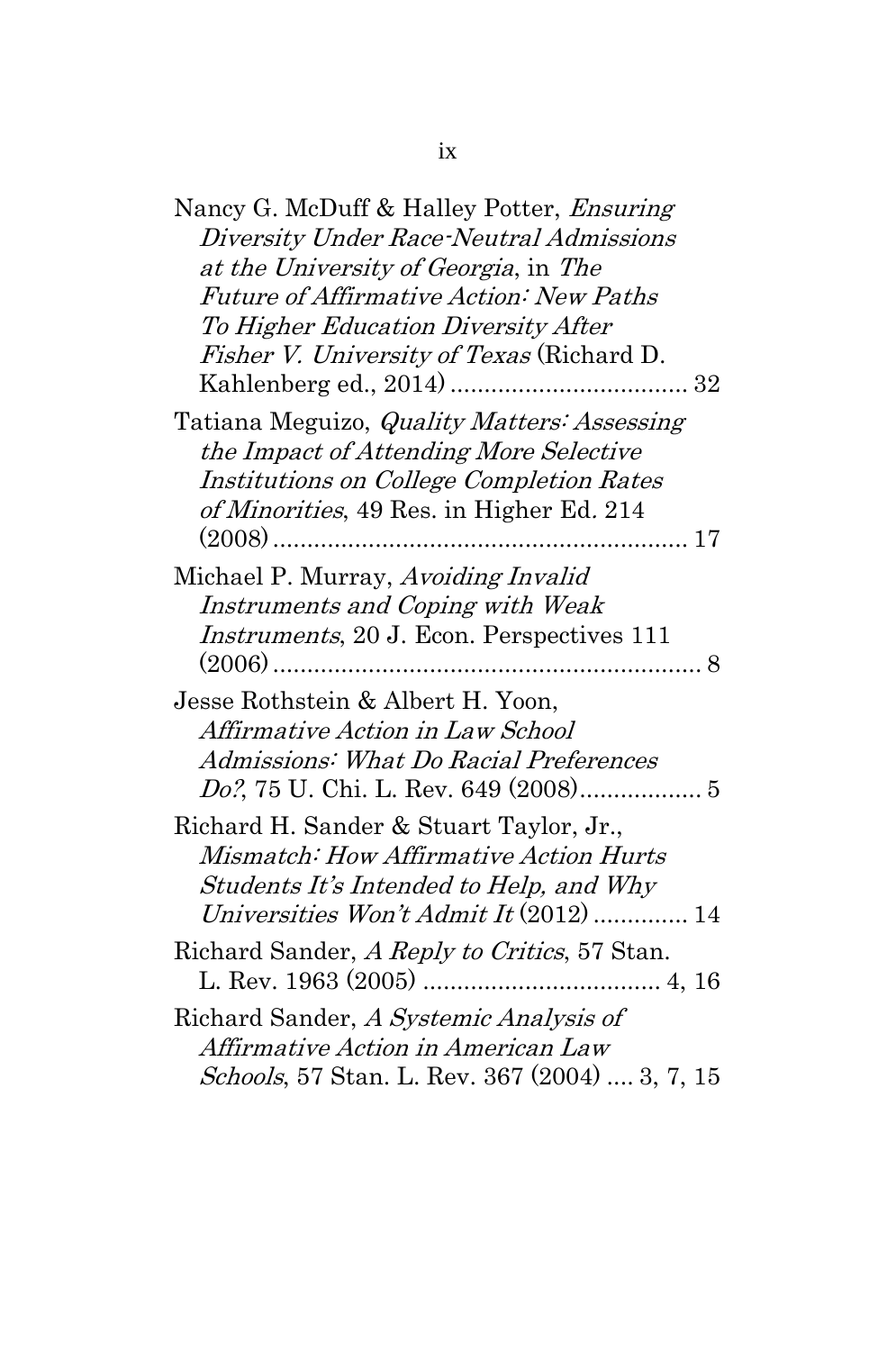| Richard Sander, Brief Amicus Curiae for            |
|----------------------------------------------------|
| Richard Sander in Support of Neither               |
| Party, Fisher v. University of Texas,              |
|                                                    |
| Richard Sander, The Use of Socioeconomic           |
| Affirmative Action at the University of            |
| $California, (2014)$<br>35                         |
| Mario L. Small & Christopher Winship,              |
| <b>Black Students' Graduation from Elite</b>       |
| Colleges: Institutional Characteristics and        |
| Between-Institution Differences, 36 Soc.           |
|                                                    |
| Linda F. Wightman, Clustering U.S. Law             |
| <b>Schools Using Variables That Describe</b>       |
| Size, Cost, Selectivity, and Student Body          |
| Characteristics (LSAC Research Rep. No.            |
|                                                    |
| Linda F. Wightman, The Threat to Diversity         |
| in Legal Education: An Empirical Analysis          |
|                                                    |
| of the Consequences of Abandoning Race             |
| as a Factor in Law School Admission                |
| <i>Decisions</i> , 72 N.Y.U.L.Rev. 1, 24 (1997) 8  |
| David B. Wilkins, A Systematic Response to         |
| Systemic Disadvantage: A Response to               |
|                                                    |
| Doug Williams, <i>Do Racial Preferences Affect</i> |
| Minority Learning in Law Schools?, 10 J.           |
|                                                    |
| Alice Xiang & Donald Rubin, <i>Assessing the</i>   |
| Potential Impact of a Nationwide Class-            |
| Based Affirmative Action System, 30 Stat.          |
|                                                    |
|                                                    |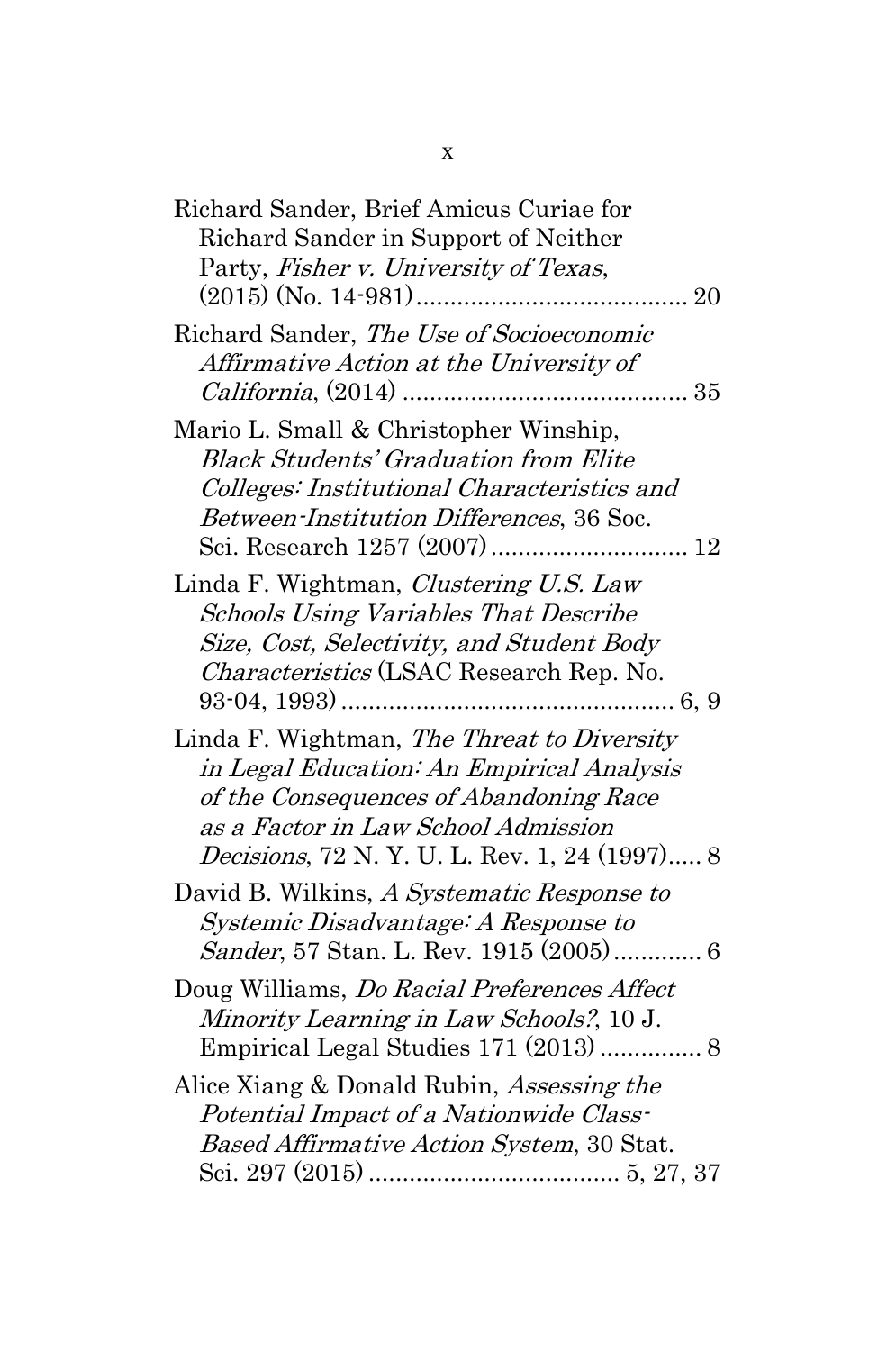## <span id="page-10-0"></span>INTEREST OF AMICUS CURIAE<sup>1</sup>

Richard Lempert retired from the University of Michigan, as the Eric Stein Distinguished University Professor of Law and Sociology, having chaired the Sociology Department and served on leave as the Division Director for the Social and Economic Sciences at the National Science Foundation. In these positions he worked to promote the fair and intelligent use of social science evidence by agencies and courts, writing frequently on this topic. Reading briefs submitted in this case, he believes the Court is at risk of being misled about the state of relevant social science and seeks to caution the Court against relying on claims that lack a sound empirical foundation.

## SUMMARY OF ARGUMENT

<span id="page-10-1"></span> There is considerable writing on academic mismatch and on whether colleges and universities can through class-based affirmative action achieve the racial and ethnic diversity

<sup>&</sup>lt;sup>1</sup> Pursuant to the Court's Rule  $37.3(a)$ , all parties have consented to the filing of this brief by filing blanket consents with the Clerk. Pursuant to Rule 37.6, Amici affirm that no counsel for any party authored this brief in whole or in part, and no counsel or party made a monetary contribution intended to fund this brief's preparation or submission. No person other than Amicus made a monetary contribution to its preparation or submission.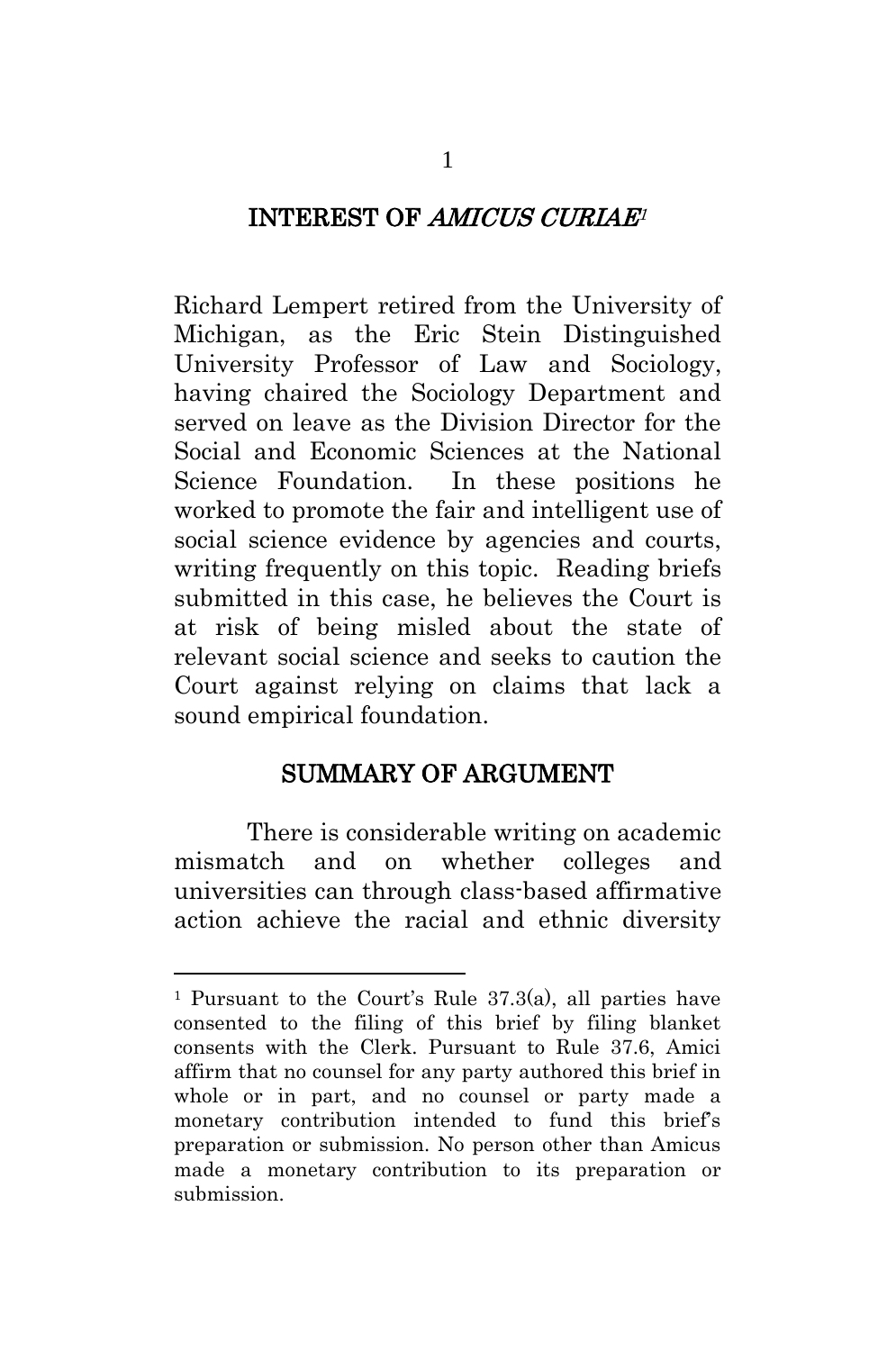that this Court, in an unbroken string of cases, has recognized as a compelling state interest. Regents of the Univ. of California v. Bakke, 438 U.S. 265 (1978), Grutter v. Bollinger, 539 U.S. 306 (2003), Fisher v. University of Texas, 133 S. Ct. 2411 (2013). In the current case, mismatch receives its most extensive treatment in the Amicus Brief submitted by Richard Sander, while the argument that class-based affirmative action can adequately substitute for racesensitive admissions is most forcefully advanced in the brief submitted by Richard Kahlenberg. In each brief the extant literature is not correctly characterized. The overwhelming weight of reliable evidence indicates that academic overmatch (attending a school where one's academic credentials are below those of most students; hereinafter "mismatch") has few, if any, adverse effects on minority students and quite likely enhances their prospects for graduation and job success. Moreover, some studies that proponents of the mismatch hypothesis heavily rely on are so fundamentally flawed that they offer the Court nothing of value.

Class-based preferences may deserve consideration for their own sake, but extant research, simple demographics and financial costs mean that they not only cannot replace race sensitivity as a tool for creating educationally valuable racial and ethnic diversity, but also that reliance on them would,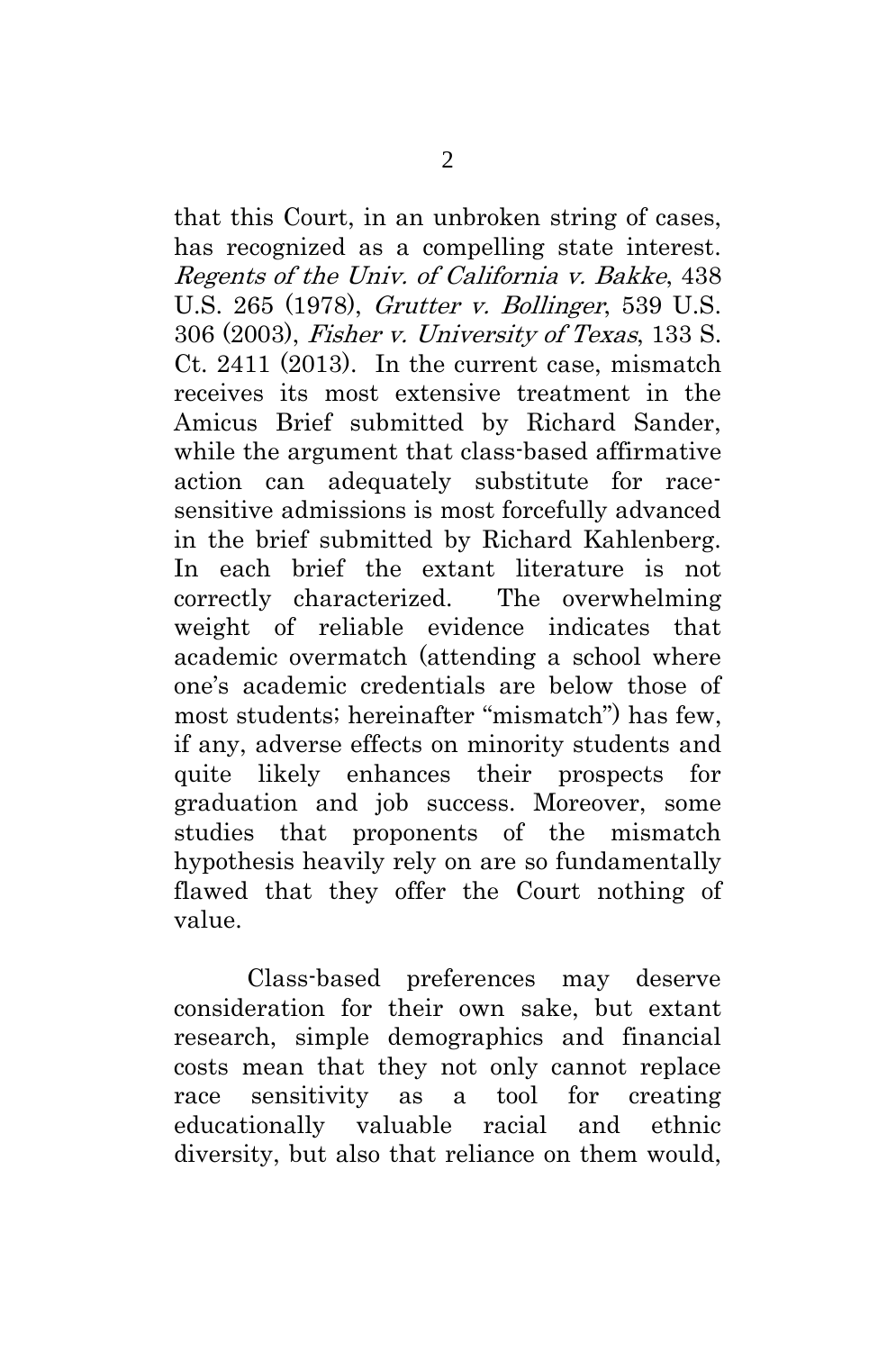on average, lower the academic qualifications of admitted students.

### ARGUMENT

<span id="page-12-1"></span><span id="page-12-0"></span>I. The empirical evidence does not support assertions that minority students as a group, and African Americans in particular, suffer from academic mismatch when selective colleges and universities use race as a factor in choosing whom to admit. Conclusions to this effect in analyses of law school performance have been rejected by most social scientists who have examined the data, and key studies are fatally flawed by mistaken assumptions. Analyses focusing on undergraduates almost universally link no adverse mismatch effects to affirmative action and often report beneficial results.

A. Contrary to Professor Sander's assertions, the evidence suggesting educators should be concerned about mismatch has grown weaker rather than stronger since Professor Sander first addressed the issue. See Richard Sander, A Systemic Analysis of Affirmative Action in American Law Schools, 57 Stan. L. Rev. 367 (2004) [hereinafter Sander, Systemic Analysis]. Only by failing to acknowledge most relevant studies and by making misleading arguments does Sander manage to give the impression that the mismatch hypothesis is a widely accepted truth. Although Sander's brief cites his original article as if it were strong evidence favoring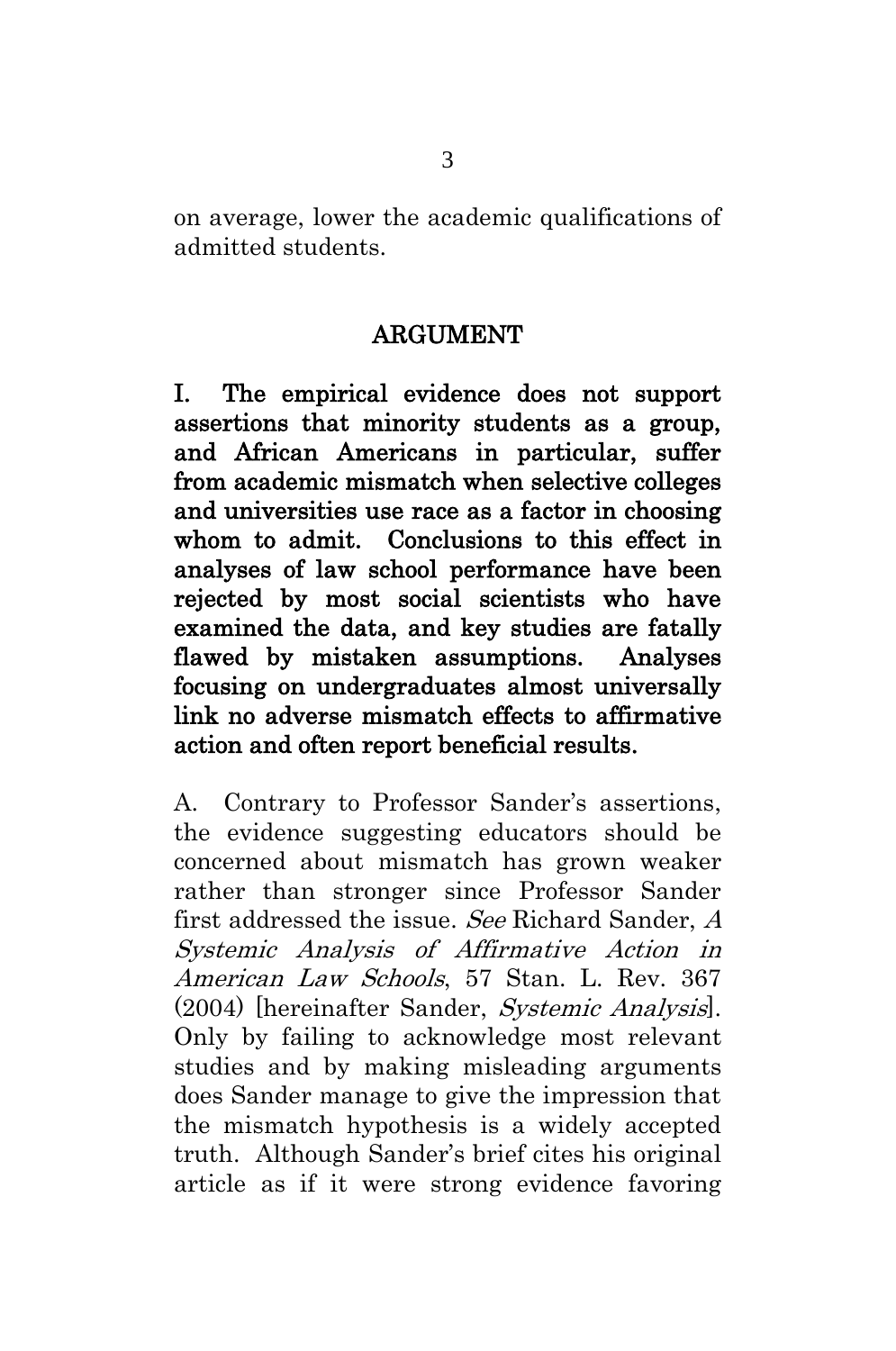mismatch, in responding to critics of that article, he acknowledged fundamental flaws that undermine his analysis, including the fuzziness of the tier system developed for the Bar Passage Study (BPS) and a misspecified model. See Richard Sander, A Reply to Critics, 57 Stan. L. Rev. 1963, 1969 (2005) [hereinafter Sander, Reply]. Moreover, some of the country's most eminent statistical methodologist have declared his method fundamentally flawed. See Brief of Empirical Scholars as Amici Curiae in Support of Respondents, Fisher v. University of Texas, 133 S. Ct. 2411 (2013) (No. 11-345). Nonetheless Sander cites his work as if his findings are generally accepted and have withstood criticism. In Reply supra, Sander tried to rehabilitate his original piece with a new analysis, but this too is seriously flawed. See Richard Lempert, William Kidder, Timothy Clydesdale & David Chambers, Affirmative Action in American Law Schools: A Critical Response to Richard Sander's "A Reply to Critics," (Working paper no. 06-001, John Olin Ctr. for Law & Econ., Univ. of Michigan) (2006). 2

Perhaps because his reply acknowledged serious shortcomings in his original analysis, Sander does not cite it in his brief, although he cites the original analysis. Sander similarly fails to reference the full range of criticisms and

 $^{2}$  Available at

[http://repository.law.umich.edu/cgi/viewcontent.cgi?article](http://repository.law.umich.edu/cgi/viewcontent.cgi?article=1061&context=law_econ_archive) [=1061&context=law\\_econ\\_archive](http://repository.law.umich.edu/cgi/viewcontent.cgi?article=1061&context=law_econ_archive).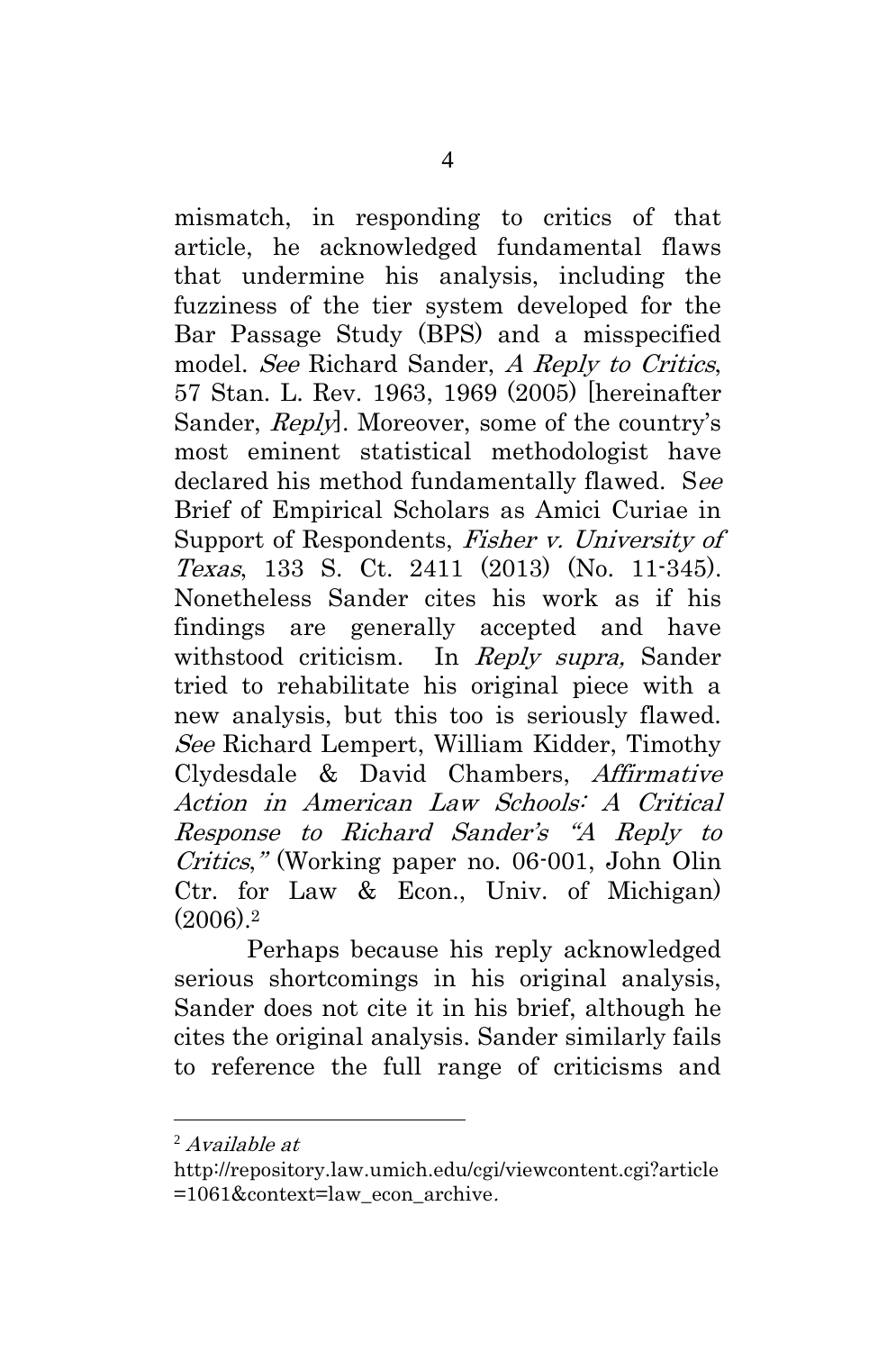failures to replicate that his original work received, doing no more than tossing out the names of a few critics. Thus one would not know from a brief ostensibly offered to aid the Court that numerous articles examining the same data Sander used criticize his methods or question his results. See Daniel E. Ho, Scholarship Comment: Why Affirmative Action Does Not Cause Black Students to Fail the Bar, 114 Yale. L.J. 1997 (2005); Daniel E. Ho, Affirmative Action's Affirmative Actions: A Reply to Sander, 114 Yale L.J. 2011 (2005); Ian Ayres & Richard Brooks, Does Affirmative Action Reduce the Number of Black Lawyers?, 57 Stan. L. Rev. 1807 (2005); David L. Chambers, Timothy T. Clydesdale, William C. Kidder & Richard O. Lempert, The Real Impact of Eliminating Affirmative Action in American Law Schools: An Empirical Critique of Richard Sander's Study, 57 Stan. L. Rev. 1855 (2005) [Hereinafter Chambers et al.]; Gregory Camilli, Darrell D. Jackson, Chu Chia-Yi & Ann Gallagher, The Mismatch Hypothesis in Law School Admissions, 2 Widener J.L. Econ. & Race 165 (2011); Gregory Camilli & Kevin G. Welner, Is There <sup>a</sup> [Mismatch](http://www.aera.net/Portals/38/docs/Education_Research_and_Research_Policy/Amicus/Camilli%20Welner.pdf) Effect in Law School, Why [Might](http://www.aera.net/Portals/38/docs/Education_Research_and_Research_Policy/Amicus/Camilli%20Welner.pdf) It Arise, and What Would It Mean? 37 J.C. & U.L. 491 (2011); Jesse Rothstein & Albert H. Yoon, Affirmative Action in Law School Admissions: What Do Racial Preferences Do?, 75 U. Chi. L. Rev. 649 (2008)); Alice Xiang & Donald Rubin, Assessing the Potential Impact of a Nationwide Class-Based Affirmative Action System, 30 Stat. Sci. 297 (2015). [Hereinafter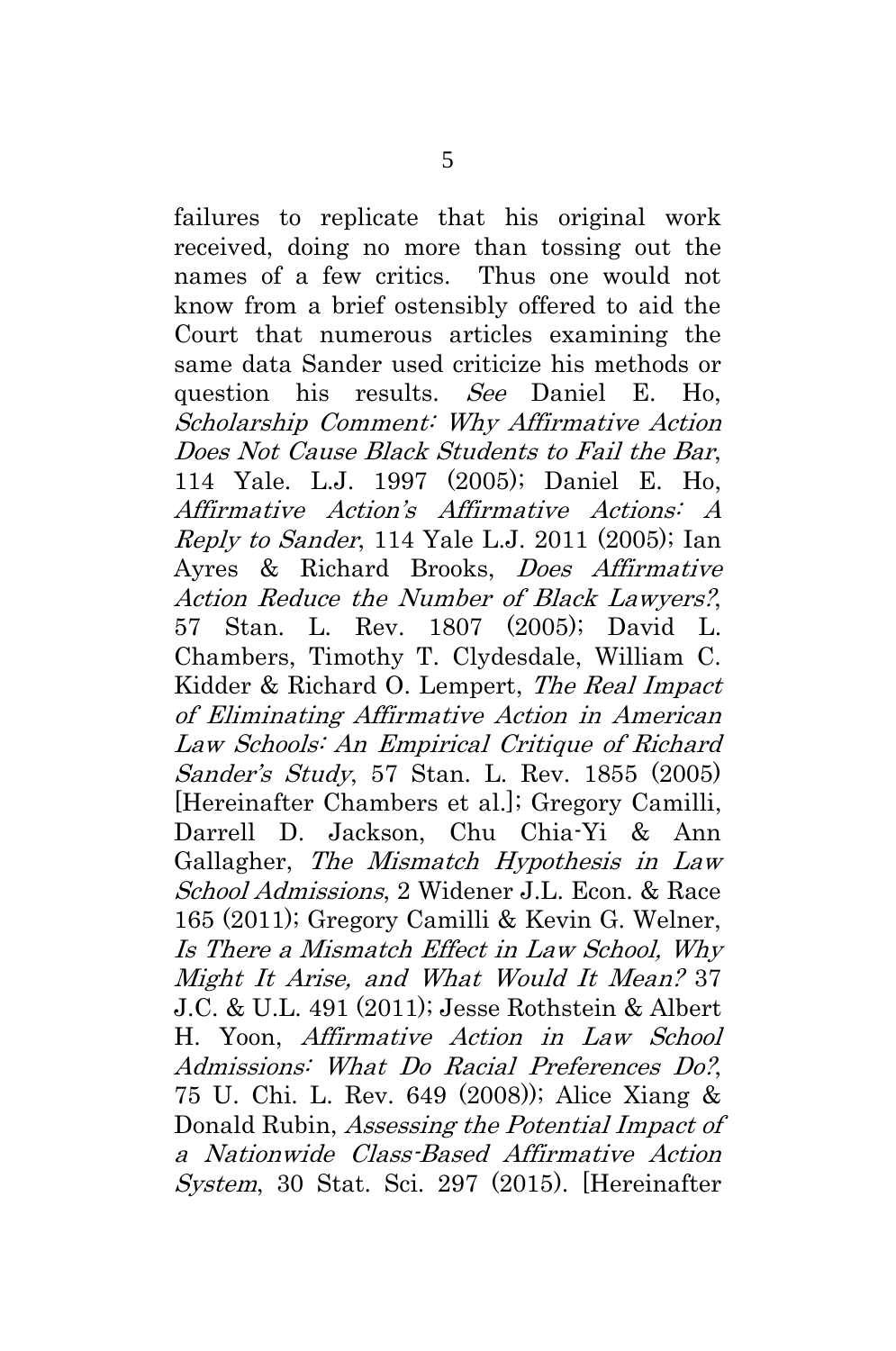Xiang & Rubin]. Sander's mismatch claims, assumptions and methods have also been questioned by scholars who review Sander's work but do not reanalyze his data. See e.g., Michele Landis Dauber, The Big Muddy, 57 Stan. L. Rev. 1899 (2005); William C. Kidder & Angela Onwuachi-Willig, Still Hazy After All These Years: The Data and Theory Behind "Mismatch," 92 Tex. L. Rev. 895 (2014); David B. Wilkins, A Systematic Response to Systemic Disadvantage: A Response to Sander, 57 Stan. L. Rev. 1915 (2005).

Sander's law school "mismatch" work further suffers because it rests on a mistaken assumption unremarked by Sander and others (myself included) who have analyzed the BPS data. Analyses have proceeded on the assumption that although the boundaries between the 6 BPS tiers may be fuzzy, the schools are ordered so that in each tier schools have, on average, reliably higher academic index scores than schools below them. The procedure used to create the tiers did not, however, ensure such ordering, and the assumption of a reliable index score hierarchy fails in two important instances. The mean index score of schools in tier 3 is not significantly below the mean of the tier 2 schools, and there is almost no difference between each tier's typical (or centroid) school. See Linda F. Wightman, Clustering U.S. Law Schools Using Variables That Describe Size, Cost, Selectivity, and Student Body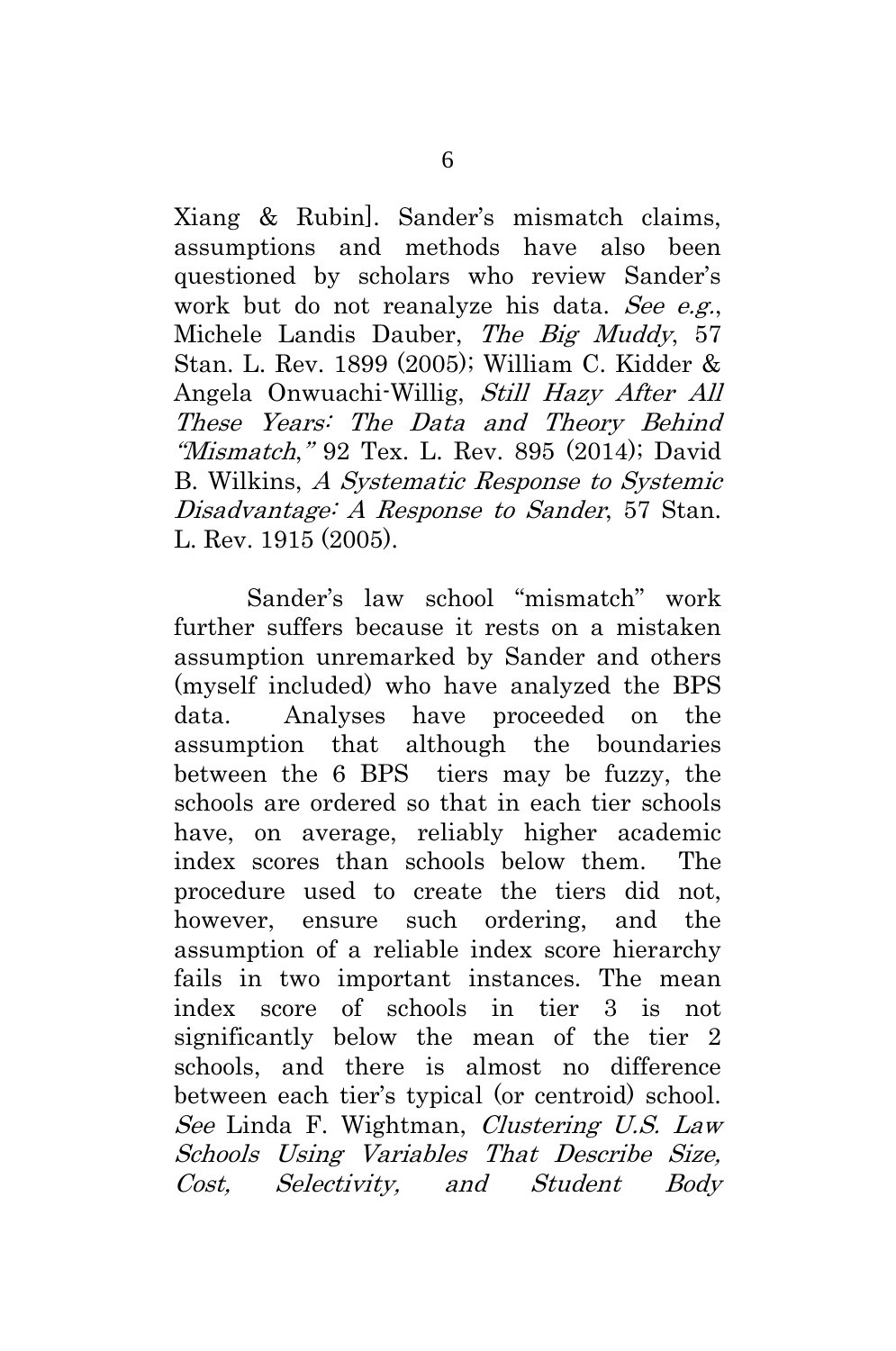Characteristics (LSAC Research Rep. No. 93-04, 1993) [hereinafter Wightman, Clustering]. The tiers' statistical indistinguishability is particularly problematic because the characteristics that do distinguish the tiers would lead one to expect that, holding index scores constant, tier 3 African Americans will do better in making it to and through the bar than their tier 2 counterparts. Tier 3 schools are, as a group, somewhat more selective than those in tier 2, cost far less to attend, and have better student faculty ratios. If, as is the case, African Americans in these schools do better, controlling for credentials, than their tier 2 counterparts, lesser mismatch is not the reason.

Sander's studies and other studies using his tier structure are further biased because the mean index score of his tier 6 African American students is not only higher than the tier 5 mean, but tier 6 includes only historically black law schools (HBLS). See Sander, Systemic Analysis, supra at 416. It is thus not surprising that, controlling for credentials, tier 6 African Americans do better in graduating and passing the bar than their tier ranking would suggest. Their schools each have far more African American students than the number needed to constitute a critical mass; except for Howard they are very low cost, they abound in samerace role models, and their graduates tend to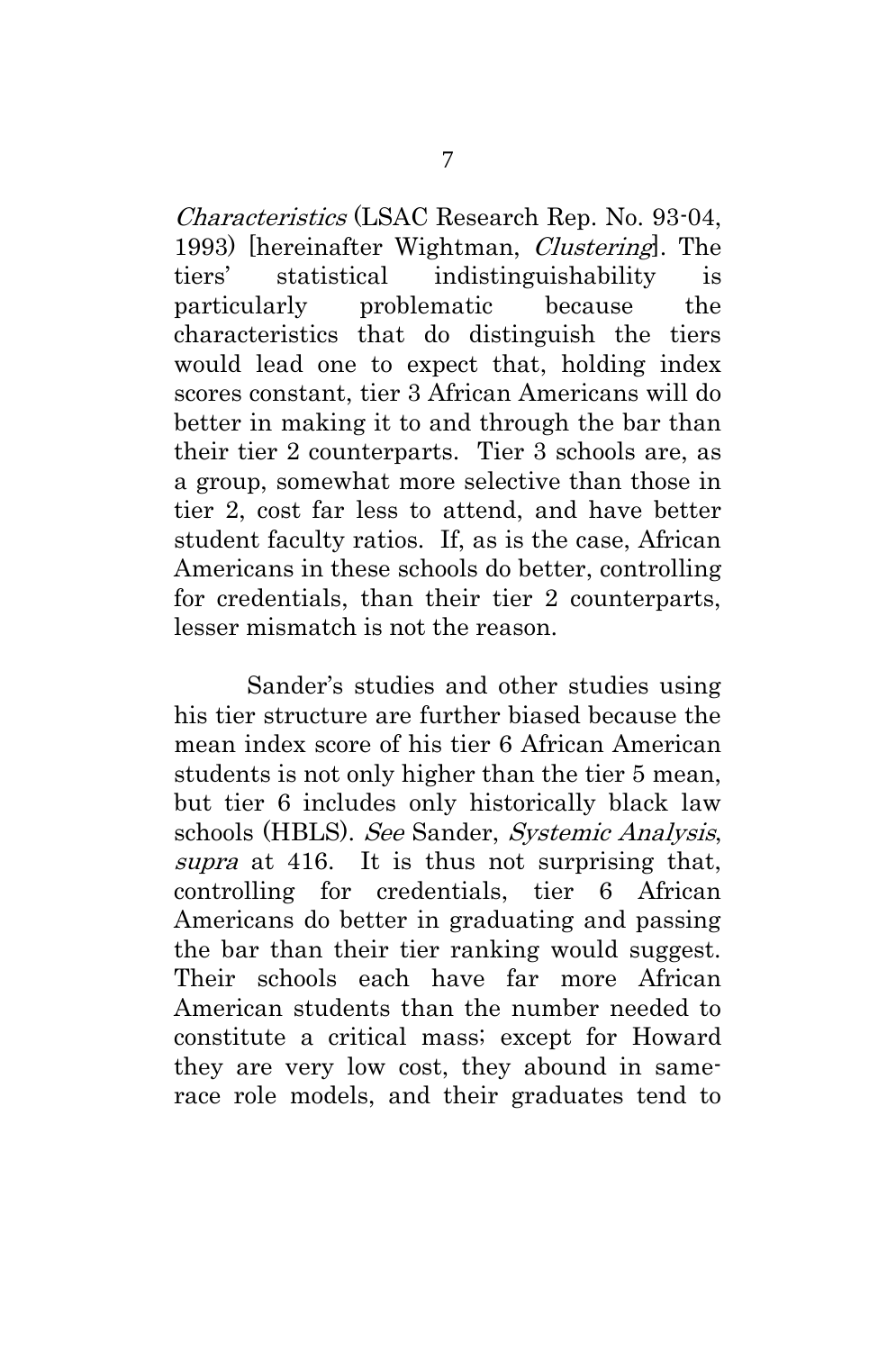take the bar in states with relatively lower bar exam passing standards. 3

These overlooked considerations affect all studies that use the BPS tier order as a proxy for academic selectivity, but no study's conclusions are rendered more suspect than the study by Doug Williams on which Sander heavily relies. See Doug Williams, Do Racial Preferences Affect Minority Learning in Law Schools?, 10 J. Empirical Legal Studies 171 (2013). It is hard to imagine a study better designed to take account of the idiosyncrasies of the BPS tier structure in order to find mismatch. In the models central to his study, 4 Williams first eliminates more than half the African Americans in the BPS sample by discarding the data for tiers 3 and 4 schools.

<sup>3</sup> In 1991, the mean HBLS tuition was the lowest of any tier (\$3,137), with the next lowest being the mean charge of \$3,481 at tier 3 schools. Mean tuition at Tier 2 schools was \$11,154. See Linda F. Wightman, The Threat to Diversity in Legal Education: An Empirical Analysis of the Consequences of Abandoning Race as a Factor in Law School Admission Decisions, 72 N. Y. U. L. Rev. 1, 24 (1997) [hereinafter Wightman, Threat].

<sup>4</sup> Williams offers an instrumental variable (IV) analysis to bolster his core model's results. Not only is this analysis also biased by the tier order problems described in the text, but IV methods are themselves often questionable. See Michael P. Murray, Avoiding Invalid Instruments and Coping with Weak Instruments, 20 J. Econ. Perspectives 111 (2006); see also James Heckman, Instrumental Variables: A Study of Implicit Behavioral Assumptions Used in Making Program Evaluations, 32 J. Human Resources 441 (1997).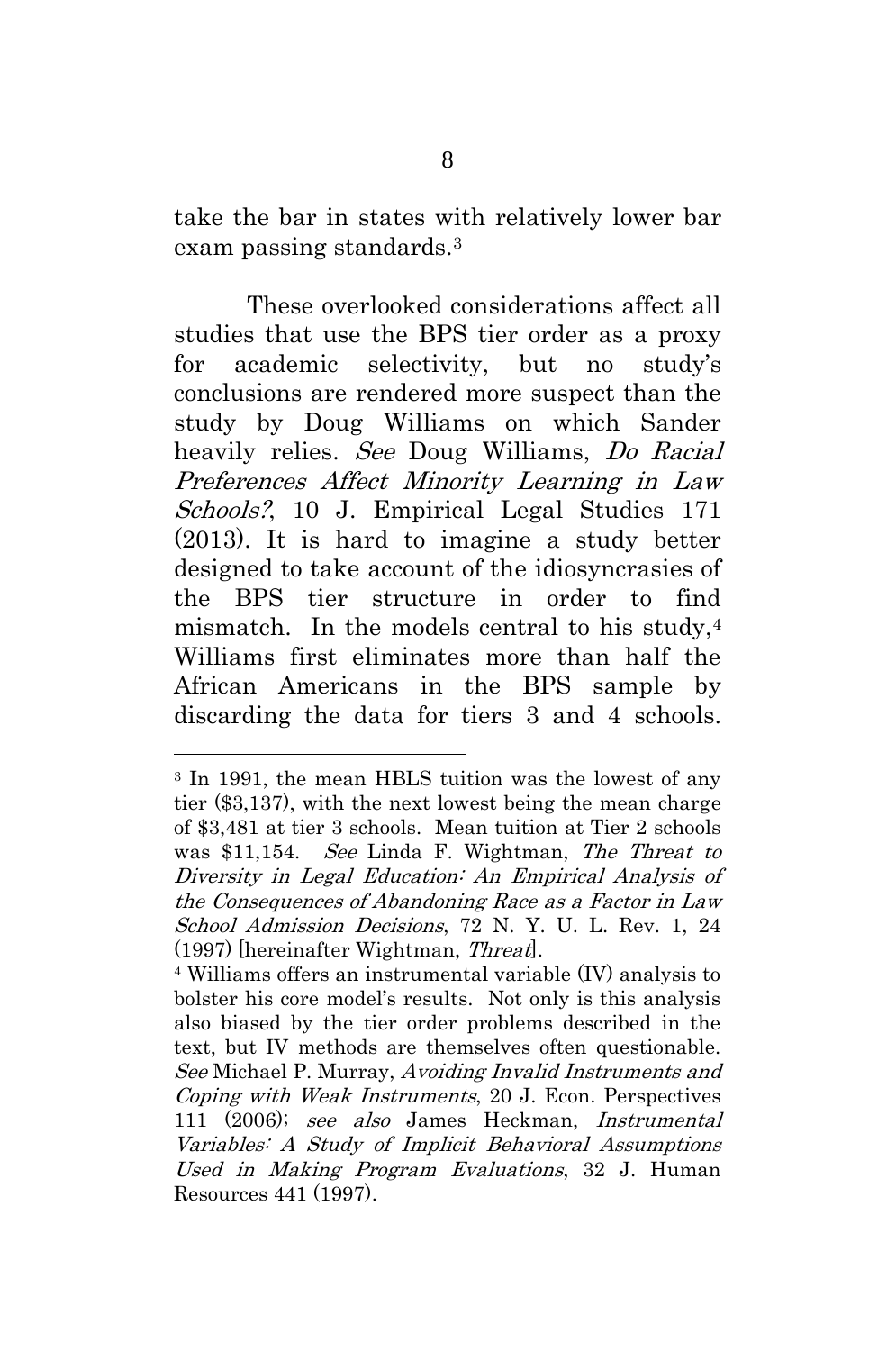Next he lumps together African American students at tier 1 and 2 schools although compared to tier 2 students, tier 1 students – unlike the omitted 3 students – have significantly different academic credentials. See Wightman, *Clustering* at 24. Finally he combines tiers 5 and 6, although about threequarters of the African Americans in the combined tier attended an HBLS.

These design choices by Williams hide from the reader the strong performance of tier 1 African Americans, almost all of whom graduate and pass the bar, and the full story of the tier 5- 6 students. To the extent that the latter fare better than expected, the effects are due to the performance of the HBLS students, who enjoy advantages unrelated to how well they are matched academically to their peers. Because Williams' results are not only derived from a biased model, but are also based on data that exclude the majority of BPS African Americans, they can play no legitimate role in the mismatch debate. It is telling that Sander chooses to rely heavily on this study to bolster his claims.<sup>5</sup>

<sup>5</sup> Sander seeks in his brief to bolster Williams' findings by noting that the study was published in JELS, a peer reviewed journal, without later rebuttal. In fact, I and a coauthor sought to reply but were told by the JELS, editor that he did not publish replies that simply documented flaws in published articles. Similarly misleading is Sander's attempt to deflate studies criticizing his work by noting they were not published in peer reviewed journals. Sander himself avoided peer review by publishing in law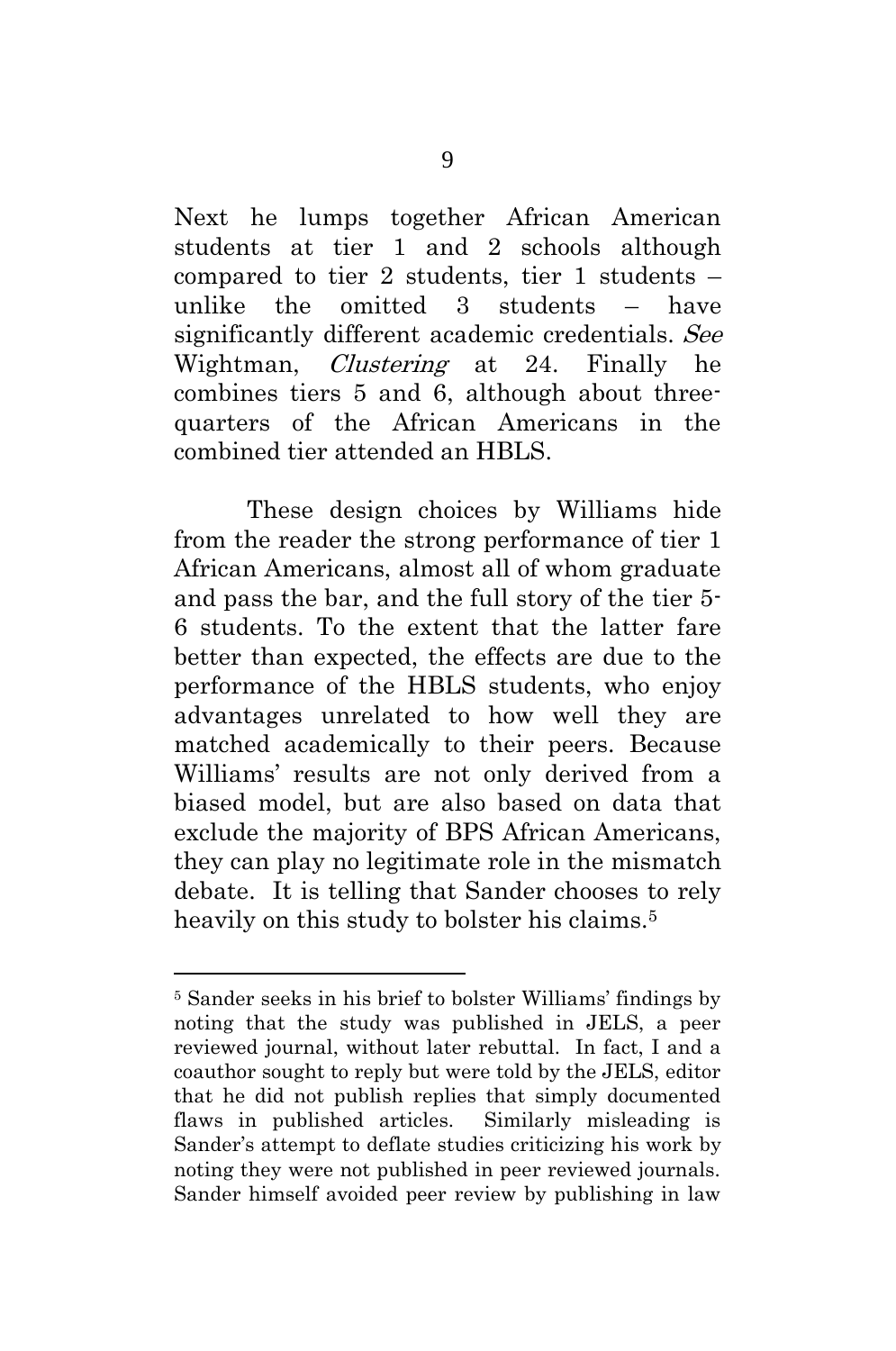B. Moving from law school to undergraduate settings, the overwhelming weight of the evidence suggests that affirmative action, as currently practiced, does not harm minorities through academic mismatch, and may in fact benefit students who might appear overmatched.6 If there is a mismatch problem it is that minorities are more likely to be in situations of "undermatch" – that is attending schools that are less selective than those they could be admitted to – than in situations of overmatch. See Caroline Hoxby & Christopher Avery, The Missing "One-Offs": The Hidden Supply of High Achieving, Low Income Students 1-65 (Brookings Papers Econ. Activity, 2013); William G. Bowen, Matthew M. Chingos & Michael S. McPhearson, Crossing the Finish Line: Completing College at America's Public Universities (2009) [Hereinafter Finish Line]. 7

 $\overline{a}$ 

<sup>6</sup> This section draws heavily on William Kidder & Richard O. Lempert, *The Mismatch Myth in U.S. Higher Education: A Synthesis of Empirical Evidence at the Law School and Undergraduate Levels*, *in* Uma Jayakumar & Liliana M. Garces, eds., Affirmative Action and Racial Equality (2015).

<sup>7</sup> Bowen et al.'s data came from 21 "flagship" public universities and the public university systems in four states. The authors also looked for evidence of mismatch, but found "no support whatsoever for [the mismatch]

reviews, which established the forums for conversation. Finally, Sander cites the U.S. Commission on Civil Rights endorsement of mismatch theory as if it were a reliable scientific conclusion. He and I jointly testified before the Commission. Every Commissioner already opposed to affirmative action endorsed his arguments; those supporting affirmative action endorsed mine.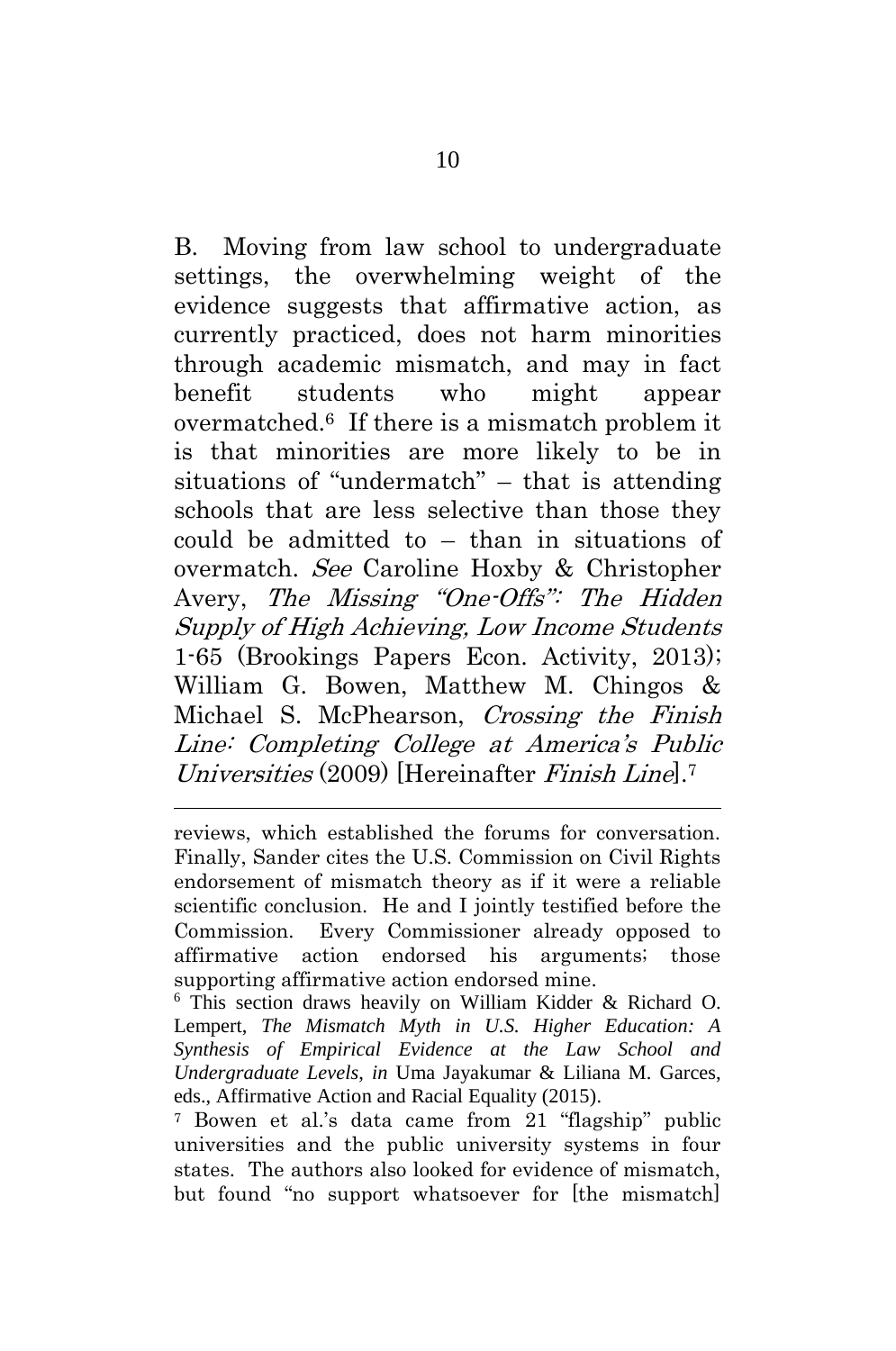The seminal study is by Bowen and Bok. See William G. Bowen & Derek Bok, The Shape of the River: Long Term Consequences of Considering Race in College and University Admissions (1998) [Hereinafter Bowen & Bok]. Using the College and Beyond data set of 28 academically selective institutions, Bowen and Bok found, for example, that in the 1989 admissions cohort, 87% of African Americans entering the most selective tier of these selective schools (e.g., Yale and Stanford) with SAT scores in the 1100s graduated with bachelor's degrees, compared to 79% of those attending Tier 2 schools (e.g., Northwestern and Penn) and 72% of those at Tier 3 institutions (e.g., Michigan and Penn State) with similar test scores.<sup>8</sup> Id. at 61.

Other studies report similar findings. Using the broader cross-section of schools represented in the 1982 High School and Beyond longitudinal data set and focusing on African American and Latina/o students in predominantly white institutions, Kane found

hypothesis," leading them to conclude that underrepresented minorities, would be "well advised to enroll at one of the most challenging universities that will accept them." Finish Line, supra at 228.

<sup>8</sup> The pattern was the same for African Americans with SAT scores below 1000, between 1000 and 1099, and above 1300. The only anomaly is that African Americans with SAT scores between 1200 and 1299 did better in third than in second tier schools.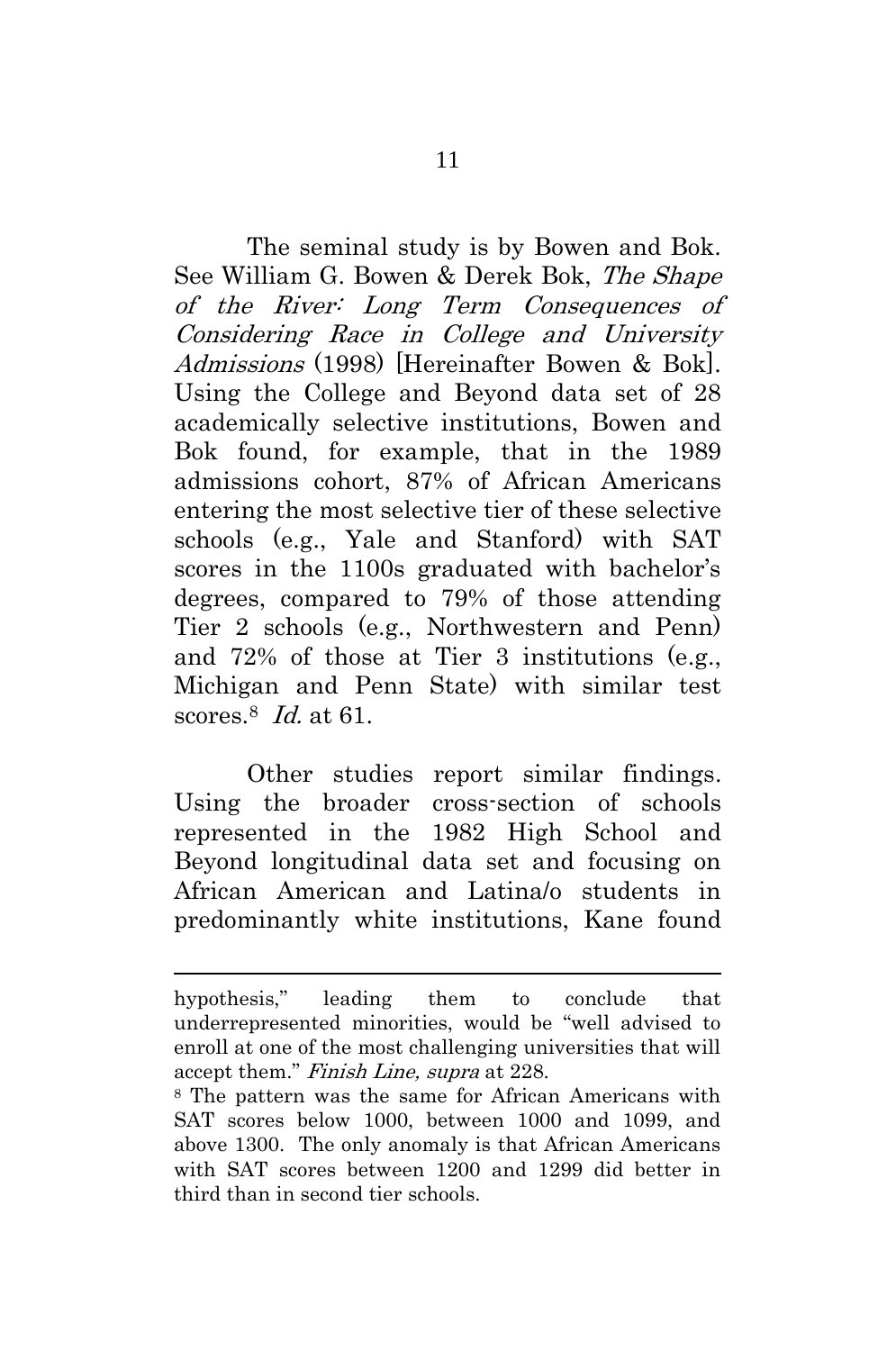that, controlling for admissions test scores, minority graduation rates correlated positively with college selectivity. *See* Thomas, J. Kane, Racial and Ethnic Preferences in College Admissions, in C. Jencks & M. Phillips (eds.), The Black–White Test Score Gap (1998). Working with College and Beyond and supplementary data, Small and Winship found "a clear benefit of Affirmative Action in elite institutions." See Mario L. Small & Christopher Winship, Black Students' Graduation from Elite Colleges: Institutional Characteristics and Between-Institution Differences, 36 Soc. Sci. Research 1257, 1272 (2007).

Here's how they describe their work:

We ask three questions: Do institutional factors affect black students' probability of graduation? Do they account for between-institution differences in black graduation? And are institutions where blacks have a high probability of graduation the same as or different from those where whites do? Testing for the effect of eight major institutional factors, we find, surprisingly, that only selectivity has a statistically significant effect. Contrary to common belief, selectivity improves black probabilities of graduation, and helps blacks more than it helps whites. Id. at 1257.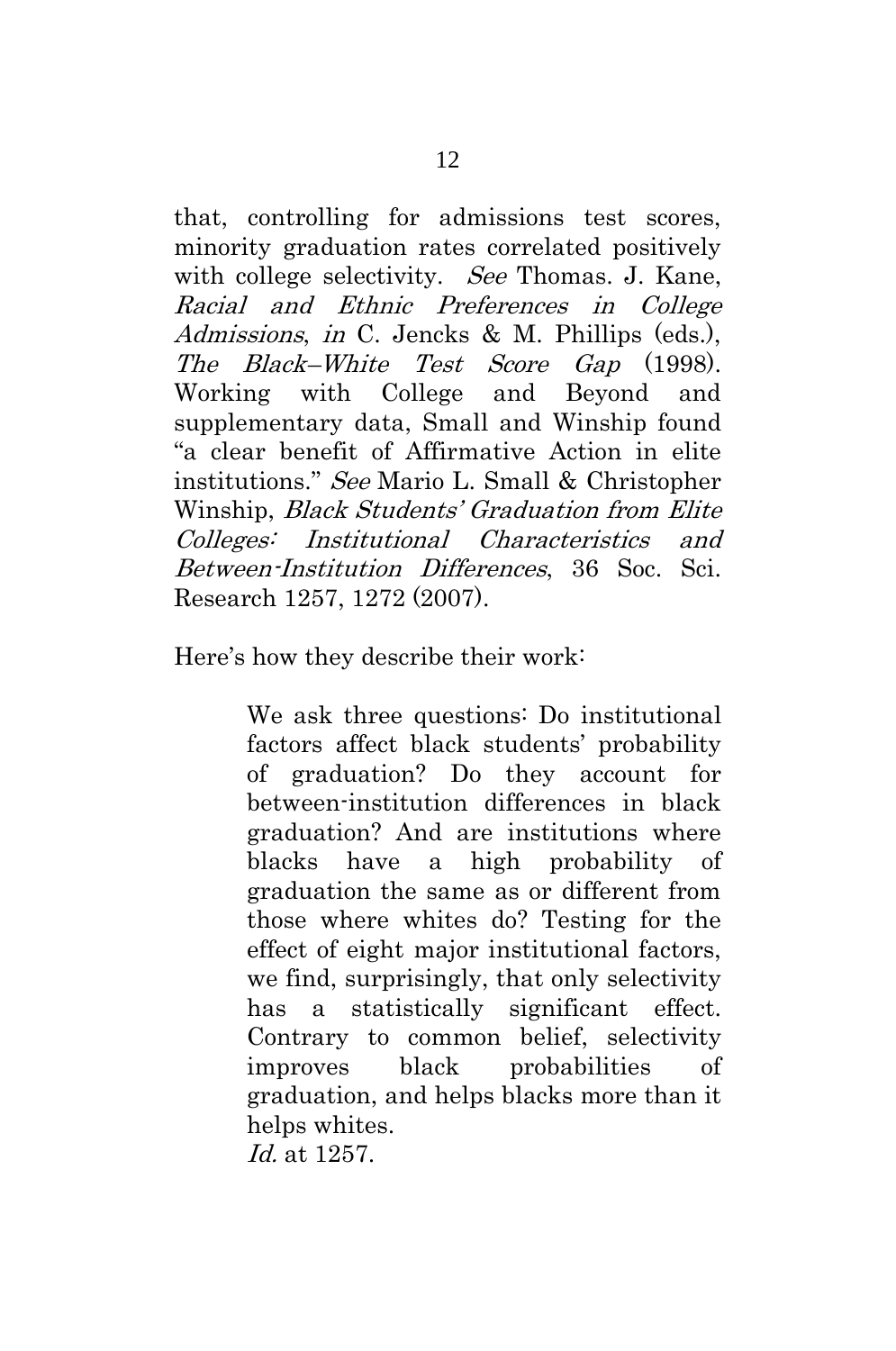Fischer and Massey analyzed data from the 1999 National Longitudinal Survey of Freshmen (NLSF), which added UC Berkeley to the institutions Bowen and Bok had examined. See Mary Fischer & Douglas S. Massey, The Effects of Affirmative Action in Higher Education, 36 Soc. Sci. Research, 531 (2007). Controlling for background characteristics, they looked at college GPAs and the odds of dropping out. Their estimates "provided no evidence whatsoever for the mismatch hypothesis." Rather their data suggest that, "[M]inority students who benefited from affirmative action earned higher grades and left school at lower rates than others, and they expressed neither greater nor less satisfaction with college life in general." Id. at 544. In addition, they looked specifically at whether greater distance ("mismatch") between minority students' SAT scores and their schools' median SAT scores related to dropping out. It did, but not as the mismatch hypothesis would predict. "For each 10 point increase in the gap between the individual's SAT score and the institutional average, there was an 8.5% decrease in the likelihood of leaving college". Id. at 541.

Consistent with these results are findings from Arcidiacono and Koedel's study of students attending schools in Missouri's public university system. See Peter Arcidiacono & Cory Koedel, Race and College Success: Evidence from Missouri, 6 Am. Econ. J. Applied Econ. 20 (2014). Their data allowed them to link a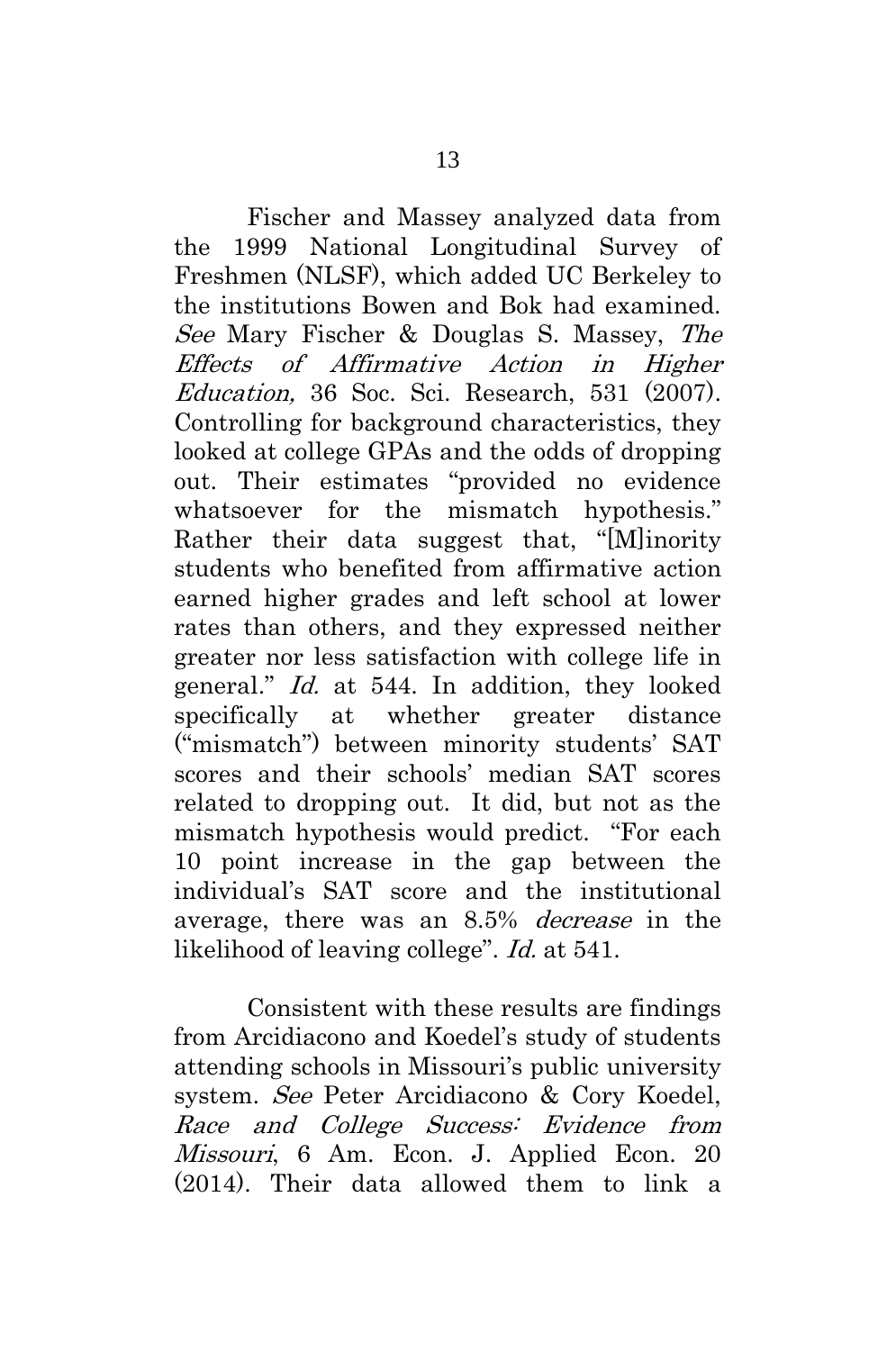student's college performance with the student's high school performance and the quality of the high school attended. They report that, "Moving African American students out of the top colleges and into the moderately selective colleges ["somewhat similar to removing affirmative action at top schools"] has a small, negative effect on graduation rates." Id. at 41. They also found that, "At the 90th percentile of the African American distribution the three most-selective colleges have higher graduation rates than the moderately-selective colleges, which in turn have higher graduation rates than the bottom four schools, regardless of initial major."<sup>9</sup> Id. at 34.

Faced with studies that consistently fail to find mismatch effects or find that "overmatched" minorities do better than they would without affirmative action, Sander nevertheless sees support for his theories in these studies because, he asserts, they fail to adequately account for selection bias (the possibility that minorities admitted to more selective institutions are academically stronger than their quantitative credentials suggest, and that these unmeasured strengths are why they perform as well or better than similarly credentialed students at less selective institutions). See Richard H. Sander & Stuart

<sup>&</sup>lt;sup>9</sup> According to the authors the 90<sup>th</sup> percentile in the African American distribution is at about the 75th percentile of the white distribution.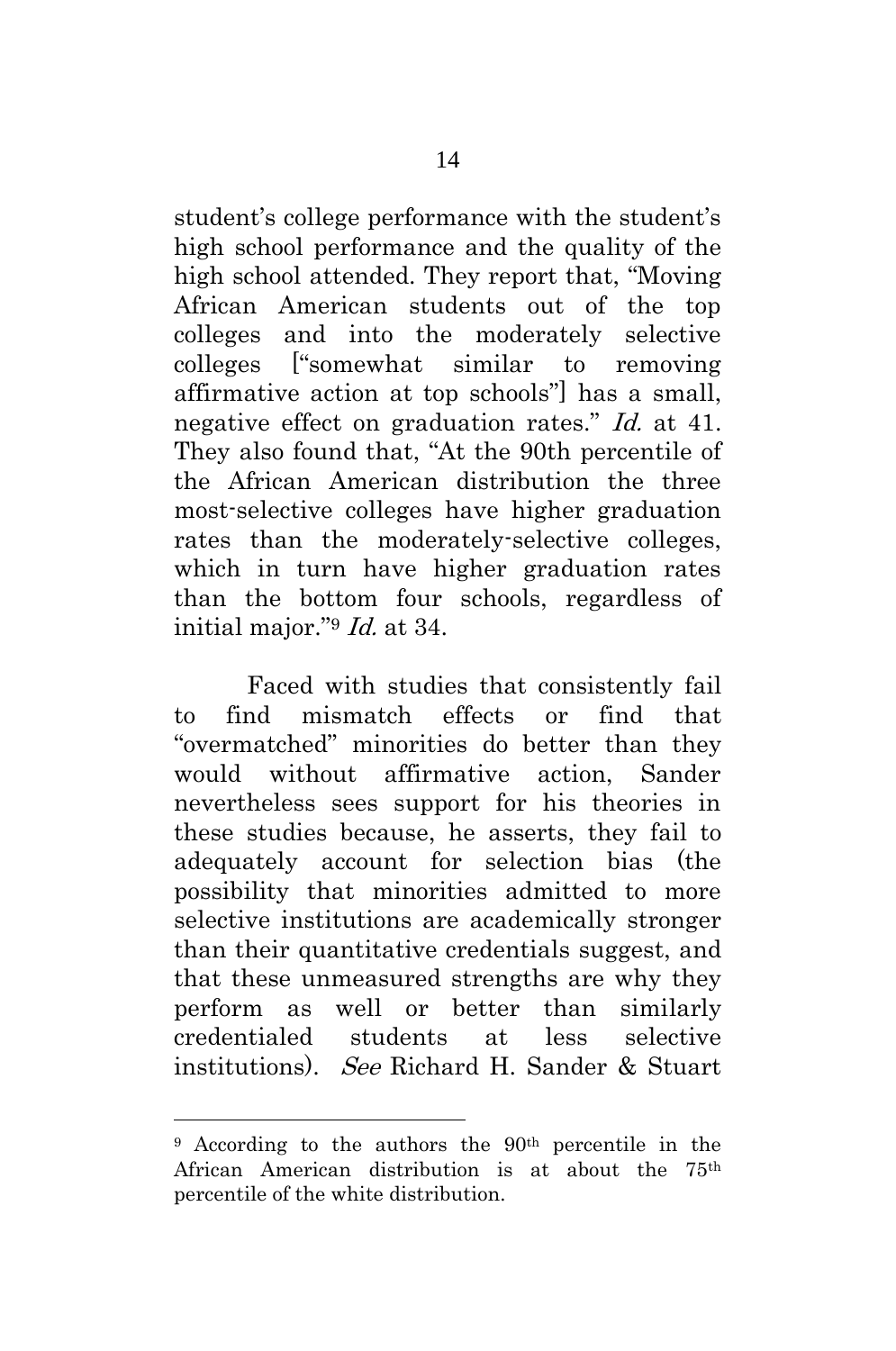Taylor, Jr. Mismatch: How Affirmative Action Hurts Students It's Intended to Help, and Why Universities Won't Admit It (2012) [hereinafter Sander & Taylor, *Mismatch*. The argument stinks of the lamp. It undercuts Sander's claim that affirmative action provides a huge racebased boost to minority applicants and is instead consistent with a holistic admissions system that treats an applicant's contribution to racial diversity as one among many factors with admissions relevance.

Sander may be correct in pointing to selection bias as a possible confound, but to require one to rethink the null findings of mismatch research these effects would have to be far stronger than is reasonable to suppose.<sup>10</sup> This is evident from studies that do control for selection bias and report results much like those described above.

Alon and Tienda, for example, used three statistical methods, rooted in different

<sup>10</sup> Professor Sander once argued that law school admissions is a largely mechanical process, dependent almost entirely on LSAT scores, undergraduate grades, residency (by some schools) and race. If this were true, there would be little room for selection bias. Sander, Systemic Analysis, supra, at 409-10. (Selection bias might still exist if students saw in themselves academic strengths or weaknesses not reflected in performance measures, were accurate in their assessments, and based on these assessments chose to attend more or less competitive schools. No reported evidence supports these suppositions.)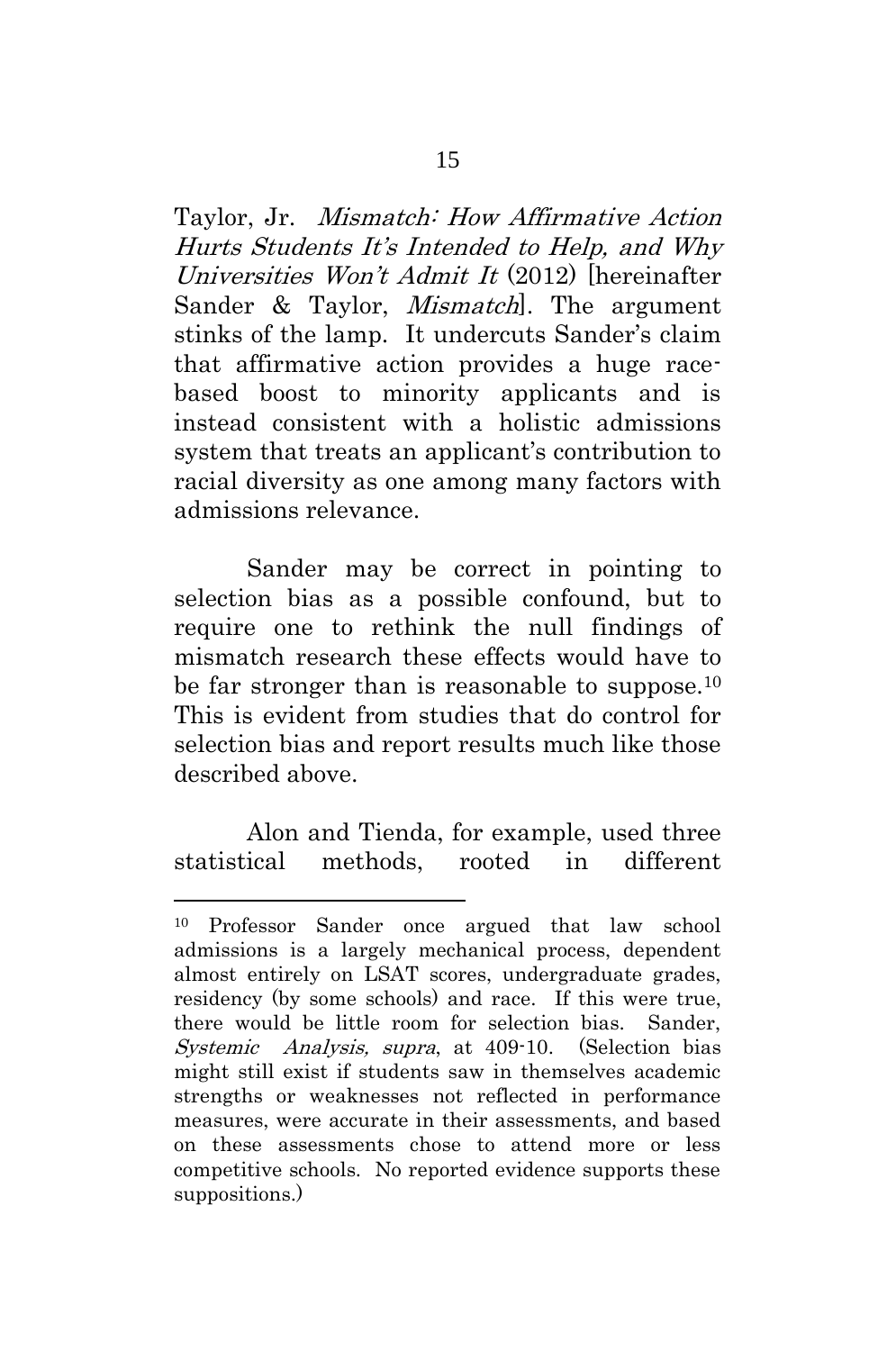assumptions, to account for selection on unobservables: propensity scores, matching estimator, and a dummy variable approach. They also examined data not just from the selective schools in the College and Beyond survey, but also from two other representative samples (High School and Beyond and National Education Longitudinal Study [NELS]). Their conclusion—based on diverse data sets and methods, including methods designed to control for selection bias—was that "affirmative action practices both broaden educational opportunities for minority students and enable minority students to realize their full potential." See Sigal Alon & Marta Tienda, Assessing the "Mismatch" Hypothesis: Differences in College Graduation Rates by Institutional Selectivity, 78 Soc. of Educ. 294, 309 (2005).

Dale and Krueger, focusing on future earnings, controlled for selection bias by restricting comparisons to students comparable on observable variables who were accepted and rejected by a comparable set of colleges.<sup>11</sup> See

<sup>11</sup> A 2002 Dale and Krueger study of 1976 graduates did not find such effects, but too few African Americans were in the sample to reliably show how their earnings were affected. Following the earlier study, prominent proponents of the mismatch hypothesis praised Dale and Kruger's approach, characterizing it as "ideal," Williams, supra, at 185, (Williams, supra note 14 at 185) and "the most reliable way of measuring mismatch," Sander, Reply, supra, at 2016. But see Caroline Hoxby, The Changing Selectivity of American Colleges, 23 J. Econ. Perspectives 95 (2009).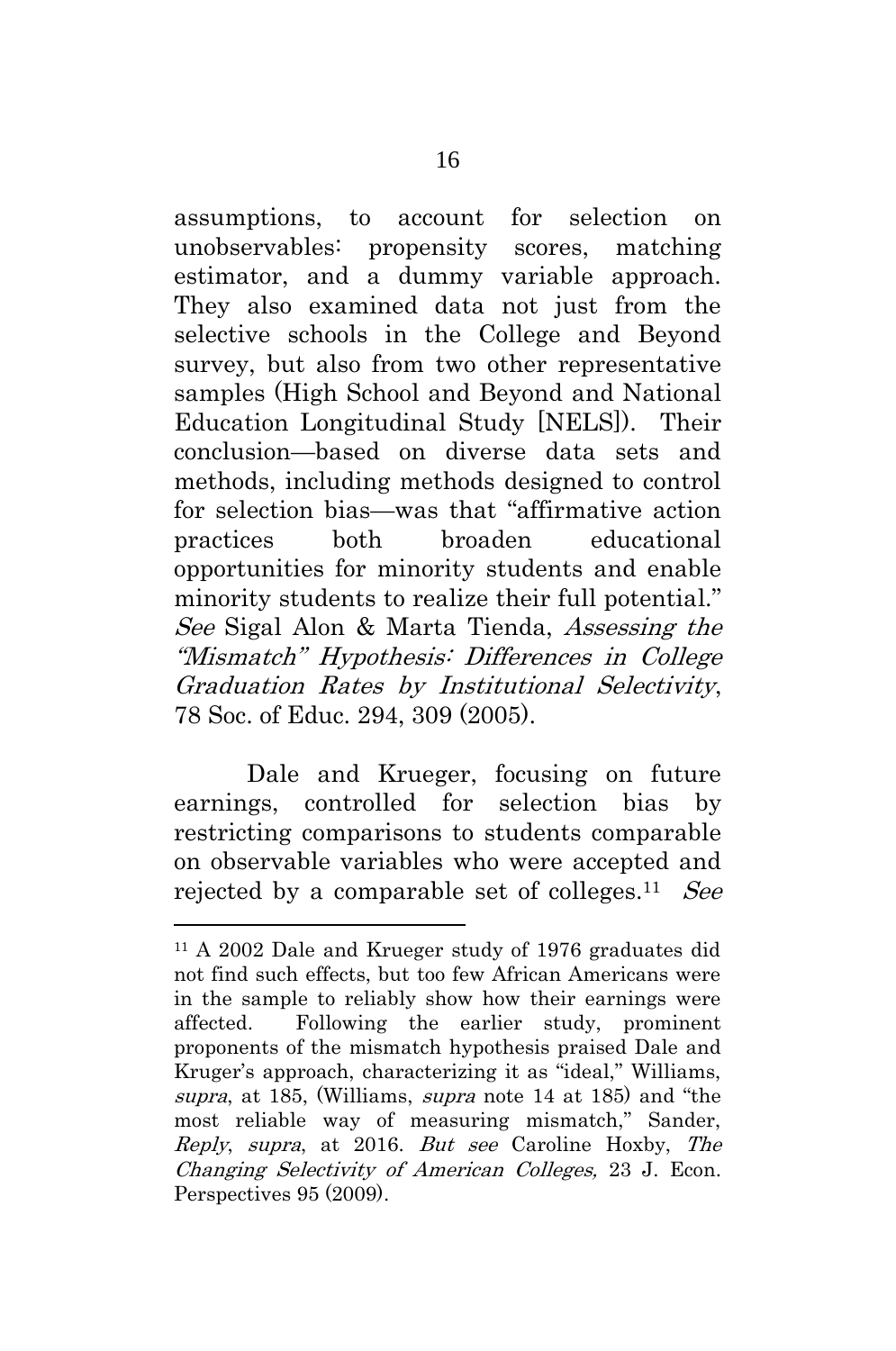Stacy Berg Dale & Alan B. Krueger, Estimating the Return to College Selectivity Over the Career Using Administrative Earnings Data, 49 J. Human Resources 323 (2014). Looking about 14 years after graduation at people who had entered schools much like those in the College and Beyond data, they found that attending more selective schools boosted the earnings of affirmative action minorities, even after adjusting for selection bias. Id. at 350. They suggested that this might be because "networking opportunities … from attending a selective college may be particularly valuable for black and Hispanic students." Id. Importantly, the minority's gains did not come at the majority's expense, for the earnings of white students were not depressed when they attended less selective schools.<sup>12</sup>

Melguizo used Dale and Krueger's approach to study college graduation rates rather than future earnings. See Tatiana Meguizo, Quality Matters: Assessing the Impact of Attending More Selective Institutions on

<sup>12</sup> Dale and Kruger's results are consistent with earlier analyses by Bowen & Bok, supra; Kermit Daniel, Dan A. Black & Jeffrey Smith, Racial Differences in the Effects of College Quality and Student Body Diversity on Wages, in Gary Orfield & Michael Kurleander, eds., Diversity Challenged: Evidence on the Impact of Affirmative Action (2001); Kane, supra; Roland G. Fryer & Michael Greenstone, The Changing Consequences of Attending Historically Black Colleges and Universities, 2 Applied Econ. 116 (2010).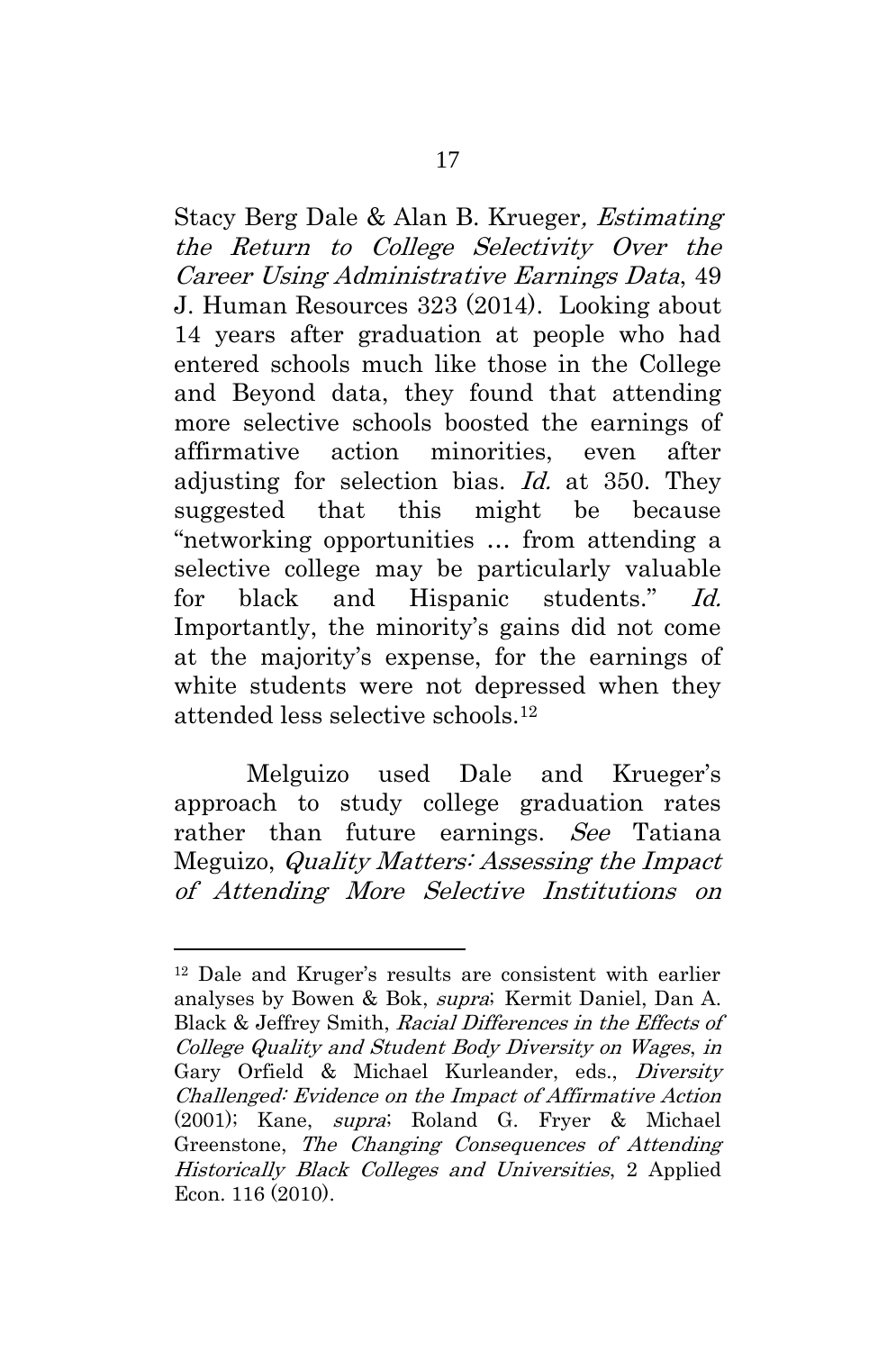College Completion Rates of Minorities, 49 Res. in Higher Ed. 214 (2008). Using the nationally representative NELS sample, she found that the "relatively high and positive impact of attending … highly selective institutions remained significant in the case of minorities." *Id.* at 231. Moreover, Dale and Krueger's approach was only one of several methods she employed to control for selection bias. Summarizing her findings from different approaches, she concluded, "These findings suggest that affirmative action policies are positive not only in terms of increasing the number of minorities enrolled in selective institutions, but also that once there, minorities benefit by having higher probabilities of attaining a bachelor's degree." Id. at 232.

A different approach to mitigating selection bias relies on "natural experiments." For example, during the post-*Hopwood*, pre-Grutter period, Texas responded to the ban on affirmative action by guaranteeing students in the top 10 percent of their high school class admission to any Texas public university. This allowed Cortes to examine degree attainment by students in the second and third deciles of their high school classes while using top decile students as a control group.<sup>13</sup> See Kalena E.

<sup>13</sup> Another quasi-experiment, using California data, concluded that mismatch "has no reliable or substantively notable bearing on grades, rates of credit accumulation, or persistence," see Michal Kurleander & Eric Grodsky, Mismatch and the Paternalistic Justification for Selective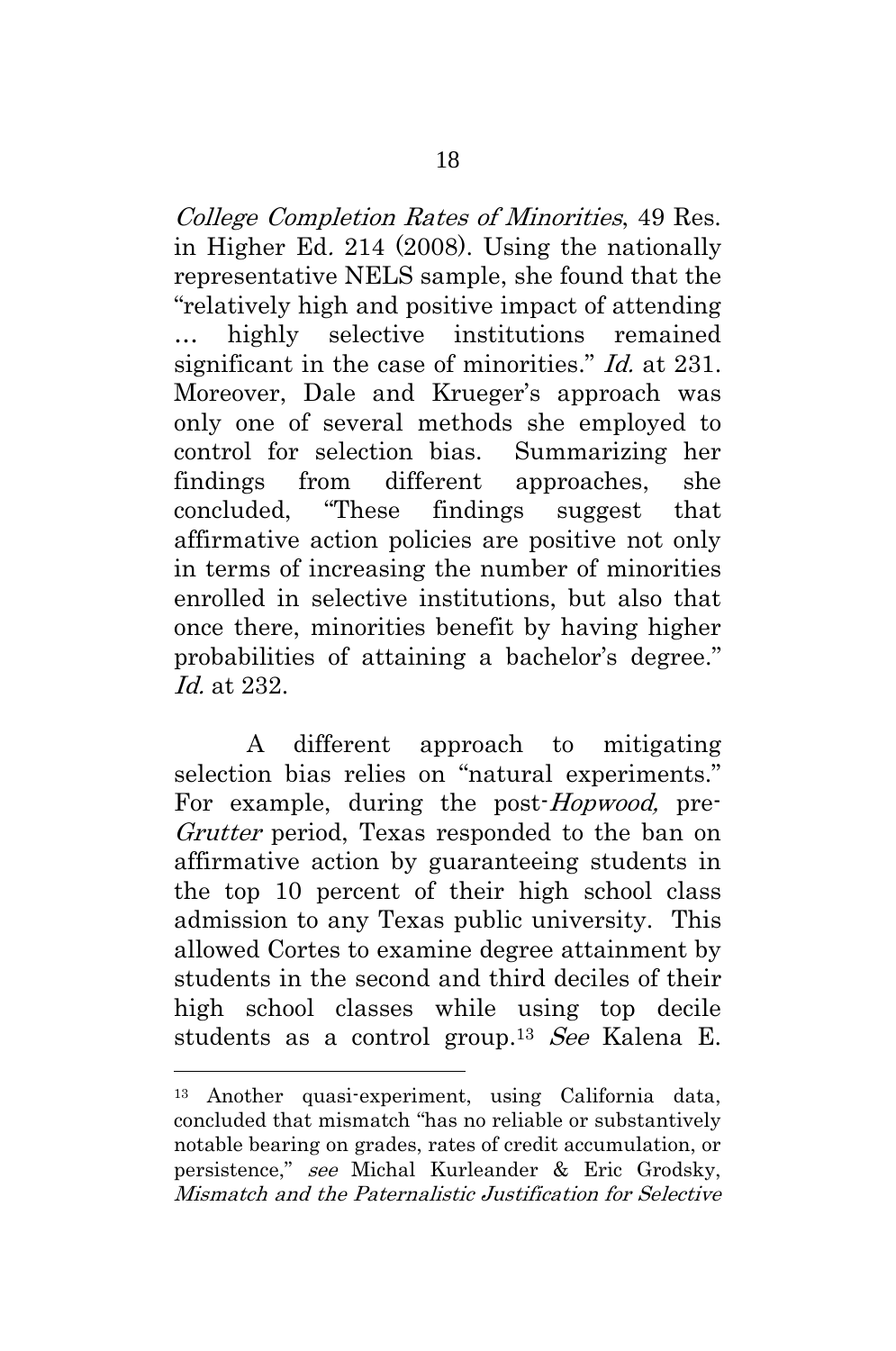Cortes, Do Bans on Affirmative Action Hurt Minority Students? Evidence from the Texas 10% Plan, 29 Econ. Ed. Rev. 1110 (2010). She compared African American and Latina/o graduation rates with white graduation rates at six public universities that differed considerably in selectivity: University of Texas (UT) Austin, Texas A&M at College Station, Texas Tech, Texas A&M at Kingsville, UT San Antonio, and UT Pan American. She found that after Hopwood, the gap between minority and nonminority graduation rates widened by one fifth. The mismatch hypothesis leads one to expect the opposite. If the hypothesis held, minority graduation rates for second and third decile students should have increased (and racial gaps should have shrunk) post-*Hopwood*, since as beneficiaries of neither affirmative action nor the Ten Percent Plan, lower decile minority students would have been "better matched" to their classmates. Given the findings of so many others, Cortes's summary is hardly surprising,

College Admissions, 86 Soc. of Ed. 294 (2013). Commenting on *Fisher* I, one of the authors elaborated, "The plaintiffs … claim that the beneficiaries of affirmative action are … victims because of mismatch. Our study shows just the opposite; mismatched students are more likely to persist in college at elite UCs and do not pay a penalty in terms of grades for doing so." See Daniel Luzer, Justice Clarence Thomas Worries Affirmative Action Causes a "Mismatch" for College Students, No It Doesn't, Wash. Monthly (June 27, 2013), [http://www.washingtonmonthly.com/college\\_guide/blog/ju](http://www.washingtonmonthly.com/college_guide/blog/justice_clarence_thomas_worrie.php) stice clarence thomas worrie.php.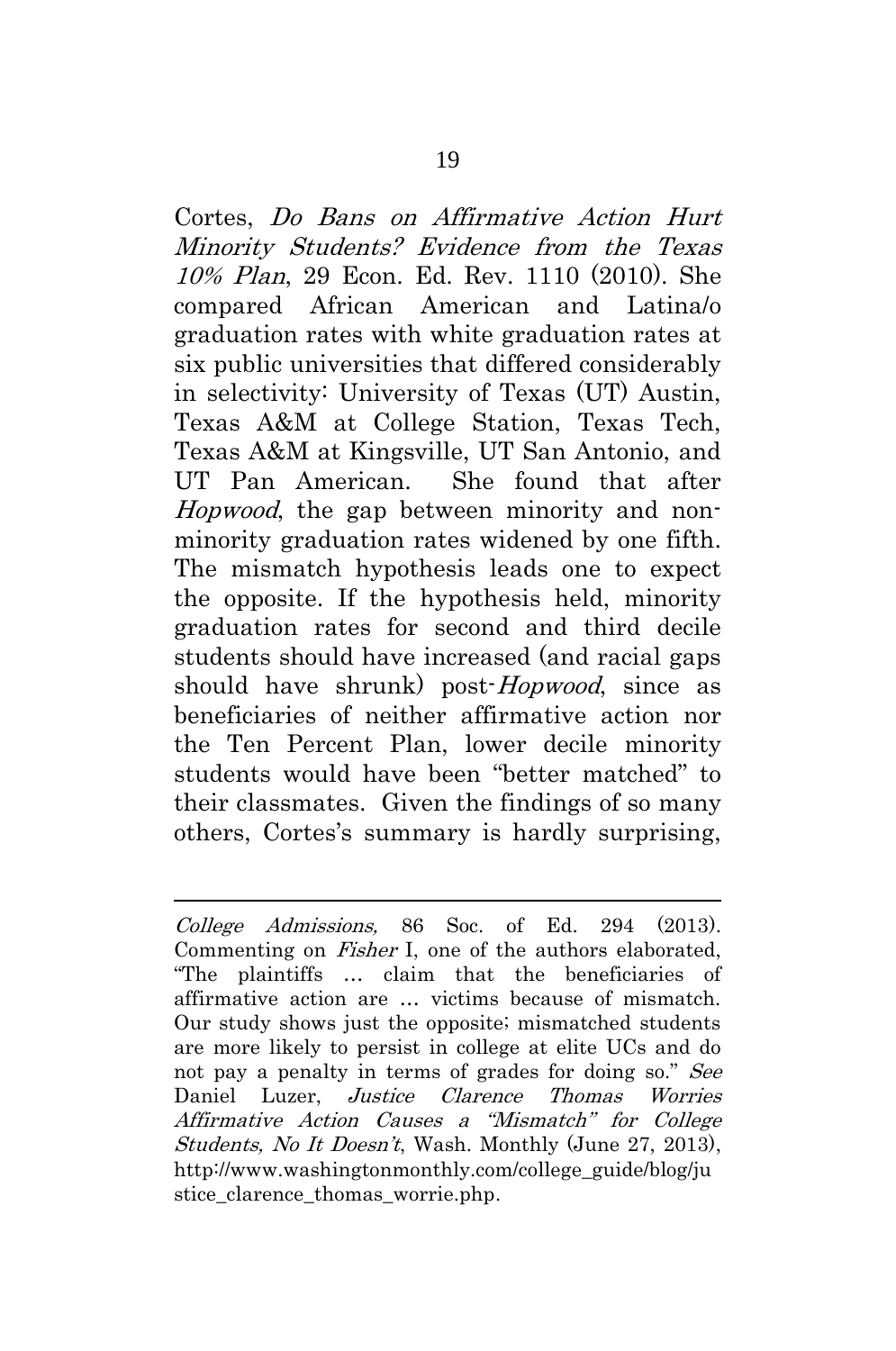"I find no evidence in support of the minority 'mismatch' hypothesis." Id. at 1111.

C. Professor Sander, although ostensibly writing to aid the Court and on behalf of neither party, cites none of the above studies, nor others that call the mismatch hypothesis into question. Rather he relies on three recent studies to present a pretend consensus on the mismatch issue and support his claim that since Fisher 1 "the evidence of [academic] mismatch effects has continued to deepen." Brief Amicus Curiae for Richard Sander in Support of Neither Party at 20, Fisher v. University of Texas, (2015) (No. 14- 981). One is the article by Williams discussed above and shown to be fundamentally flawed. A second by Scott Carrell et al provides no support for the mismatch hypothesis in the real world of college admissions and was stimulated by observations that undercut rather than support mismatch theory. See Scott Carrell, Bruce Sacerdote & James West, From Natural Variation to Optimal Policy? The Importance of Endogenous Peer Group Formation, 81 Econometrica 855 (2013).

Carrell et al, who teach at the Air Force Academy, noted that low ability students, as measured by the SAT verbal test, "benefited significantly from being [randomly placed in squadrons] with peers who have high SAT Verbal scores," id. at 855, an observation contrary to what mismatch theory would predict. They then designed an experiment to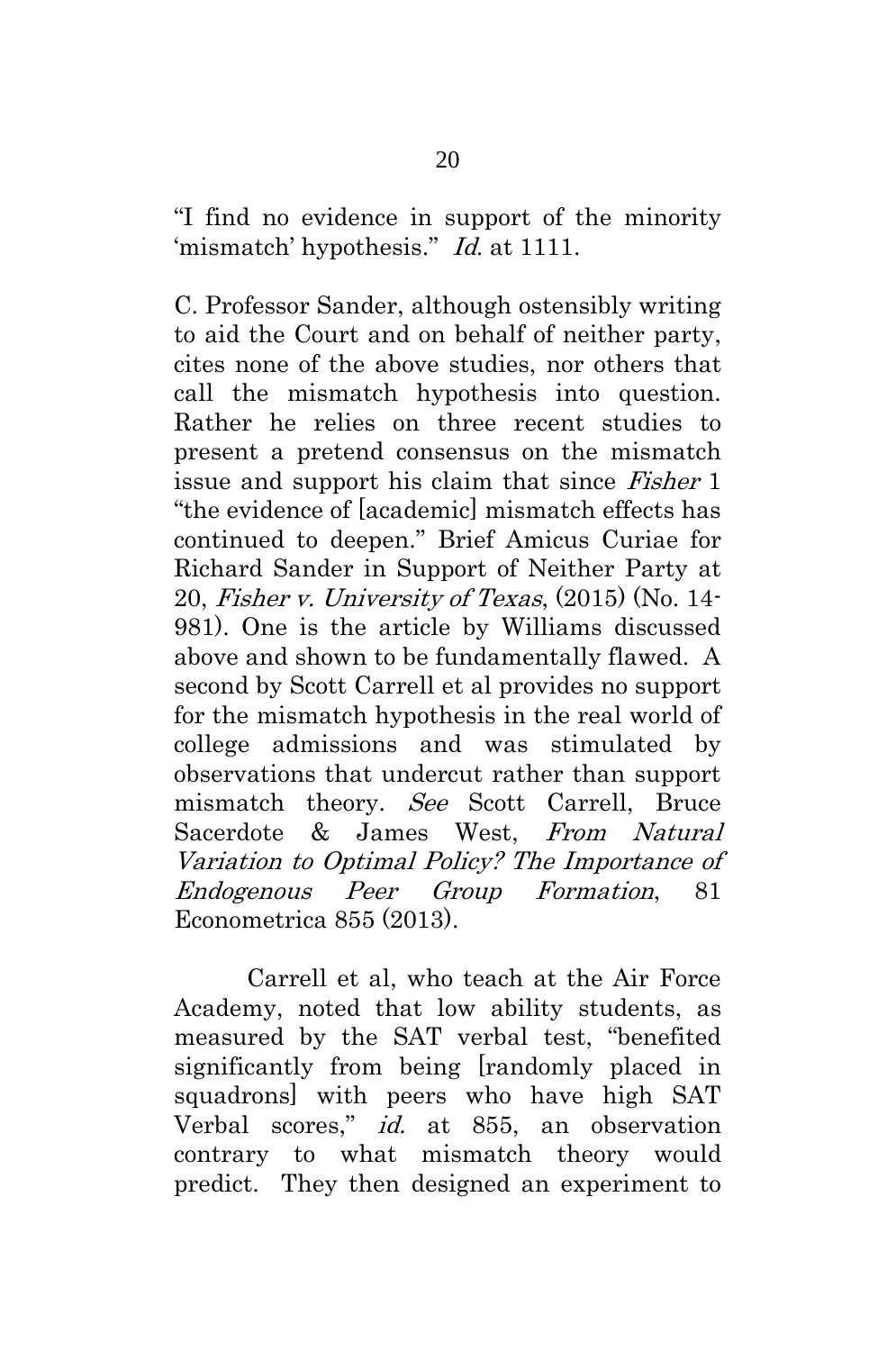build on this observation. Following established procedure, one group of incoming cadets (the controls) was assigned randomly to thirtyperson squadrons. Other students (the experimental subjects) were assigned to thirtyperson "bimodal squadrons." These intentionally contained large numbers of "low skilled" and "high skilled" cadets, as measured by SAT verbal scores. The expectation was that interaction between low and high ability cadets would increase to the benefit of those with low ability. It did not work out this way. Low ability students in the bimodal squadrons ended up with grades that, when compared to control group cadets, were, in the statistical sense, significantly below the grades they were predicted to receive. In retrospect, the authors suggest that in the absence of middle ability students, the concentrations of high ability and low ability students within a small group resulted in interaction patterns that were homogenous with respect to ability levels. The result was that low ability students did not greatly benefit from the concentration of high ability students within their squadrons.<sup>14</sup>

<sup>14</sup> One cannot conclude that the low ability students failed to benefit from the presence of high ability counterparts because the only control group was heterogeneous with respect to ability. To determine whether low ability students in bimodal squadrons benefited from the presence of high ability squadronmates, one would want a control group composed entirely of low ability students.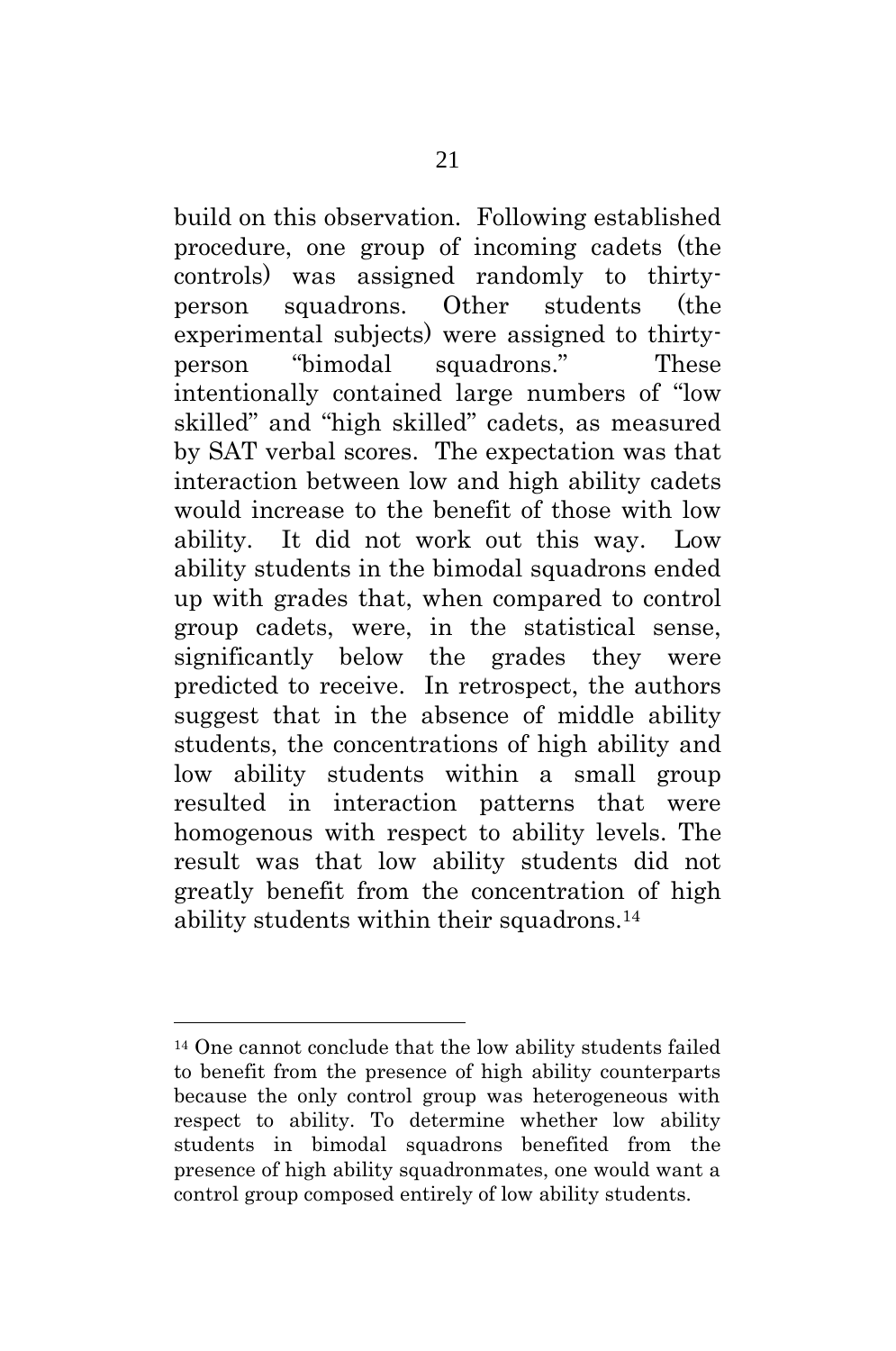Despite Sander's touting, these results tell us little about affirmative action or mismatch in the real world. Minorities who benefit from affirmative action have a range of skill levels, and their white classmates also have a range of skill levels, often including less academically skilled athletes and legacies. Neither minorities nor whites are placed in groups designed to be closely knit but composed of equal numbers of students with skills at the extremes. Moreover, even if the experiment were a test of mismatch, its results should dampen rather than heighten concerns. Not only were differences only marginally significant, not quite reaching the .05 level, but they were substantively of little concern. Carrell et al., supra, at 871. The mean decrement associated with bifurcation was .061 or the difference between a GPA of 2.26 and 2.2.15 As with Williams' work, the thinness of this reed, on which Sander rests his mismatch claim, is telling.

Professor Sander's last thin reed is a forthcoming paper by Arcidiacono and Lovenheim.16 Peter Arcidiacono & Michael Lovenheim, Affirmative Action and the Quality-Fit Tradeoff (Working Paper No. 20-962, 2015).

<sup>&</sup>lt;sup>15</sup> *Id.* There was also an interaction with gender. Women's GPAs appeared unaffected by being in a bifurcated group while the decrement for men was almost .1.

<sup>16</sup> The paper is in press. The available web version is dated February 2015.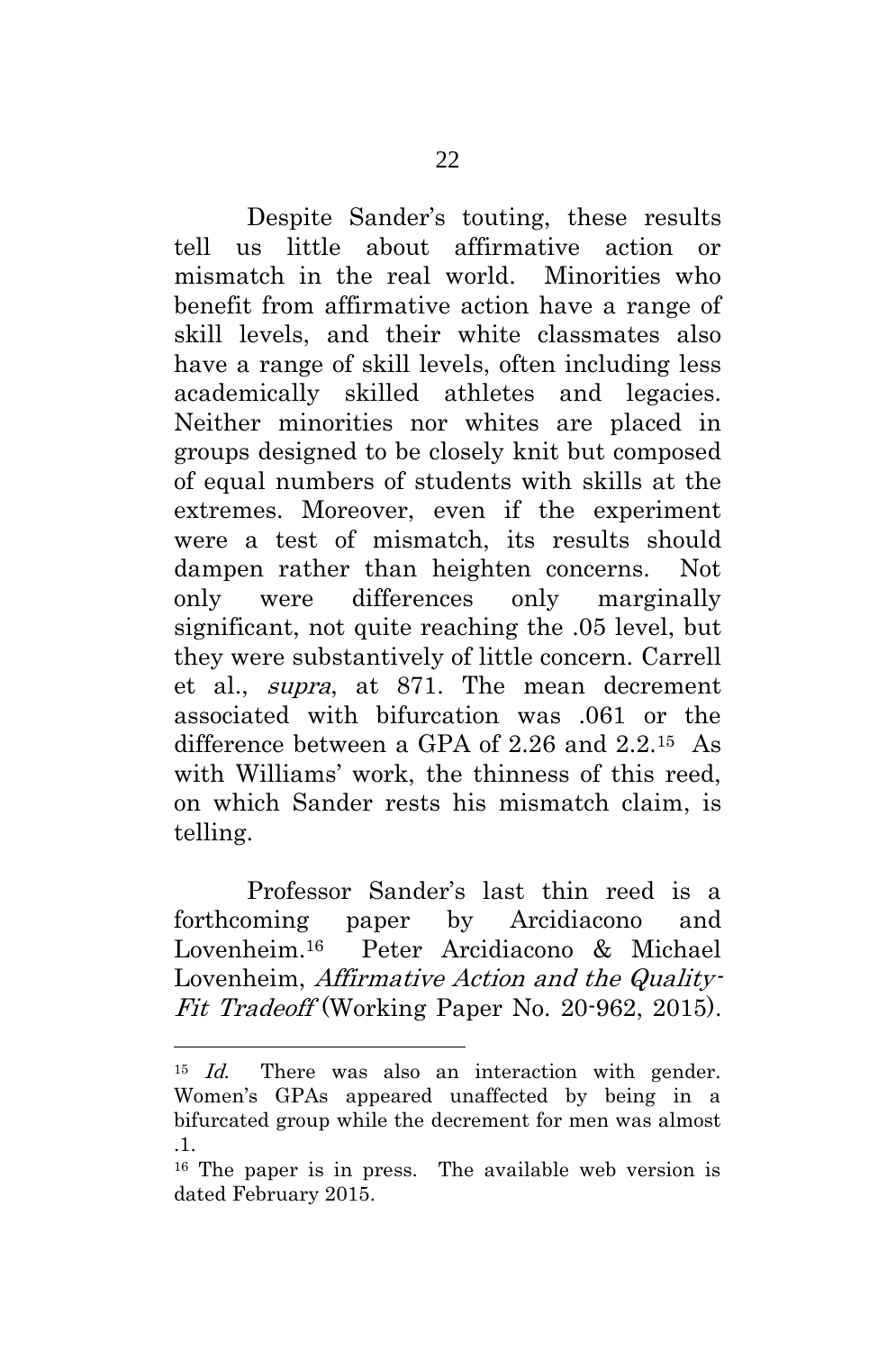Professor Sander seeks to convey the paper's message with a single quote:

> The evidence suggests that racial preferences are so aggressive that reshuffling some African American students to less-selective schools would improve some outcomes due to match effects dominating quality effects. The existing evidence indicates that such match effects may be particularly relevant for first-time bar passage and among undergraduates majoring in STEM fields.

Id. at 69. But consulting the original, one sees that Sander terminates his selection at the point where the authors' words serve him best. The passage continues:

> However, shifting minority undergraduates to low-resource nonselective schools ultimately may undo any gains from higher match quality, and shifting minorities out of law schools altogether could lead to worse labor market outcomes among these students than had they been admitted to some law school.

> Alternatively, schools that wish to practice extensive affirmative action could provide targeted services to these students in order to overcome any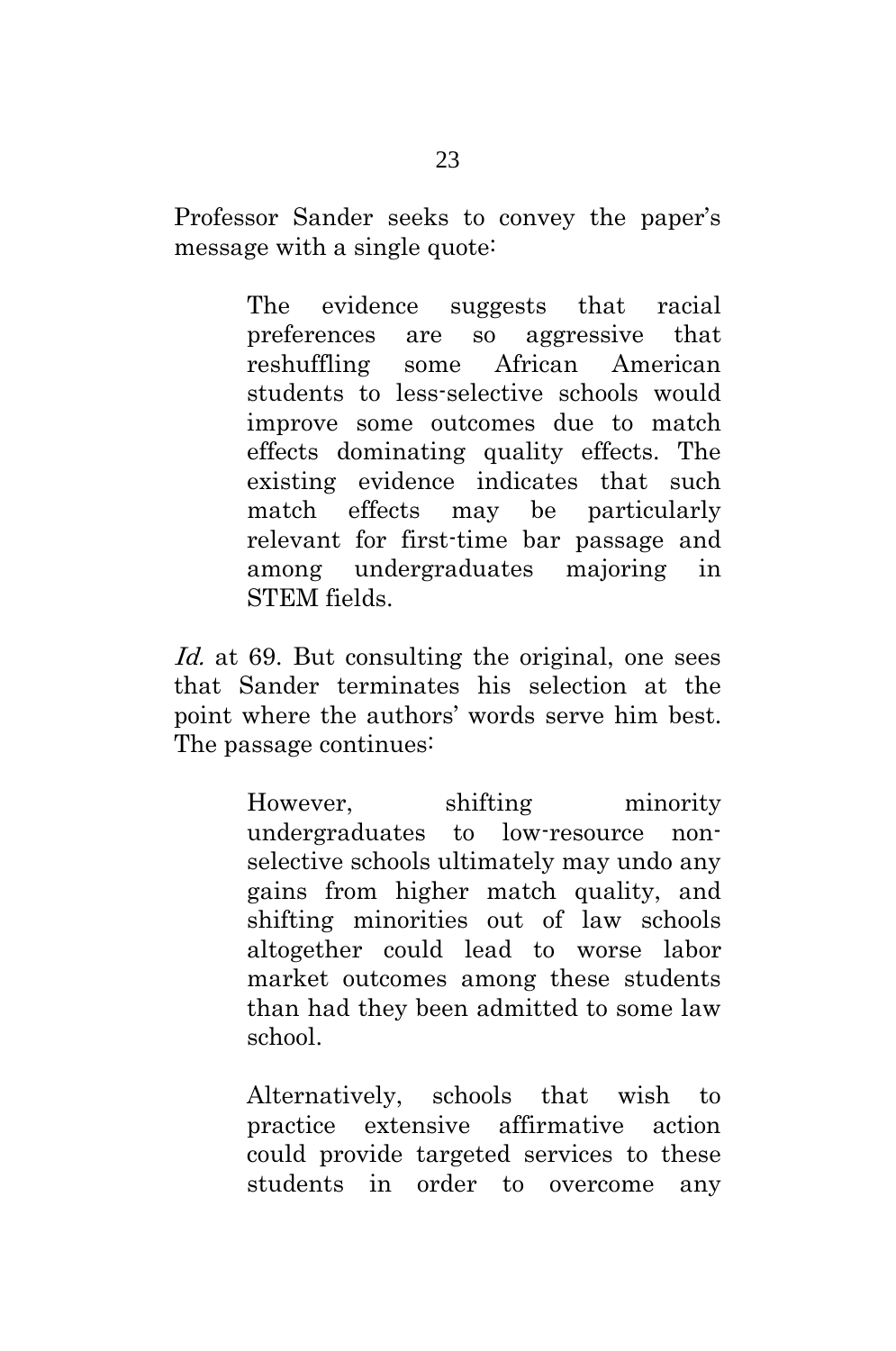mismatch induced by their admission policies, such as offering tutoring and remedial classes. While the evidence on targeted college services is scant, … such interventions could be successful in mitigating any negative match effects.

Id. at 24. Sander also does not repeat Arcidiocono and Lovenheim's comment that, "A problematic conclusion one could draw from Sander's results is that everyone is harmed by going to a more elite law school…. [I]f there are cross-race differences in mismatch effects, generalizing these estimates to a sample of African American students could yield misleading conclusions about the extent of mismatch."<sup>17</sup> Id.

Arcidiocono and Lovenheim's contribution does make important points that are seldom mentioned in the empirical mismatch literature. One is that people and situations differ. Even if affirmative action greatly helps minorities as a group, there will be students who would have done better had they gone to less competitive

<sup>&</sup>lt;sup>17</sup> The authors follow up by suggesting on the same page that, "[F]or the objectives of maximizing black bar passage, there may be an optimal affirmative action policy that falls in between the current policy and raceblind admissions." Since 1991, when the BPS cohort entered law school, there has been a substantial increase in the entering credentials of affirmative action minorities; so substantial that the authors' "optimal affirmative action policy" may now be the rule.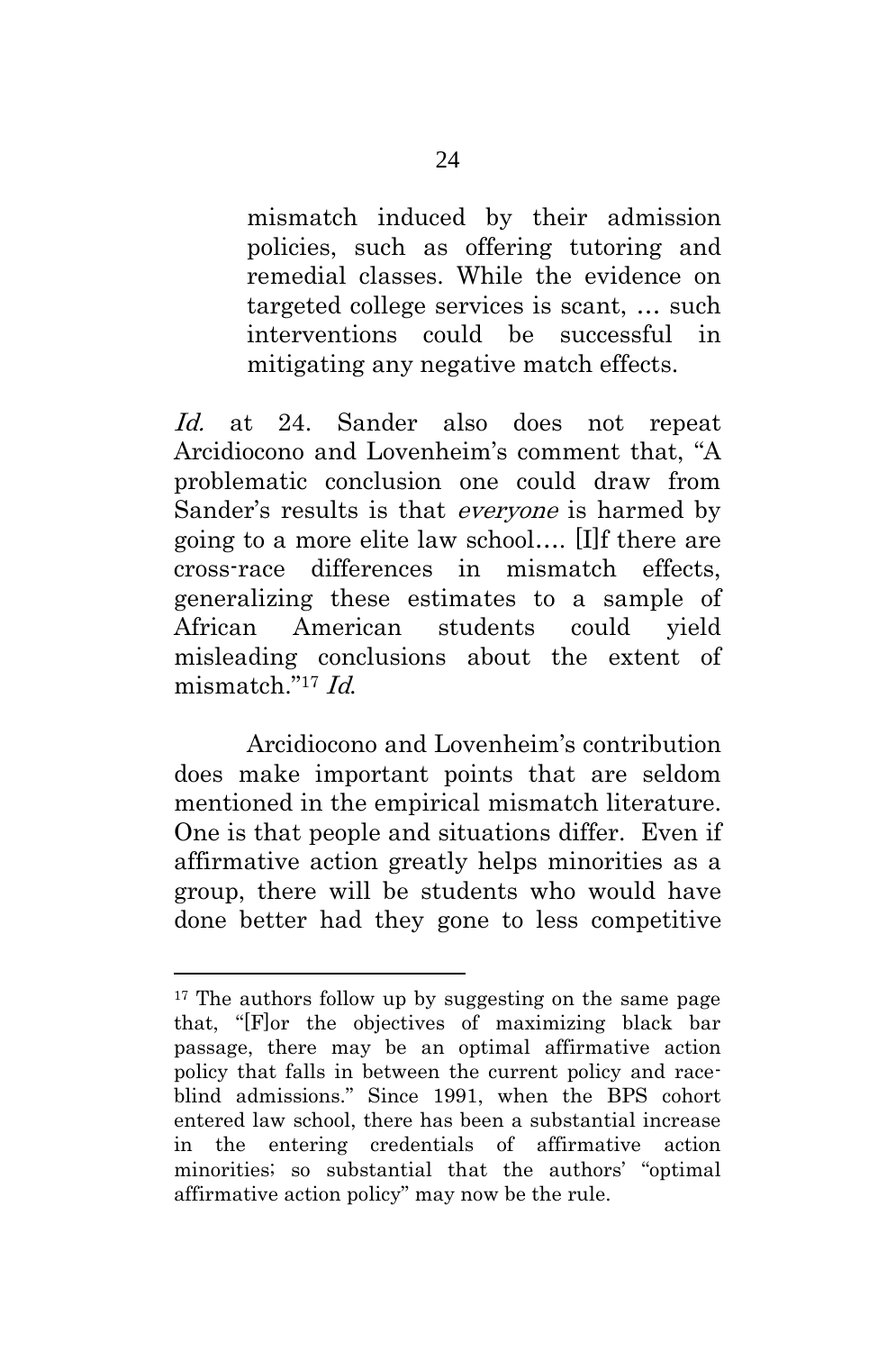institutions. By the same token, even if most minority students were harmed by mismatch, some would benefit from attending schools where they might seem overmatched. Wise policy requires empirical insight into where the balance lies. On this point the literature is clear: on average affirmative action helps far more than it hurts.

Arcidiacono and Lovenheim also remind readers that even with perfectly race-blind admissions, minorities will have academic credentials that are disproportionately low for their institutions. This is because the distributions of minority and white test scores (and to a lesser extent grade-point averages) are such that no matter the range examined, African Americans and Latinos within that range will have mean scores below those of their white classmates. An implication is that withinschool differences between the mean admissions indices of whites and minorities do not necessarily suggest an admissions system that attends to race, nor do they indicate the extent to which race counts in admissions. 18

D. Even if the studies that Sander offers to show mismatch were not mischaracterized or seriously flawed, the Court could still be misled

<sup>18</sup> *See also* William T. Dickens and Thomas J. Kane, Racial Test Score Differences as Evidence of Reverse Discrimination: Less than Meets the Eye, 38 Industrial Relations 331 (1999).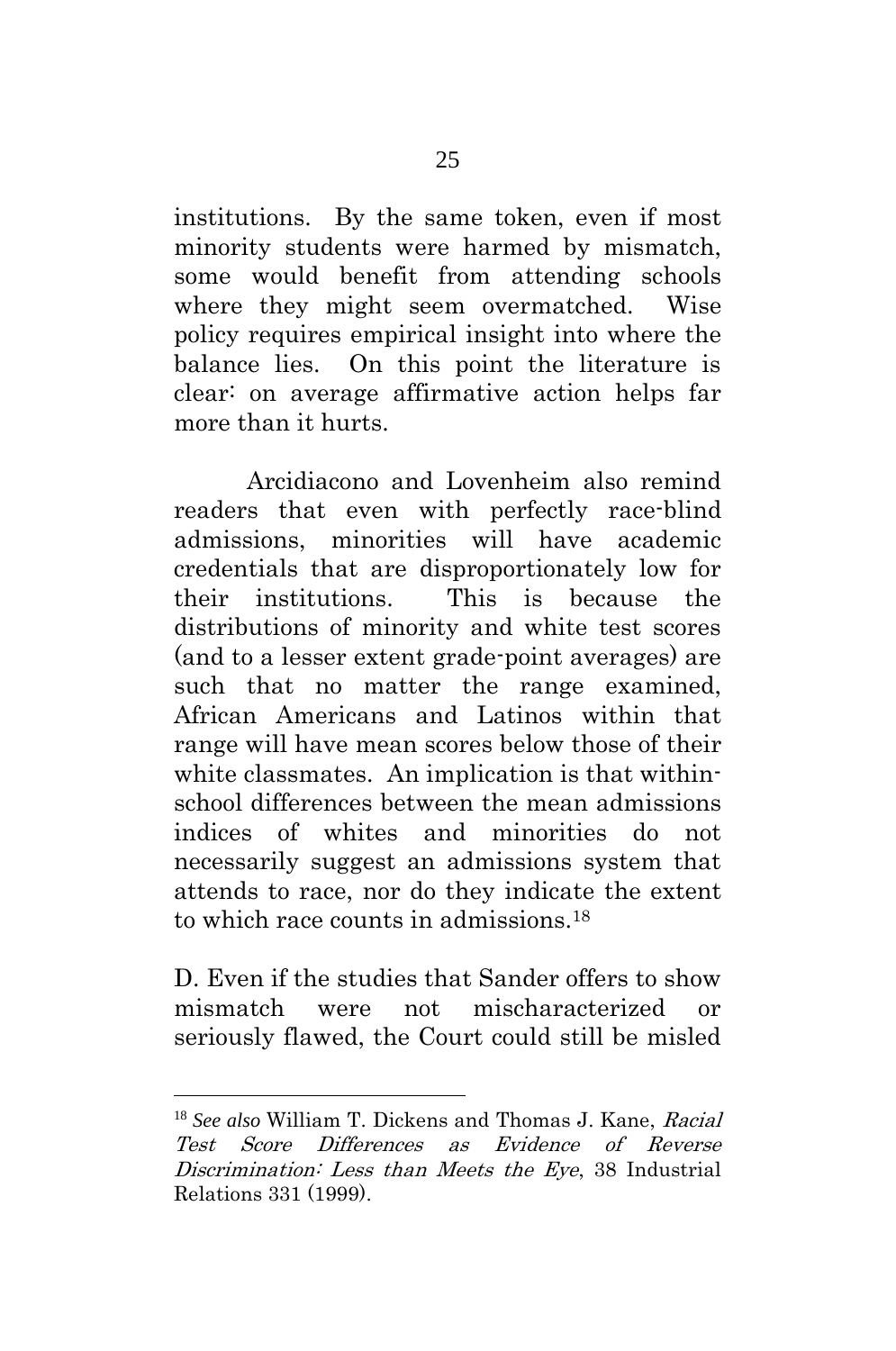if it assumed that statistical significance meant substantive significance. Arcidiacono and Lovenheim, for example, tell us that assuming selection on unobservables does not differ with race, "African American students at selective law schools are about 2.5 percentage points less likely to pass the bar than white students at selective law schools." *Id.* at 27. The difference, even if statistically significant is small, and may be attributable not to affirmative action but to factors like being able to afford a quality bar preparation course. It is also dwarfed by the quality of the law school one has attended. For example, at BPS tier 1 schools, 75% of African Americans with index scores between the 40th and 60th percentile of the African American score distribution pass the bar, as do 92% of those with index scores between the 60th and 80th percentiles, and 90% of those with scores in the top 20% of the distribution. For BPS tier 2 schools the pass rates for students in these quintiles are 54%, 67% and 86% respectively, while for tier 3 schools they are 65%, 77% and 82%. Chambers et al., supra, at 1884.19 A 2.5% decrement vis-à-vis whites is a small price to pay for the bar passage advantage associated with attending an elite school.

<sup>19</sup> Students in the two lowest quintiles are not included in this analysis because the elite schools had too few low scoring African American students to compute a reliable mean.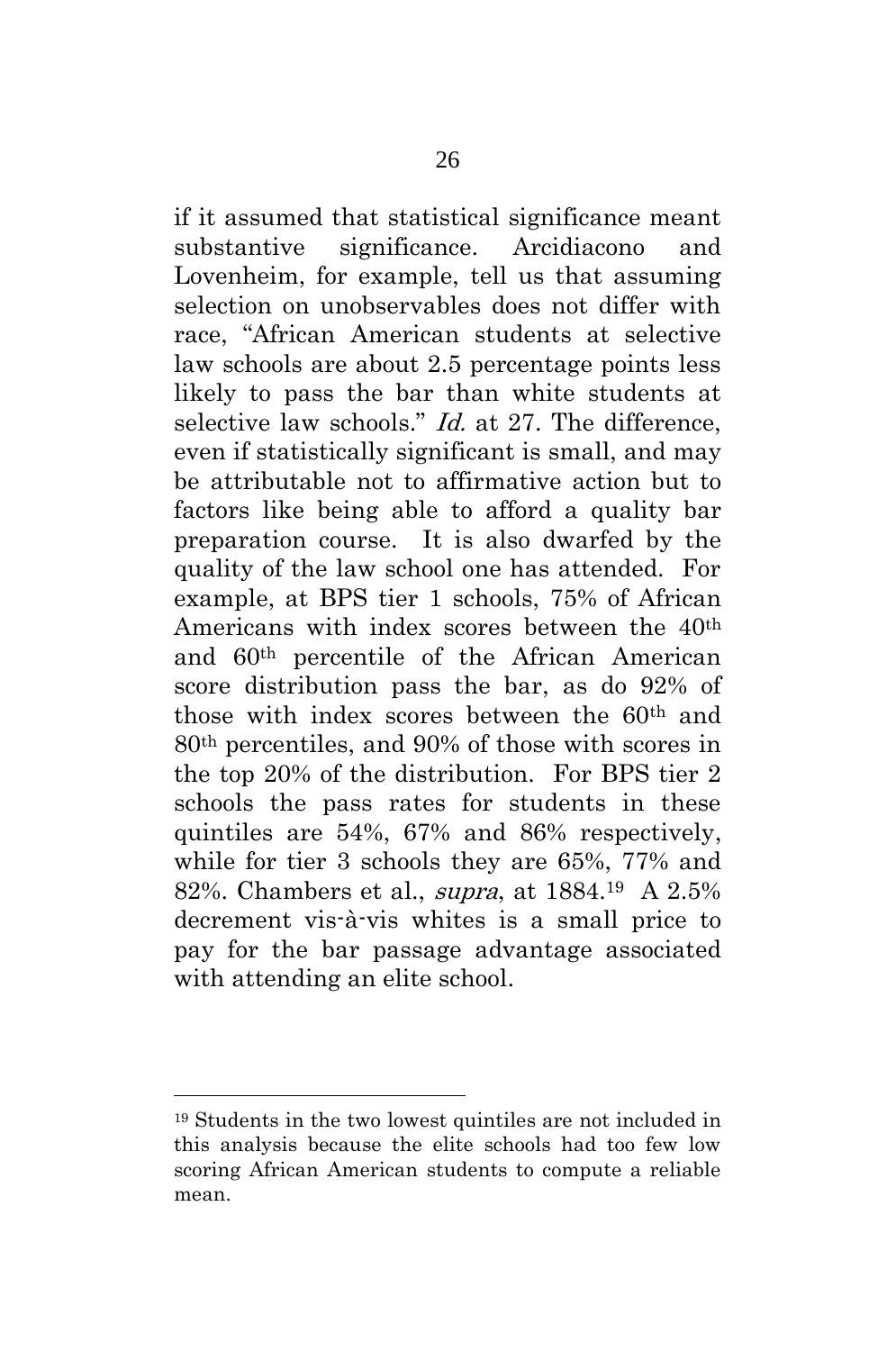Arcidiacono and Lovenheim indicate that their best reading of the BPS studies indicate that a "modest" mismatch effect, one that could be ameliorated by somewhat less aggressive affirmative action, exists, Arcidiocono & Lovenheim, supra, at 26, but they also admit that the data may be too noisy and too imprecise to allow any concrete conclusions about mismatch in law schools to be drawn. *Id.* at 28. In fact, even the authors' suggestion of a modest overall mismatch effect overstates what the law school data show. They did not know when they wrote that BPS tier 3 schools were slightly more selective than tier 2 schools and that mean index scores of students in these two tiers were statistically indistinguishable, nor did they consider the finding of Xiang & Rubin, supra. Arcidiacono and Lovenheim also ignore reasons why African American students at the HBLS's could be expected to do better in graduation and bar passage than their counterparts at largely white law schools. Moreover, the specific mismatch effects they identify exist only when first-time bar passage is the dependent variable. Not only are people who pass the bar on their second or third try also lawyers, but law graduates with little money or high debt – the situation of many minority students – may be prone to try the bar once without paying for an expensive review course.

There is also a statistical issue these authors ignore. Because Sander and Williams could have claimed support for the mismatch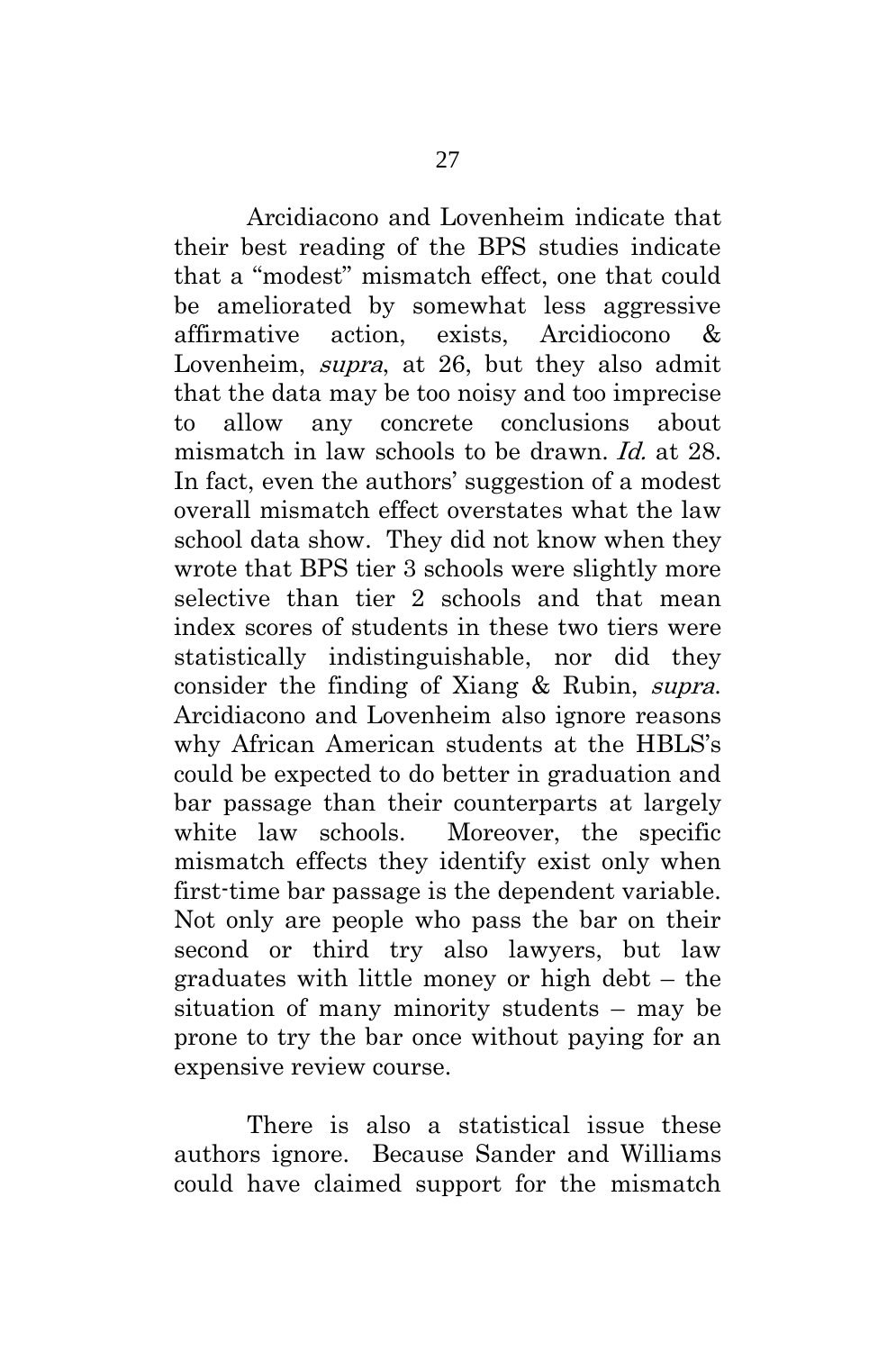hypothesis had their measure of mismatch in either their first-time or eventual bar passage equations been significant, they had two opportunities rather than one to find supporting results. The chance that one of two efforts would yield significant results is greater than that indicated by the significance levels they report. There are ways to correct for multiple tests, but they are not employed.

Turning to the undergraduate data, despite Arcidiacono and Lovenheim's seeming unawareness of much of the relevant research, including almost all articles published in sociology and education journals, the authors do not conclude that so-called mismatched minorities are less likely to persist in their studies and gain degrees than minorities who are well-matched to their institutions. Rather they focus entirely on one issue: so-called "science mismatch."20 There is more to this claim than the general mismatch claim, but not much, and even less that is relevant to assessments of affirmative action.<sup>21</sup>

<sup>20</sup> Sander in his brief calls this "competition mismatch."

<sup>21</sup> The case for science mismatch effects is weaker than some claim. Not only are effects, if they exist, likely to be small, but even if science mismatch exists, there is reason to suppose that without affirmative action the nation would be producing fewer rather than more well-trained minority scientists. For reasons behind these conclusions, see Richard Lempert, Affirmative Action in the United States: A Brief Summary of the Law and Social Science  $(SSRN, 2015)$ , available at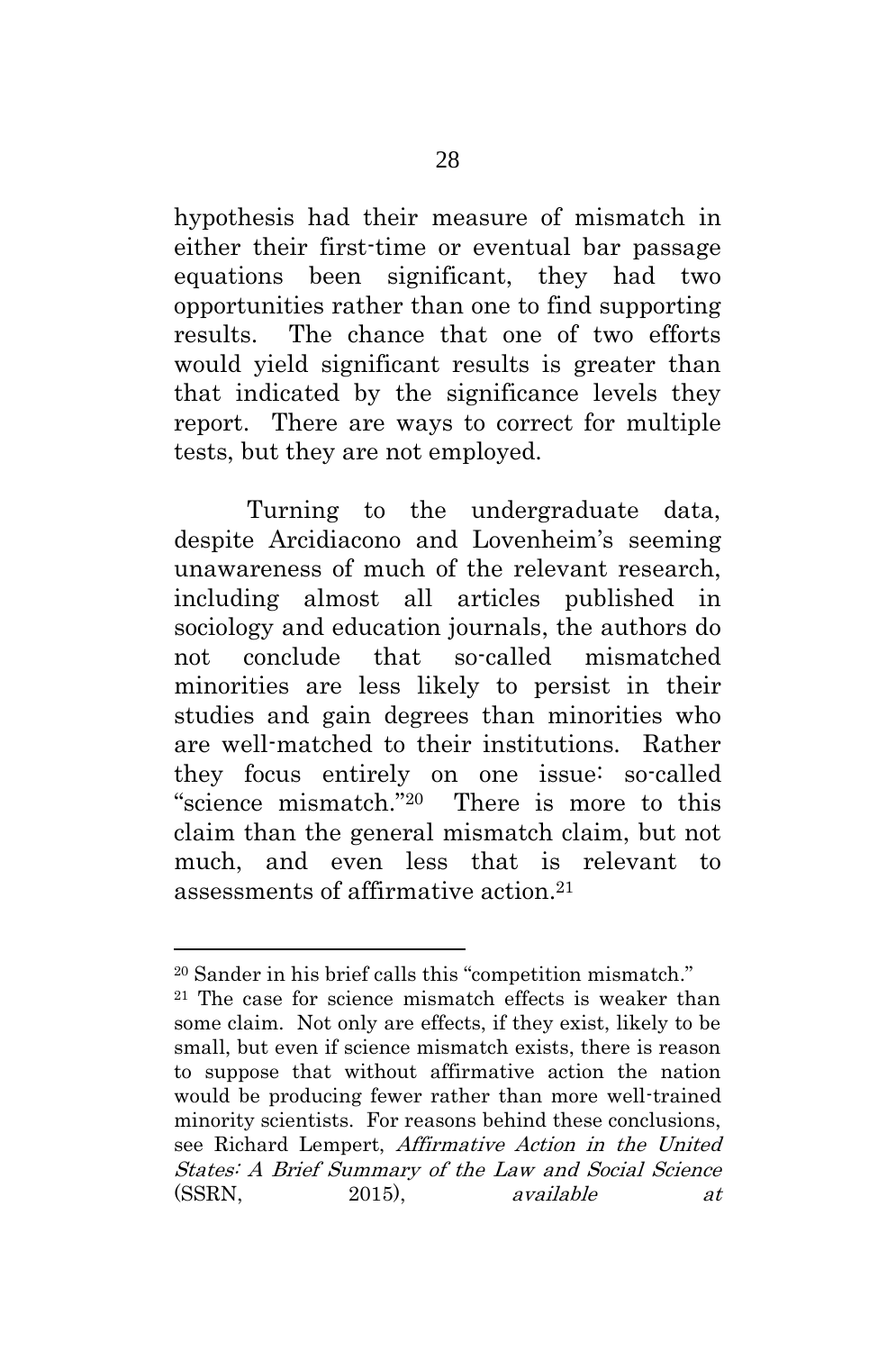A theme that runs throughout Arcidacono and Lovenheim's commentary is that forces pull in opposite directions. One is the negative effects of mismatch which, with little evidence, they presume exists, and the other is the educational and earnings benefits of attending better resourced, more selective schools. Arcidiacono and Lovenheim argue that affirmative action will be more or less valuable depending on the strengths of these competing pulls and the numbers and types of students affected, but they offer little relevant evidence.

Dillon and Smith, using a nationally representative data set, recently completed a sophisticated econometric study that addresses this issue head-on. Eleanor Wiske Dillon & Jeffrey Andrew Smith, The Consequences of Academic Match between Students and Colleges (IZA Discussion Paper, 2015), [http://ftp.iza.org/dp9080.pdf.](http://ftp.iza.org/dp9080.pdf) They considered the effects of student ability, college quality, and the interaction between the two on academic outcomes and future earnings and found:

> Both ability and college quality strongly improve outcomes and earnings. We find little evidence to support the "mismatch" hypothesis that college quality and ability interact in substantively important ways.

[http://papers.ssrn.com/sol3/papers.cfm?abstract\\_id=25418](http://papers.ssrn.com/sol3/papers.cfm?abstract_id=2541899) [99.](http://papers.ssrn.com/sol3/papers.cfm?abstract_id=2541899)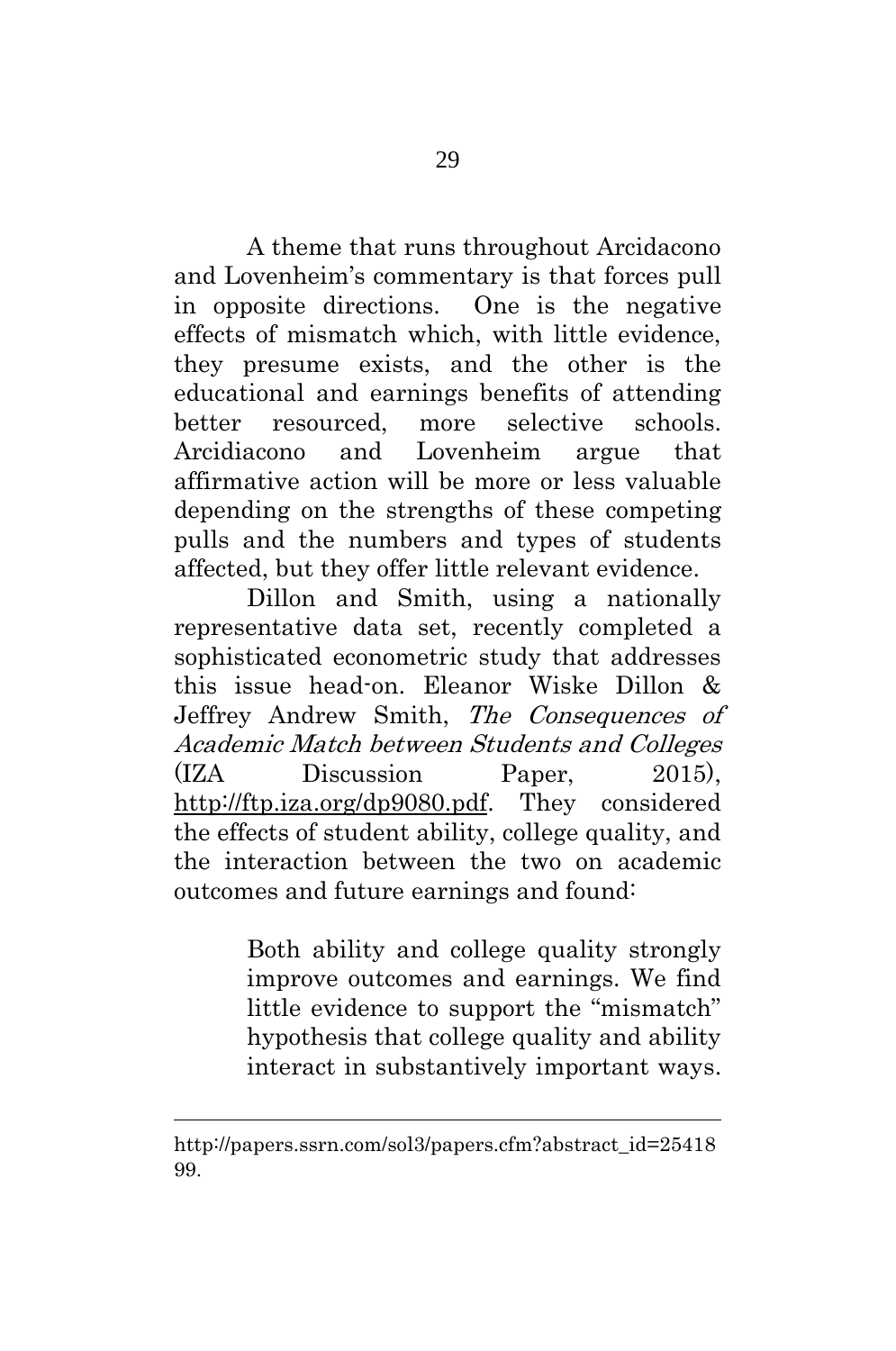All students benefit from attending higher quality colleges. Our estimates imply that resorting students to eliminate mismatch, without changing the capacity of any colleges, would raise expected graduation rates by only 0.6 percentage points and mean earnings by \$400 per year. The substantial gains for students who move to higher quality colleges under this reshuffling roughly cancel out the losses of students who move down.

Note that they consider both directions in which mismatch can occur, overmatch and undermatch. The tiny gains they find from eliminating mismatch result entirely from increasing the quality level of the schools attended by undermatched students. Overmatched student's (Sander's mismatch) are losers when mismatch is eliminated.

In considering scholarship based on the BPS, the advice that this Court received in Fisher 1 from a group that included some of the country's most eminent methodologists, including two members of the National Academy of Science, still stands:

> [Sander's] "mismatch" research fails to satisfy the basic standards of good empirical social-science research. The Sander-Taylor Brief misrepresents the acceptance of his hypothesis in the socialscience community and, ultimately, the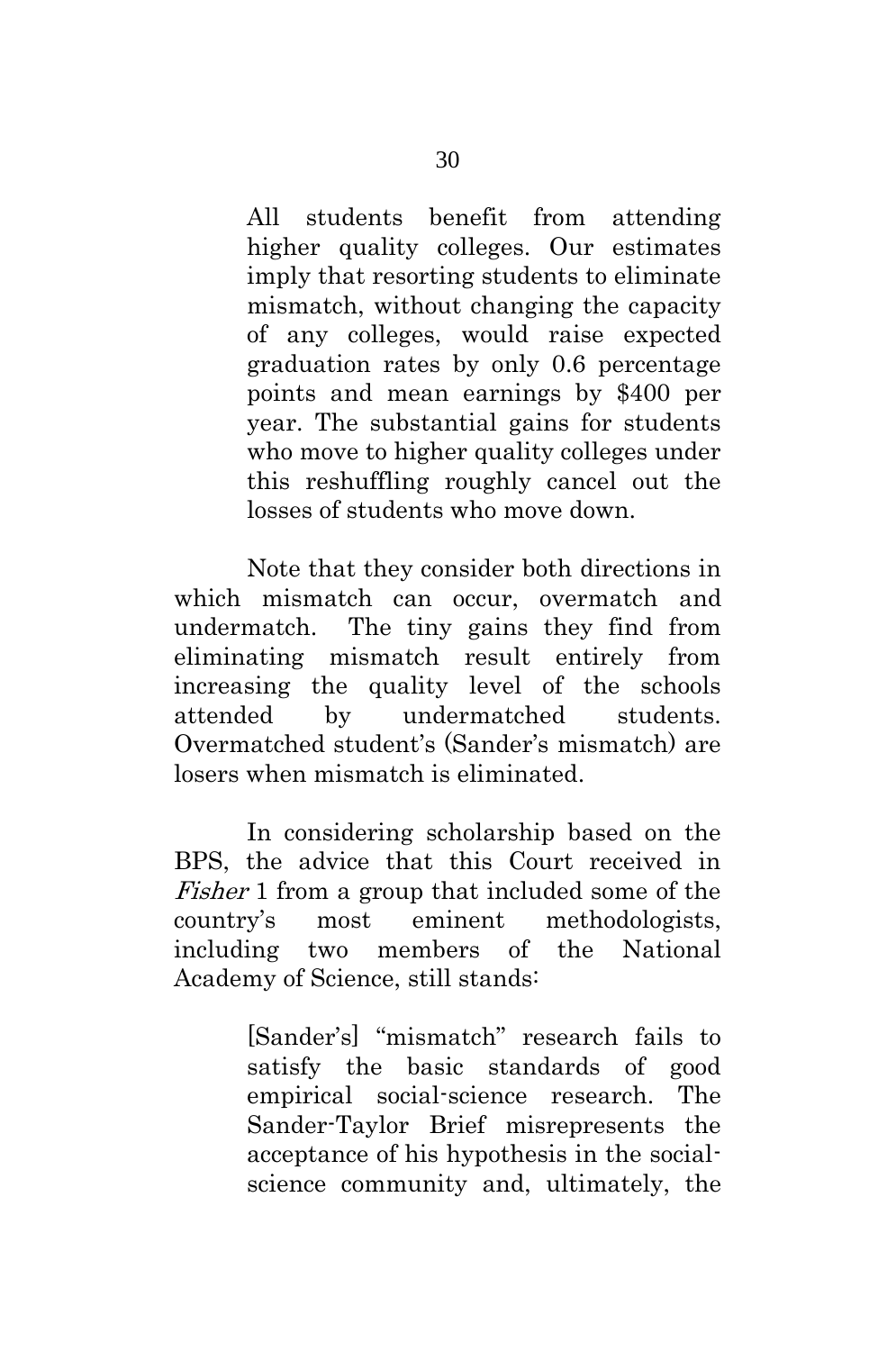validity of mismatch…. Sander's … reliance on … contradictory assumptions lead[s] him to draw unwarranted causal inferences….

In light of the many methodological problems with the underlying research, amici curiae respectfully request that the Court reject Sander's "mismatch" research discussed in his Brief ….

Brief of Empirical Scholars, supra.

As for the research focusing on undergraduate colleges and post-graduation careers, Matthew Chingos of the Brookings Institution captures the lesson these studies teach:

> [T]he current weight of the evidence leans strongly against the mismatch hypothesis. Most importantly, not a single credible study has found evidence that students are harmed by attending a more selective college. There may well be reasons to abolish or reform affirmative action policies, but the possibility that they harm the intended beneficiaries should not be among them.<sup>22</sup>

<sup>22</sup> Matthew M. Chingos, Are Minority Students Harmed by Affirmative Action? (Brookings Inst. 2013), available at http://www.brookings.edu/research/papers/2013/03/07 supreme-court-chingos.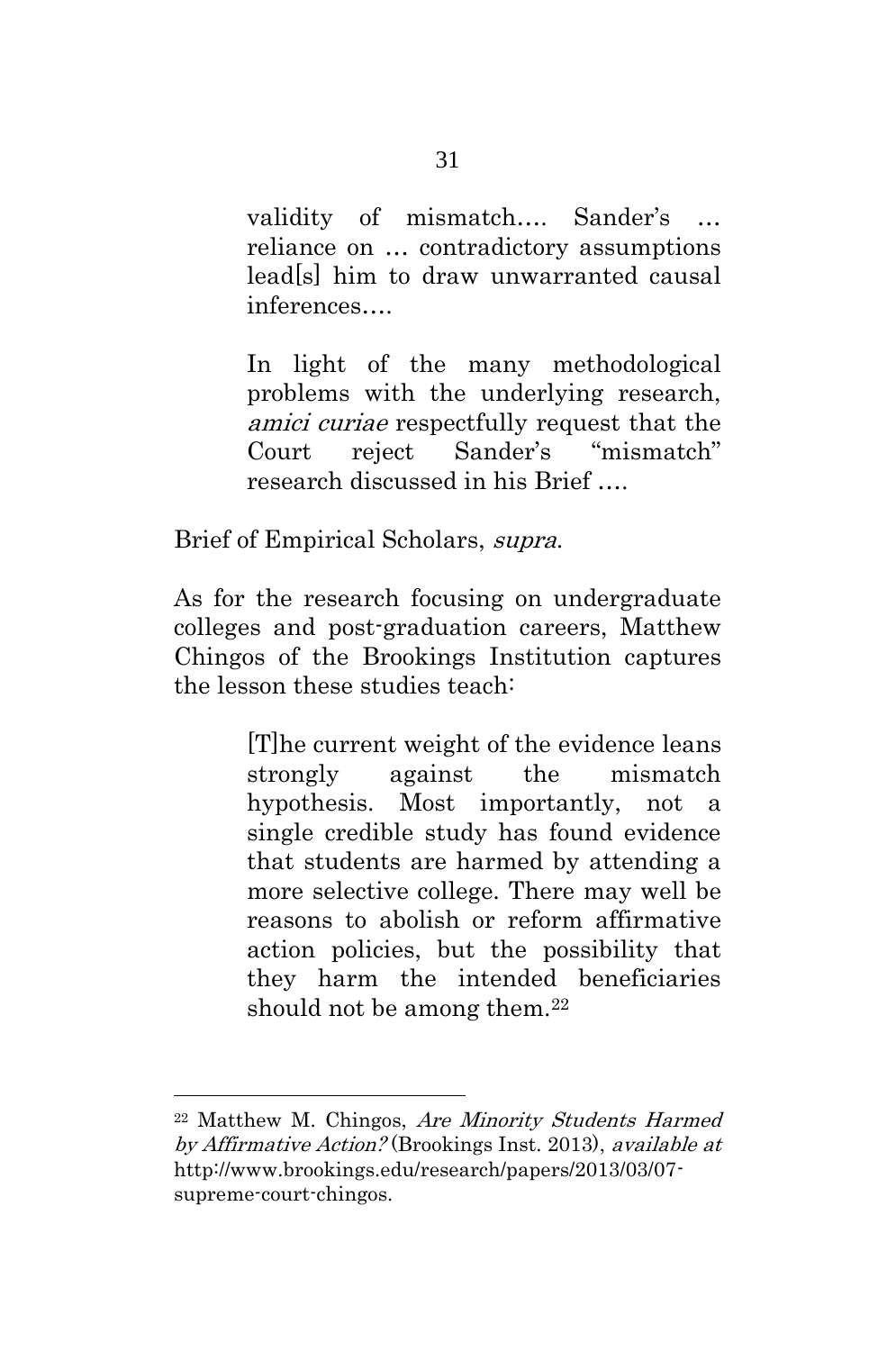<span id="page-41-0"></span>II. UT Austin's holistic admissions system is the most feasible, available option for reducing the isolation of African Americans on campus and attaining important educational goals. At neither UT Austin nor at most schools can classbased preferences, either alone or augmented, replace limited race sensitivity as an effective and efficient instrument for ensuring educationally valuable racial diversity.

A. There are moral and educational reasons why colleges and universities might choose to advantage applicants of lower socio-economic status (SES) in admissions, but these reasons have little to do with maintaining or increasing minority enrollments. The studies that Dr. Kahlenberg cites to support his claim that SES preferences coupled with other proactive efforts can effectively replace race sensitivity in ensuring racial diversity do not bear the weight he puts on them. Unless carefully considered, findings he cites are likely to mislead the Court.

For example, Kahlenberg cites the work of McDuff and Potter to suggest that despite now ignoring race in admissions, the University of Georgia has "met or exceeded levels of racial diversity achieved in the past through the use of racial preferences." See Nancy G. McDuff & Halley Potter, Ensuring Diversity Under Race-Neutral Admissions at the University of Georgia, in The Future of Affirmative Action: New Paths To Higher Education Diversity After Fisher v. University of Texas (Richard D.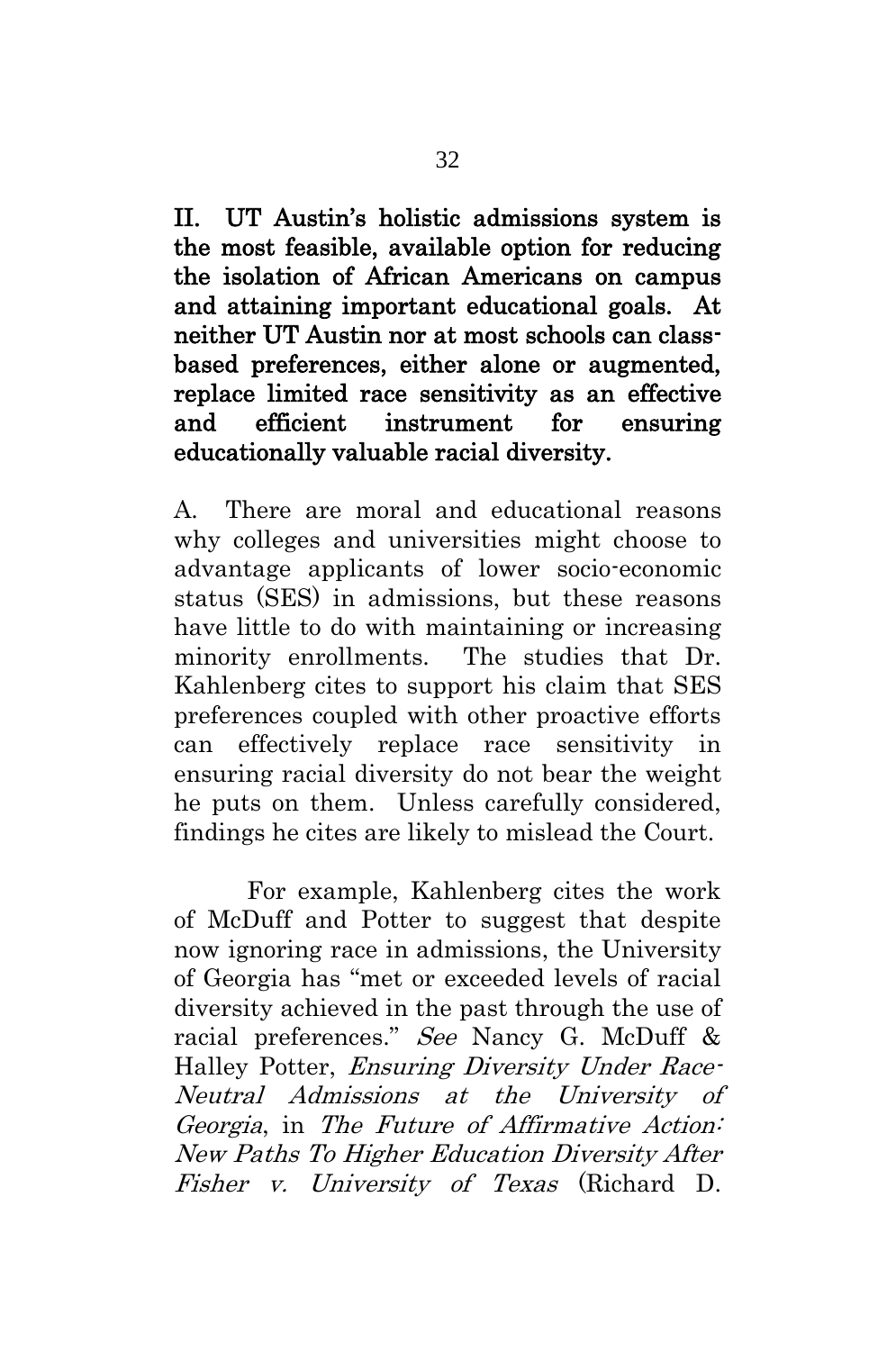Kahlenberg ed., 2014) hereinafter Kahlenberg, 2014) In fact, the proportion of African Americans on Georgia's Athens campus dropped by about 25% between 1995, the last year before Georgia began its transition to a system without racial preferences and 2011. Id. at 128. It is true that the number of African Americans attending Georgia rose between these dates, but this is mainly because the total enrollment on the Georgia campus rose by about 1500 students, or almost 41%. African American numbers, however, only increased by about 24 students or 5% when they would have increased by about 180 – also 41% – if African Americans were relatively as successful in securing admissions in 2011 as they had been in 1995.<sup>23</sup> Also contributing to the rise in the number of African American students on campus, and, to an even greater extent to increases in the number of Latino students, are demographic changes that mean these groups constitute an increasing share of Georgia's high school graduates, a fivefold increase in the case of Latinos.

The Georgia experience has added significance because, as Kahlenberg tells us, "the university added to admissions considerations a number of socioeconomic

 $^{23}$  *Id* at 129. The 1995 and 2011 enrollment numbers are taken from McDuff and Potter. I calculated the other numbers based on this information. The calculated figures are imprecise because the base numbers were obviously rounded for ease of presentation.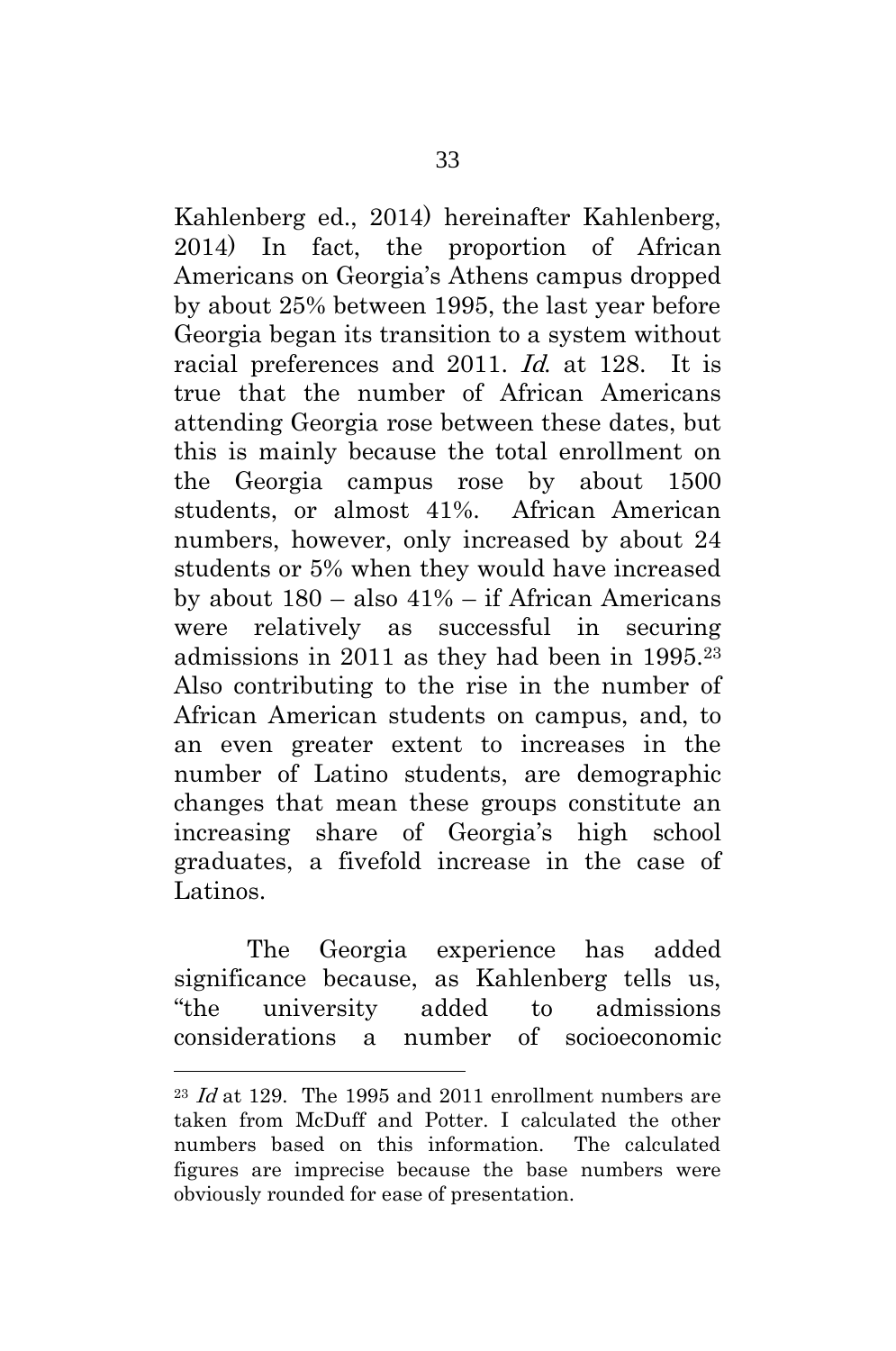factors (such as parental education and high school environment), began admitting the valedictorian and salutatorian from every high school class and dropped legacy admissions." Richard D. Kahlenberg, Amicus Brief, at 19. Thus, despite a much larger student body and demographic changes that favored minority admissions, the kind of broad-based SES plus approach that Kahlenberg says can replace race-sensitive admissions could not stave off a substantial reduction in the proportion of African Americans in Georgia's student body or, most likely, a concomitant increase in the racial isolation of African Americans on campus and in the proportion of classes where African Americans were alone or absent.

What is true of Georgia is true of most of the exemplars referenced in Kahlenberg's brief. Where the numbers of minorities on campuses haven't diminished since affirmative action bans or have slightly increased, neither class-based affirmative action nor heroic efforts at outreach and support tell the whole story. Rather demographic changes coupled with increased class sizes are important explanatory variables. This is true, for example, of Washington and Nebraska, two of Kahlenberg's "success stories." The proportion of African Americans among Washington's high school graduates increased by about 25% over the post-ban period for which there is data, while the comparable increase in Nebraska was about 33%. For Latinos living in states with bans, population gains are often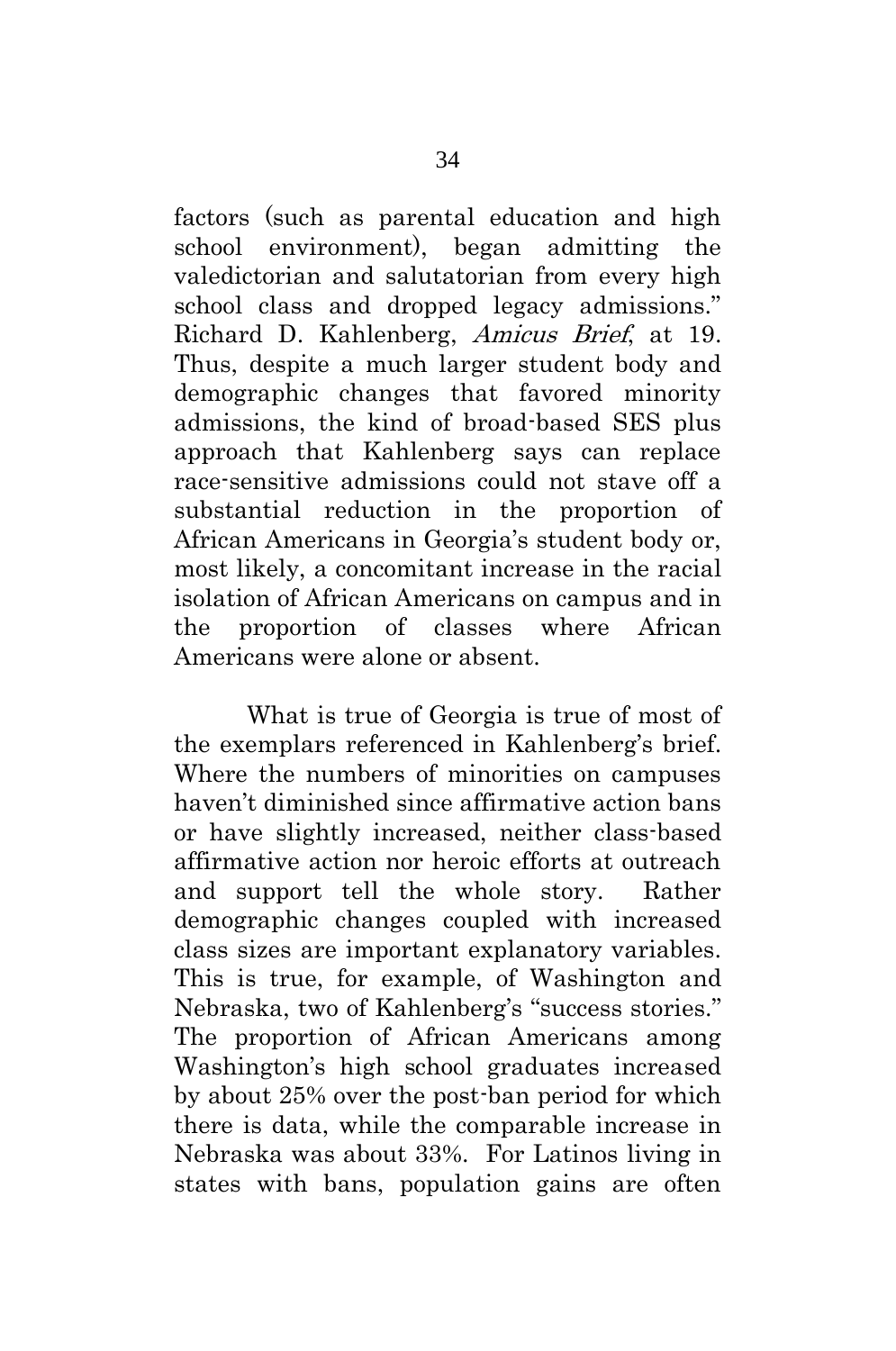even greater and far outstrip the proportionate increases of Latinos on the more selective state college campuses. From the perspective of the typical minority high school graduate, the chance of admission to the most selective state schools has dropped post-bans, even if the number of minorities on campuses is little changed. This has happened despite intensive efforts by state flagships to recruit, support and admit minority applicants, including in Washington a special scholarship fund and attention to indicators of social class.

Turning from moderately selective schools in states with bans to the nation's most selective public institutions, that is, schools akin to UT Austin, we see that neither demography nor special recruitment and support efforts have been sufficient to maintain minority enrollments. Kahlenberg himself notes that UCLA, UC Berkeley and the University of Michigan are "outliers," though he unfairly trivializes the efforts Michigan has made to maintain minority enrollments, and he vaguely suggests the top UC system schools could do better despite their use of percent plans, extensive outreach and other measures. He also references a UCLA Law School effort to maintain minority enrollments following Proposition 209 by attention to social class that roughly tripled the proportion of 1Ls who were first in their family to attend college. See Richard Sander, The Use of Socioeconomic Affirmative Action at the University of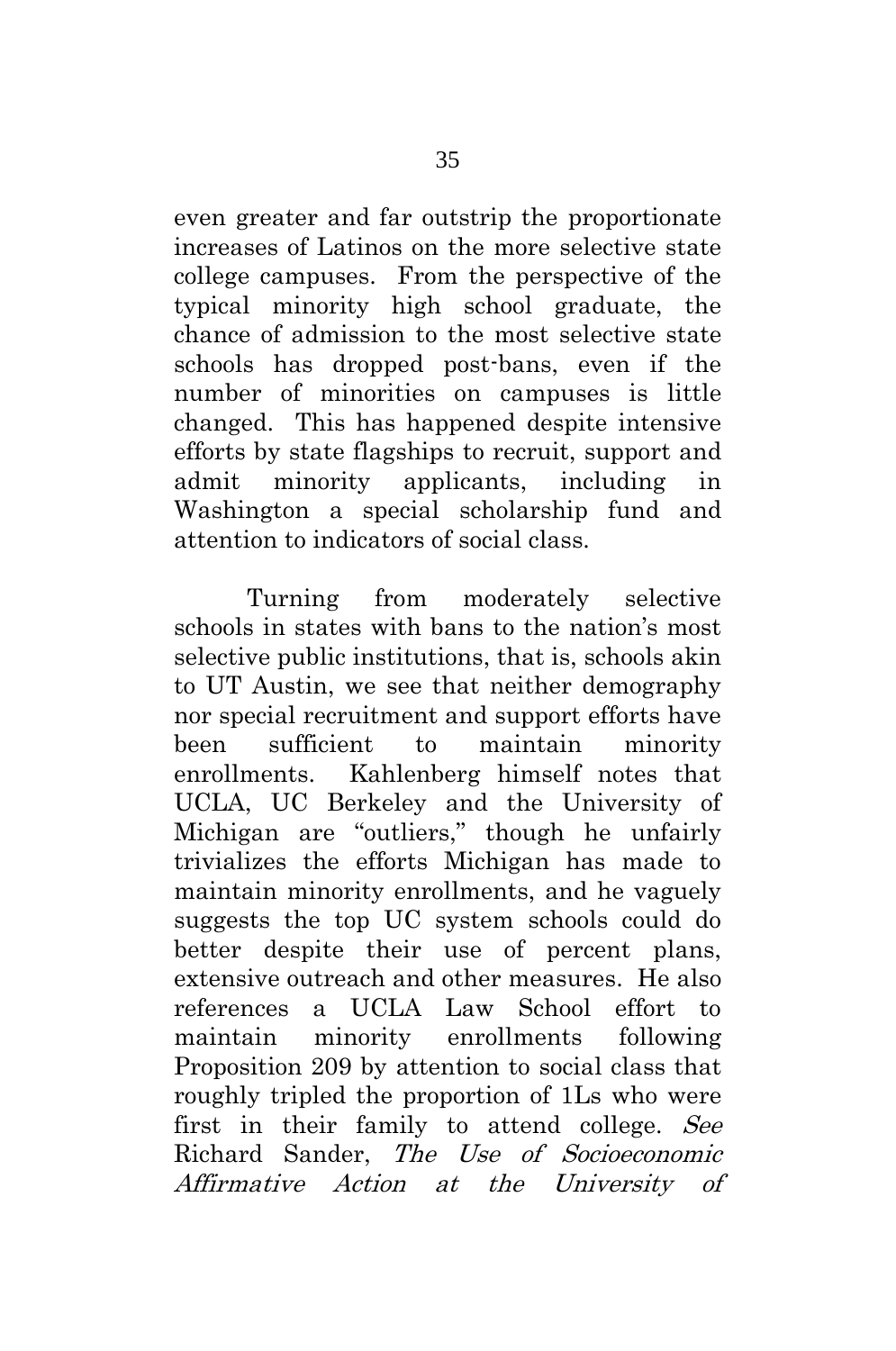California, in Kahlenberg 2014 at 105. Kahlenberg, however, seems unaware that many, if not most, of the low SES students were children of Asian immigrants, that the UCLA 1L class in 1997 swelled to an unsustainable size, that the number of African American and Hispanic enrollees plunged (in the case of the former to single digits) and that the law school quickly abandoned its class-sensitive approach. 24

Kahlenberg also places great weight on a simulation by Anthony Carnevale, Stephen Rose and Jeff Strohl, but a close reading of their work suggests it does not serve him well. See Anthony P. Carnevale, Stephen J. Rose, & Jeff Strohl, Achieving Racial and Economic Diversity with Race-Blind Admissions Policy, in Kahlenberg 2014. Proxying ability by SAT scores, the Carnevale-Rose-Strohl simulation suggests that if admissions officers only considered "ability," African American enrollment at the nation's top 193 colleges would fall by 75%, from 4%, to 1%. Class-based affirmative action softens the blow, but there is still an enrollment drop of 25%. Improvement beyond this level occurs only when a national 10% plan is instituted, and all African Americans who qualify attend one of the 193 schools in the simulation sample. The assumed gains rest on multiple unreal

<sup>24</sup> Kahlenberg cannot be faulted for ignoring most of these outcomes, since in the essay he relies on, Sander did not mention them.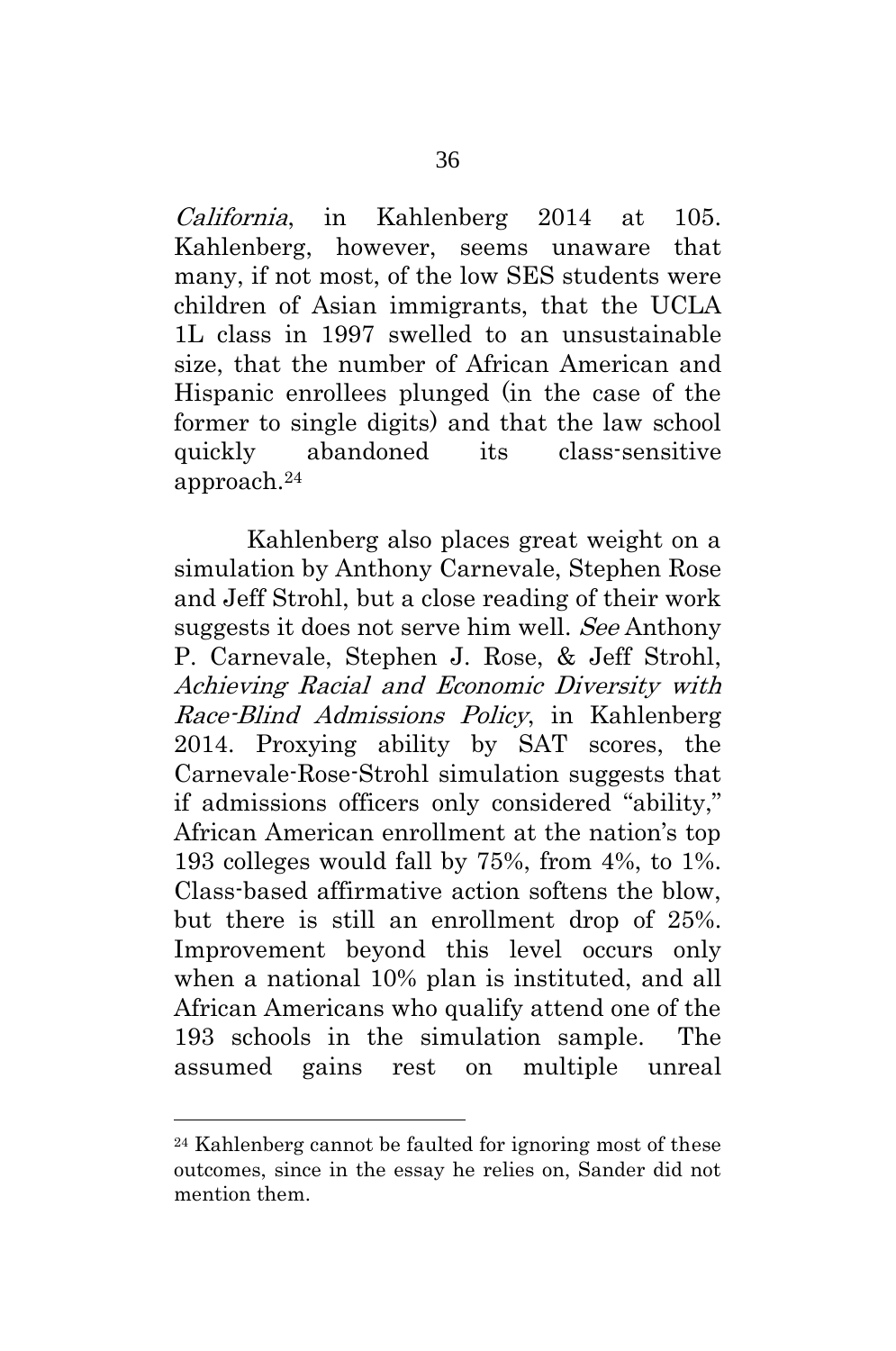assumptions: that all qualifying African Americans will attend college and that their college choices will be unaffected by costs, distance from home, preferred majors, social networks, and other considerations. Adding race-sensitivity to the simulation provides, however, evidence for what is well known – the most efficient way to increase racial diversity is race-sensitive admissions.

A simulation co-authored by one of the country's leading statistical methodologists is even more sobering. Using law school BPS data Xiang and Rubin estimate that if class-based affirmative action had replaced race-based affirmative action, the number of African Americans at tier 1 law schools would have dropped from 147 to 29, and their numbers in tier 2 law schools would have fallen from 278 to 141. Xiang & Rubin, supra at 302.

None of this is surprising. Although African Americans are more likely than whites to be poor, poor whites far outnumber the poor of other races. Looking at the BPS data, Richard Brooks found that 50.7% of African American law students were in the bottom quartile of the SES distribution while only 22.3% of whites were there. Nevertheless, bottom quartile whites outnumbered their African American counterparts by 5 to 1. See Richard Brooks, Efficient Affirmative Action, SELA 17 (2005). <sup>25</sup>

<sup>25</sup>[http://www.law.yale.edu/documents/pdf/Efficient\\_Affirm](http://www.law.yale.edu/documents/pdf/Efficient_Affirmative_Action.pdf) [ative\\_Action.pdf](http://www.law.yale.edu/documents/pdf/Efficient_Affirmative_Action.pdf)*.*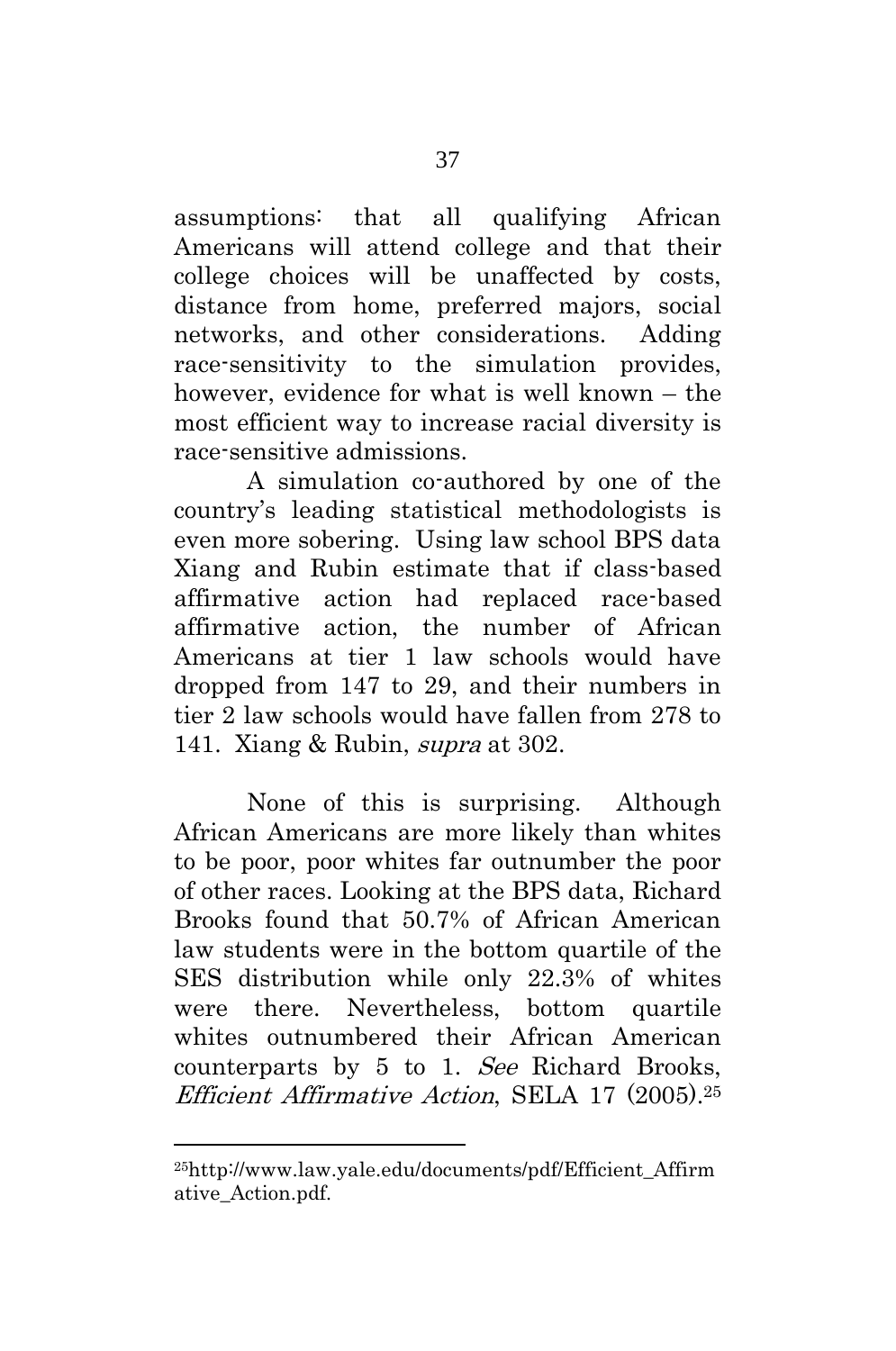Moreover, class-based affirmative action means that if admissions credentials are a valid measure of academic strength, weaker students of all races, will replace stronger ones, with most displacement occurring within the ranks of white students.<sup>26</sup> Roland G. Fryer, Glenn C. Loury and Tolga Yuret, An Economic Analysis of Color-Blind Affirmative Action, 24 J. Law & Econ. Organization 319 (2008); Brooks, Id.; Carnevale et al supra. In addition, financial aid will have to swell far beyond what is currently available. For these reasons and more classbased affirmative action cannot substitute for race sensitivity as a means of attaining critical masses of minority students. See Maria Cancian, Race-based Versus Class-based Affirmative Action in College Admissions, 7 J. Policy Anal. & Management. 94 (1998); Deborah Malamud, Assessing Class-Based Affirmative Action, 47 J. Leg. Ed. 452 (1997).

<sup>26</sup> Colorado researchers who instituted a real world attempt to substitute class-based for race-based affirmative action found that African Americans admitted due to class preferences when they would have been denied using race preferences had particularly low admissions credentials, barely exceeding the threshold for consideration. Although their system allowed Colorado to maintain its historic representation of African American students (fewer than 3%), the authors caution against generalizing their findings to schools in other states, concluding that even using their instrument, class-based affirmative action cannot substitute for race-based affirmative action. Matthew N. Gaertner, & Melissa Hart, Considering Class: College Access and Diversity, 7 Harv. L. & Policy Rev. 367 (2013).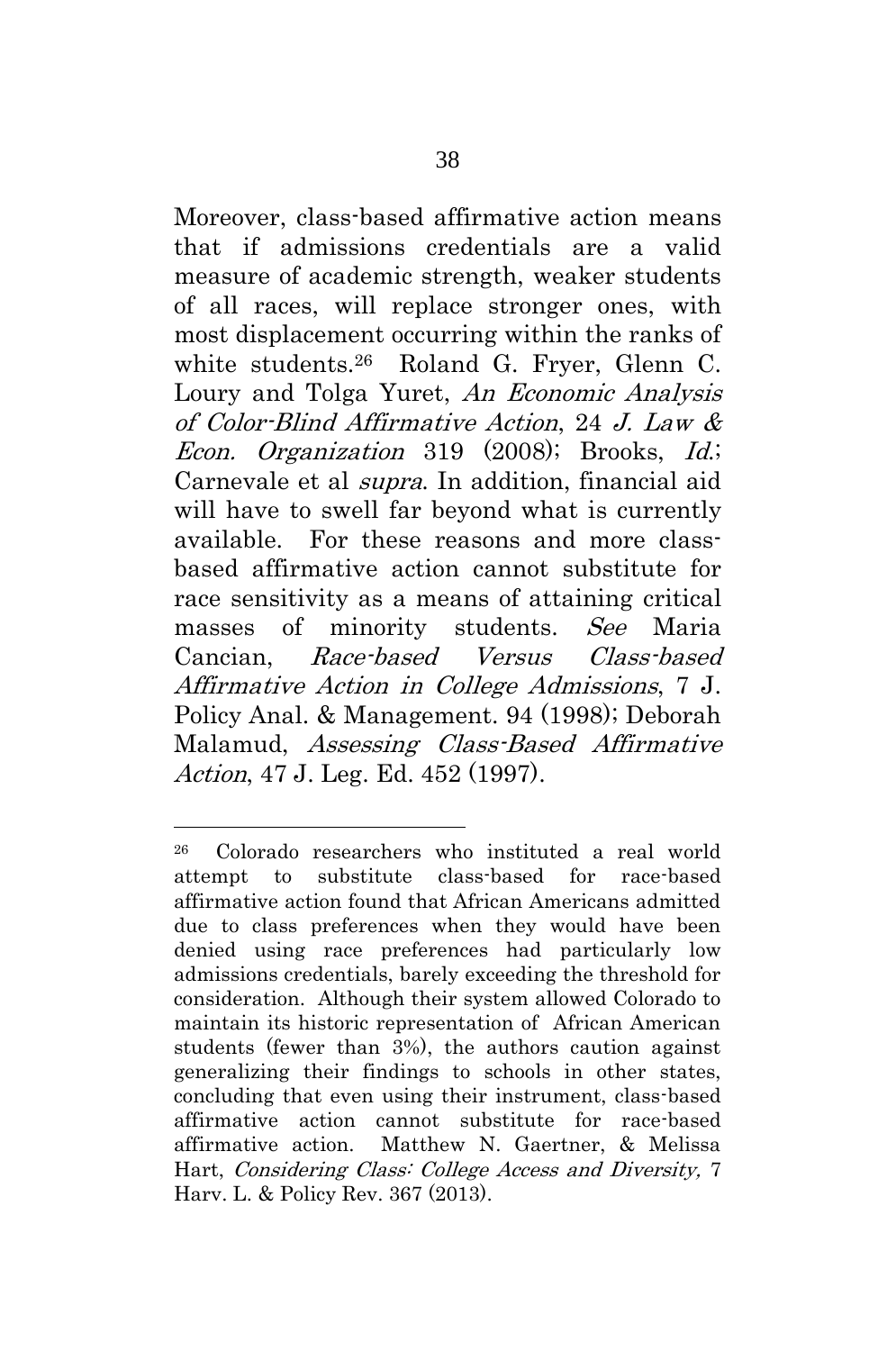A final problem with Kahlenberg's analysis is that he misunderstands the concept of narrow tailoring. He writes as if any raceblind approach that might increase a minority student's chances of college admissions is necessarily a more narrowly tailored way of achieving educationally valuable racial diversity than the kind of race-sensitive holistic admissions employed by UT Austin. But assessing narrow tailoring requires a court to consider a university's entire mission and the most effective and feasible means of simultaneously advancing a range of important educational goals. To the extent that classbased admissions and percent plans favor, as they do, less well-prepared students, both white and minority, over better prepared students, combining these approaches to obtaining a critical mass of minority students must be selflimiting. In a world where few schools can afford need-blind admissions and all schools are struggling to keep costs down, SES-based affirmative action is for cost reasons alone not a feasible general solution. Kahlenberg's attempt to dismiss costs as an issue is a particular weakness of his analysis. *But see Fisher I* 133 S.Ct. at 2420 (race-neutral alternatives should be at a "tolerable administrative expense," quoting Wygant v. Jackson Bd. of Educ., 476 U.S. 267 (1986) at 280 n.6). He cites Saenz v. Roe, 526 U.S. 489 (1999), which held that cost could not justify state restrictions on the right to travel, but unlike states, universities cannot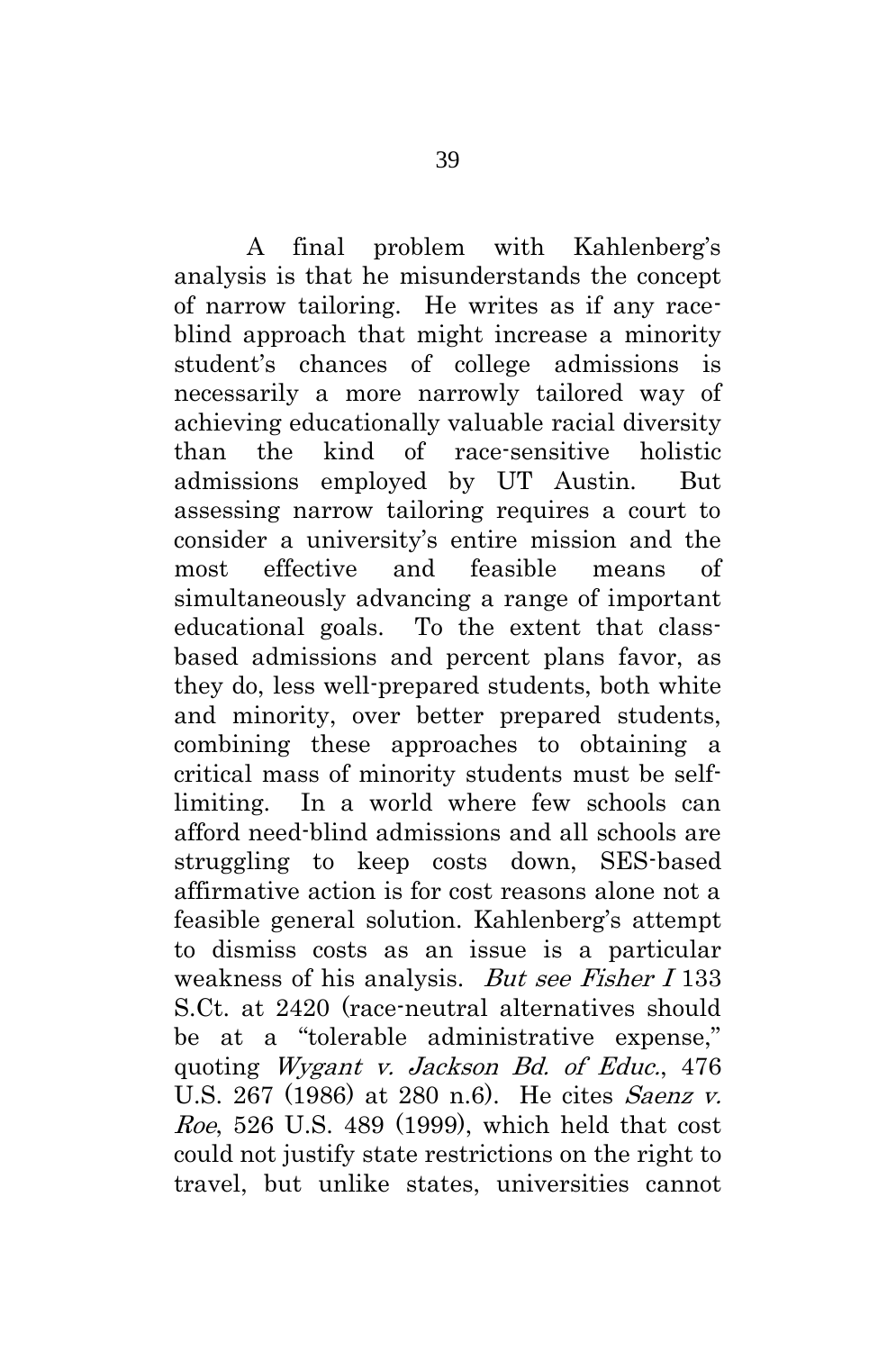levy taxes. Kahlenberg also suggests that converting merit scholarships to need-based ones would go a long way toward creating financial feasibility. Much merit money is, however, provided by private donors, who could have designated their gifts for needy students but chose not to. Moreover, a university's educational mission is advanced by having a campus richly diverse in a variety of ways. Merit scholarships that attract to campus the science fair winner or the concert pianist contribute to this goal. Rules that would redirect such scholarships to the needy are not more narrowly tailored to a school's educational mission than more efficient, less costly racesensitive admissions. Nor are limitations on race sensitivity that in practice allow many whites finishing outside of their high school's top ten percent to be considered on a holistic basis while denying most minorities a similar chance good social policy or a Constitutional command. This Court should recognize, as the Fifth Circuit did, that an admissions process does not necessarily become more narrowly tailored to the goal of promoting educationally valuable racial diversity by substituting inefficient proxies for race for the variable of concern.

Race is an inescapable part of personal identity. It affects the survival of a boy sitting on a swing holding a toy gun and of a slightly older youth returning home from a 7-11. It leads police to question a distinguished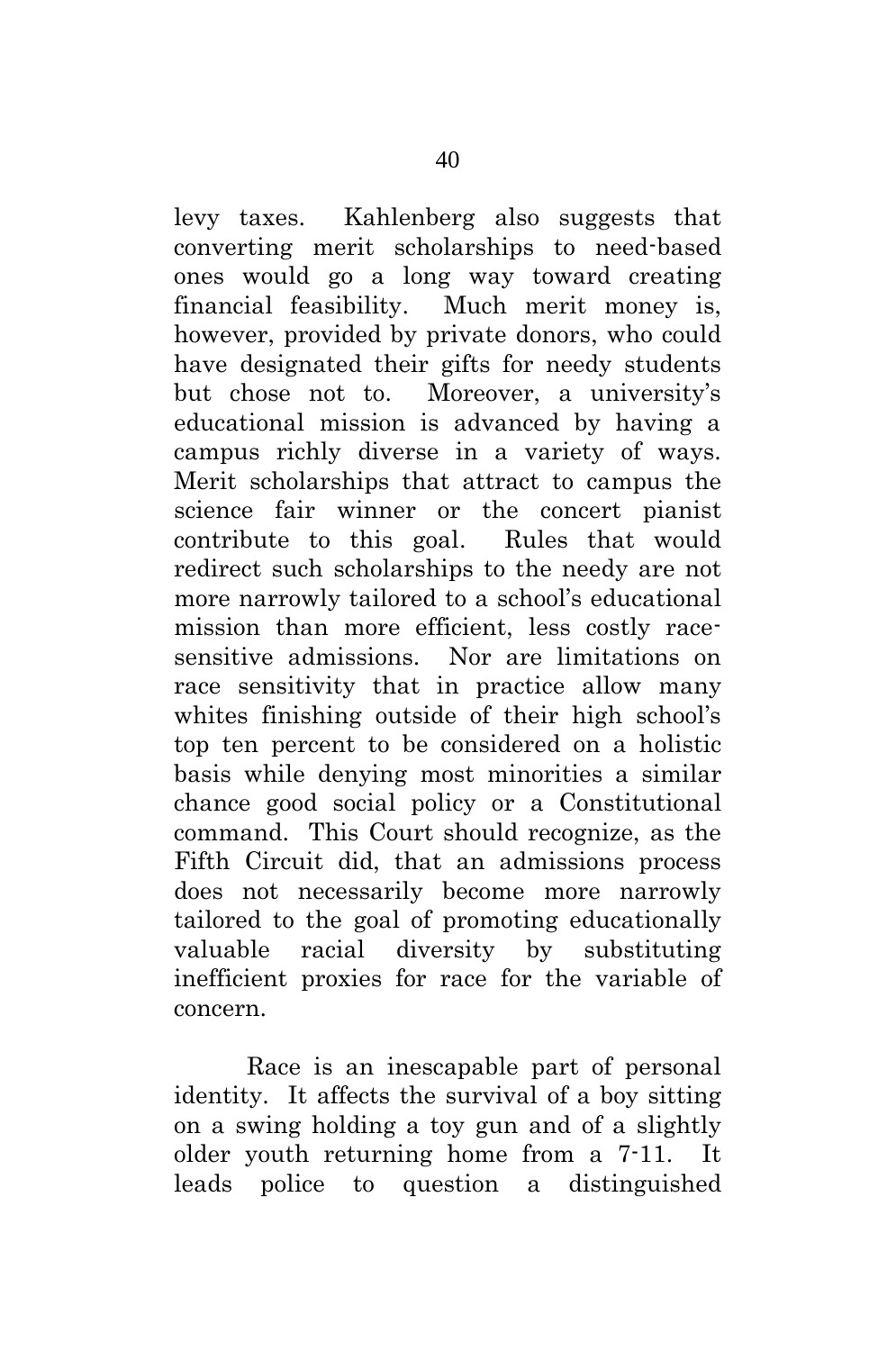professor entering his own home, and means two high earning lawyers are told a condominium is off the market only to learn it was back on the market within hours after they viewed it. It means one 14-year-old caught with marihuana is brought to juvenile court while the other is released to the custody of his parents. And it explains why an African American driving a Cadillac in the largely white neighborhood he calls home is repeatedly stopped and questioned by the police. Almost always the effects of an inability to shed one's racial identity disadvantage minorities, sometimes costing their lives. In one small corner of society, however, race may make up for disadvantage and help minorities in a small way. This is what Petitioner in this case and the briefs I have been reviewing would stop.

### **CONCLUSION**

<span id="page-50-0"></span>The evidence shows that race-sensitive admissions have not harmed minorities due to academic mismatch and, that if the goal is to secure a critical mass of African Americans on campuses, SES preferences, even when supplemented by other efforts, cannot effectively replace race-sensitive holistic admissions. Arguments to the contrary by Richard Sander and Richard Kahlenberg do not withstand close scrutiny.